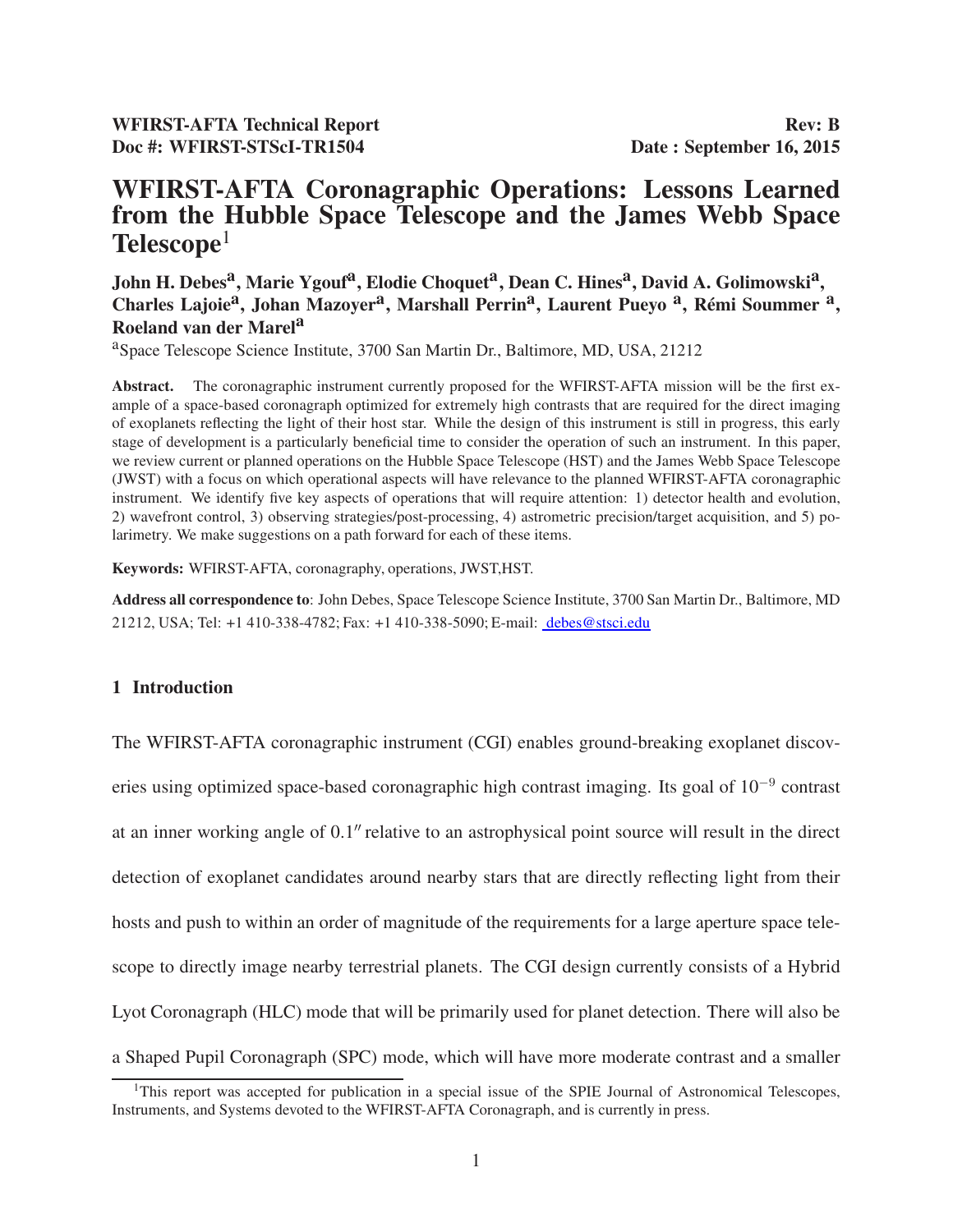field of view. The SPC coupled with an integral field spectrograph (IFS) mode will provide spectral characterization of exoplanets in addition to direct imaging. Both imaging and spectroscopic modes will use Electron Multiplying Charge Coupled Devices (EMCCDs), $<sup>1</sup>$  which provide high</sup> sensitivity for faint sources in the optical bandpass.

Achieving the goals of the CGI requires not only a sound design for launch, but a comprehensive and complete plan for operating the instrument and adapting to its changes throughout the duration of the mission. The present manuscript is aimed at highlighting the synergies between HST, JWST, and WFIRST-AFTA in coronagraphic operations. It relies on information regarding the instrument presented in the 2015 SDT report.<sup>2</sup> Aspects discussed here are lessons learned from 15+ years of coronagraphy with HST and plans for JWST. HST has had optical and Near-IR coronagraphic capabilities in space for most of its lifetime, while JWST will represent the first NASA flagship observatory with a diverse suite of various high contrast imaging approaches. The operation of the coronagraphs for each mission have direct ties to the WFIRST-AFTA CGI.

#### 2 Hubble Space Telescope Operations

Over its 25-year lifetime, HST has had four separate instruments with high contrast coronagraphic imaging capability, though none of which were specifically optimized for high contrast imaging at extreme inner working angles. As such, HST's high contrast instruments have achieved high contrast (such as the 10<sup>-9</sup> contrast detection of Fomalhaut b at  $r=9''$ ) or small inner working angles (0.25′′ for STIS), but not both simultaneously. This is primarily because there is no instrumentation that is capable of significantly suppressing diffracted starlight from the wings of the telescope's point spread function, which are more severe from mid-frequency wavefront errors on the primary mirror. One of the four original instruments on Hubble, the Faint Object Camera, had occulting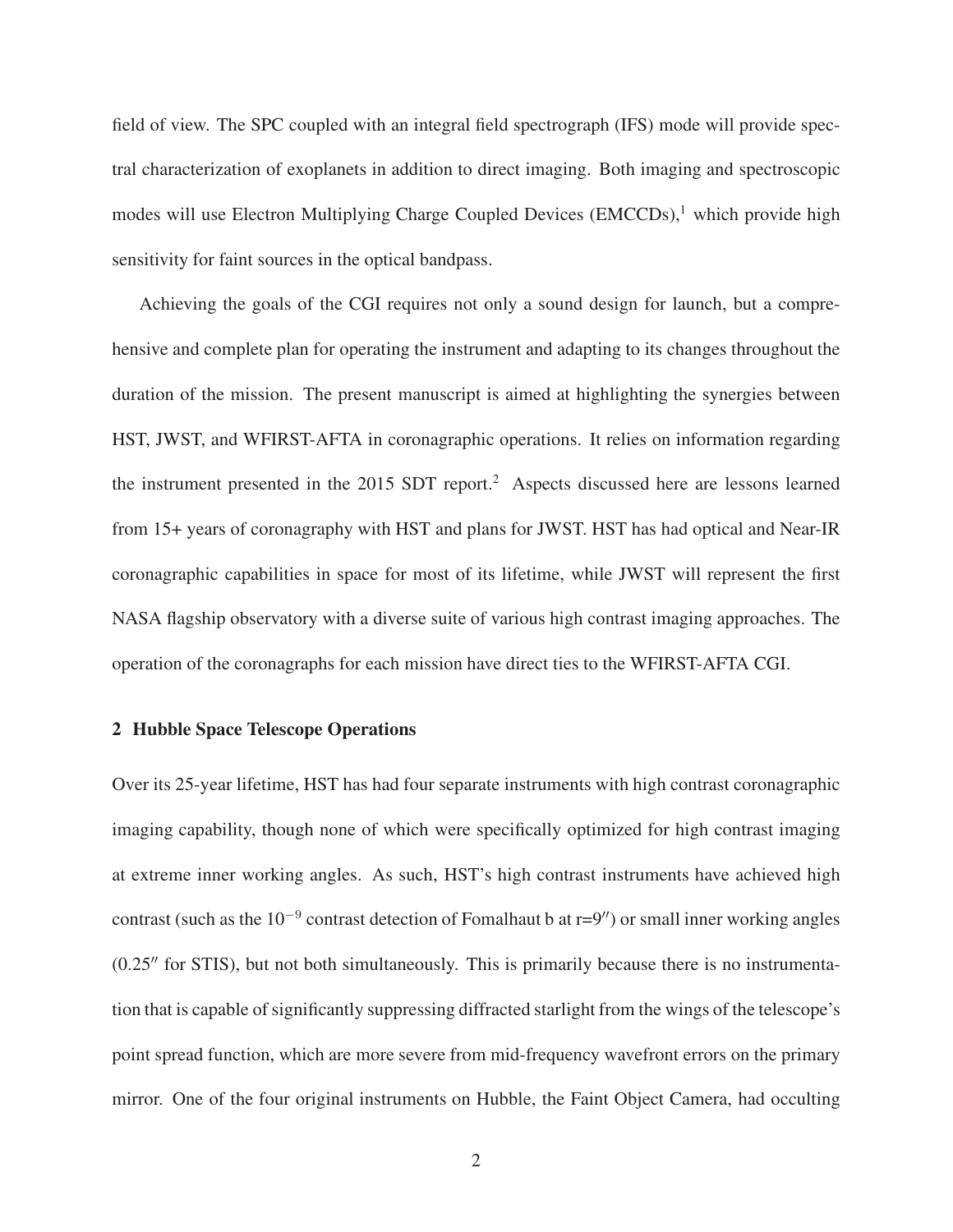fingers that were not highly used.<sup>3</sup> With the second servicing mission of HST the Space Telescope Imaging Spectrograph (STIS)<sup>4</sup> and Near-infrared Imager and Multi-Object Spectrometer (NIC- $MOS$ <sup>5</sup> were installed, which in concert with Reference Difference Imaging (RDI) and Angular Differential Imaging (ADI) allowed for high quality, high contrast images of faint companions, circumstellar debris disks, and protoplanetary disks at the level of 10<sup>−</sup><sup>4</sup> contrast at inner working angles of 0.3".<sup>6-8</sup> High contrast images of other astrophysical objects, such as the host galaxies of quasars were also imaged.<sup>9</sup> While NICMOS is no longer operational, archival coronagraphic data is still being utilized in concert with modern post-processing techniques, which we discuss further in Section 3. STIS possesses two focal plane wedges and two occulting bars with a slightly undersized Lyot stop in the pupil plane. NICMOS possessed a hole bored into a mirror that directed light to its second camera which served as an occulting spot as well as a cold mask that acted as a crude Lyot stop. The High Resolution Channel (HRC) on the Advanced Camera for Surveys (ACS),<sup>10</sup> launched during servicing mission 3B, possessed two coronagraphic spots with inner working angles of 0.9′′ and 1.8′′, which provided high contrast, deep observations of many disks across broadband optical filters.<sup>11, 12</sup>

At present, STIS is the only remaining operational high contrast instrument on board HST and in the case of inner working angle, detector size, and passband the most similar to the WFIRST-AFTA CGI design. Its coronagraphic mode is chromatically unfiltered and follows the quantum efficiency of its CCD detector, which is sensitive to a broad UV-through Near-IR bandpass spanning 200-1000 nm. Its newest commissioned position for high contrast imaging is located on the bent occulting finger<sup>2</sup>, which has a width of 300 mas, and thus an inner working angle for solartype stars that corresponds to 3λ/D at an effective wavelength of 630 nm. This small inner working

<sup>2</sup>http://www.stsci.edu/hst/stis/strategies/pushing/coronagraphic bars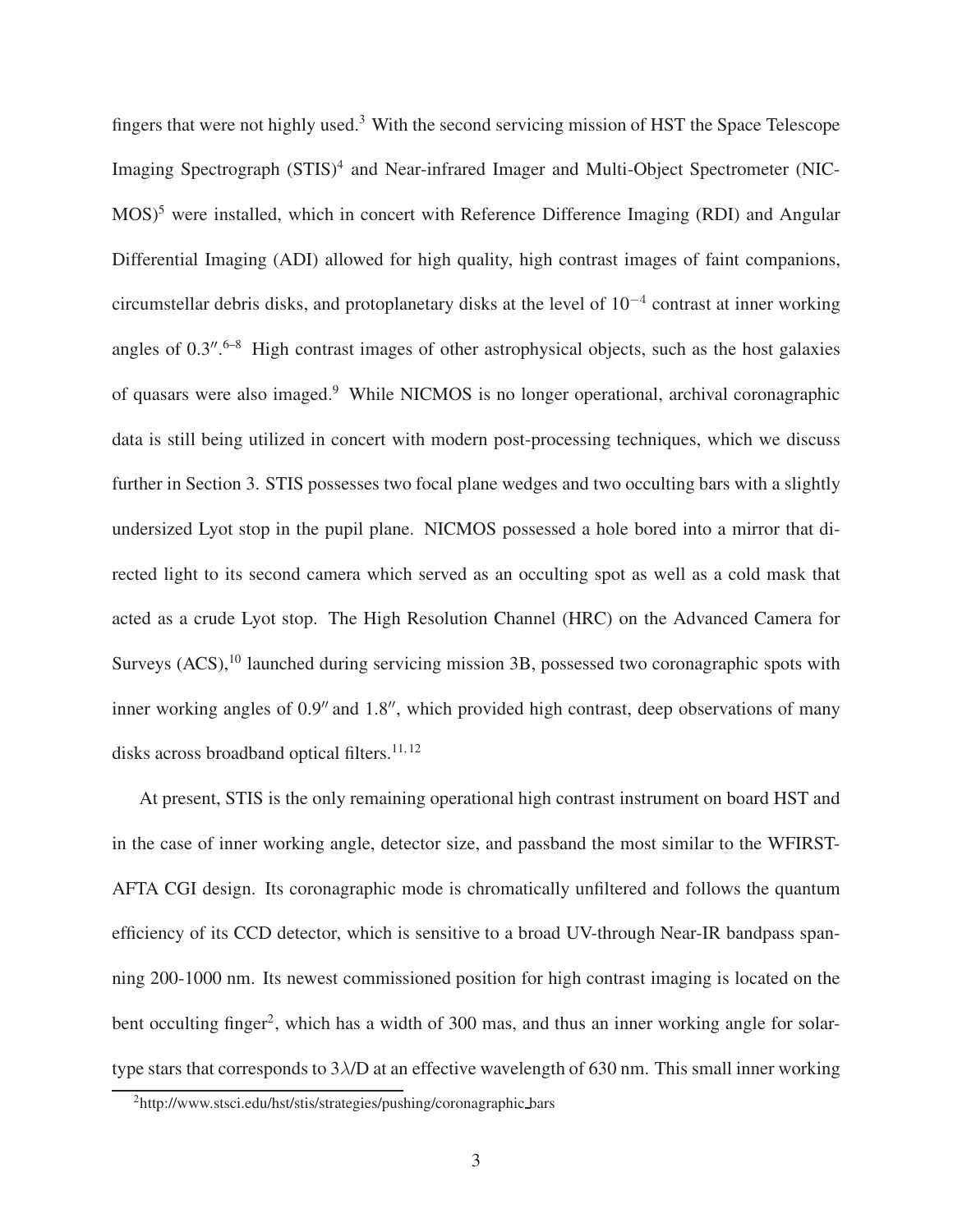angle location began routine operations for Cycle 22 in 2014.

Initial results from commissioning data of GO 12923 (PI:Gaspar) are promising. The occulted PSF is not suppressed by the finger, but by observing a contemporaneous reference PSF and observing at two or more spacecraft orientations. Achieved contrasts relative to the peak of the host star PSF of better than  $\sim 10^{-4}$  per pixel at 250 mas have been obtained (a factor of 10 improvement over the raw contrast–See Figure 1). With an optimal execution of 3-6 spacecraft orientations, this might be improved to the half-width of the finger (150 mas). This visible high contrast capability is complementary to ground-based extreme AO systems that primarily work in the Near-IR, and is particularly attractive for sources too faint for groundbased AO or for highly axisymmetric structures that are not well-recovered with post-processing. Several science programs using this bent finger have now been executed.

We investigate useful overlaps between HST and CGI operationally on the front end (target acquisition, jitter, etc.), calibration (flux calibration, flat-fielding), and back-end stages of data taking (pipeline produced products, post-processing). In particular, we focus on links to the health and monitoring of the proposed detectors for the CGI, and mask repeatability. Finally, post-processing techniques that have been successfully applied to many ground-based AO systems are filtering back to space-based coronagraphy;<sup>13, 14</sup> we explore what has been done on HST and how that may be applied to higher contrasts required for the WFIRST-AFTA CGI.

#### *2.1 Detector Health and Monitoring*

The basic detector technology of CCDs is sufficiently similar to the current proposed EMCCD technology<sup>1</sup> that it is worth investigating the evolution of an EMCCD during a 5-year mission. The expected count rate of an exoplanet's photons onto the WFIRST-AFTA CGI is on the order of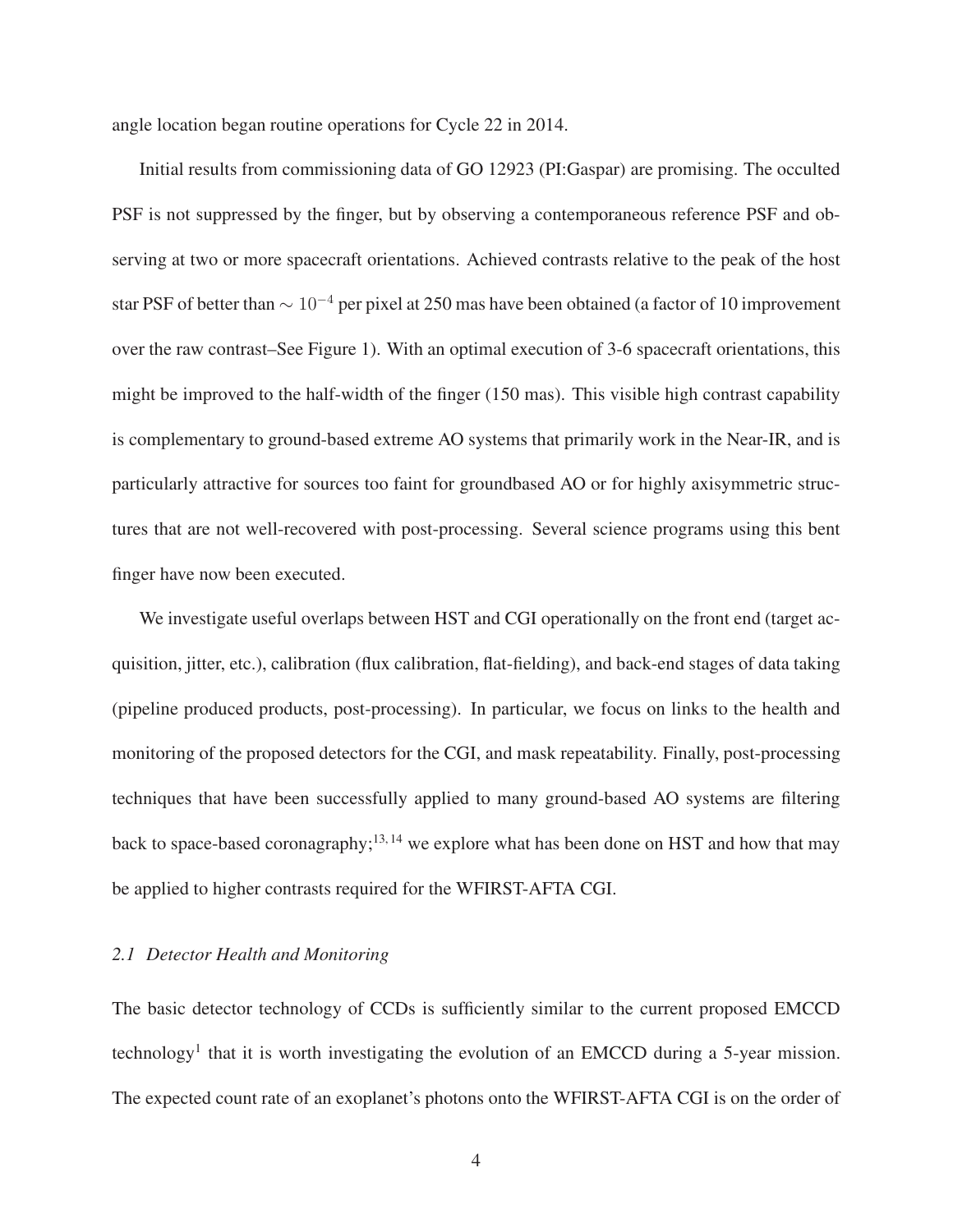

Fig 1 STIS coronagraphic performance using the bent finger occulter. a) Raw log-scale image of  $\beta$  Pictoris (image size is  $2.5'' \times 2.5''$ ). b) Final, log-scale image of the debris disk oriented so that North is up and East to the left. The overlapping masked regions combine to create an effective inner working angle of 0.25′′, or 4.75 AU at the distance of  $\beta$  Pictoris. The image was created from the subtraction of a near-contemporaneous reference PSF, and the finger and diffraction spikes were masked c) single spacecraft orientation image of the debris disk in orbit around  $\beta$  Pictoris. d) second single spacecraft orientation image of the  $\beta$ -Pictoris debris disk. The two orientations are combined and mask regions are treated as missing data to create a final image of the disk.

<sup>≪</sup>1 s<sup>−</sup><sup>1</sup> , not only requiring absolute stability of the high contrast dark hole, but extremely low dark noise and read noise. It will therefore not be sufficient to have a detector that launches with the required noise levels, but one that continues to meet its requirements over the nominal operational baseline. The harsh radiation environment of space imposes severe conditions on a CCD detector, primarily from impacts of charged particles with the detector. The result of these impacts is an increase of dark rate and hot pixels, which has also been measured with the radiation testing of EMCCDs.<sup>15</sup> In that test, EMCCD dark rates increased by roughly a factor of two after a total fluence of  $2\times10^{10}$  protons cm<sup>-2</sup> was applied for 95 separate detectors. Hot pixel number increased as well, similar to what is observed in regular space-based CCDs. Current HST operations include monitoring of read noise, dark current, and charge transfer inefficiency (See Figure 2 for the STIS dark rate vs. time).

Concurrent with these effects is the degradation of charge transfer efficiency (CTE) in spacebased CCDs on HST.<sup>16</sup> Radiation damage creates "charge traps" which release electrons on timescales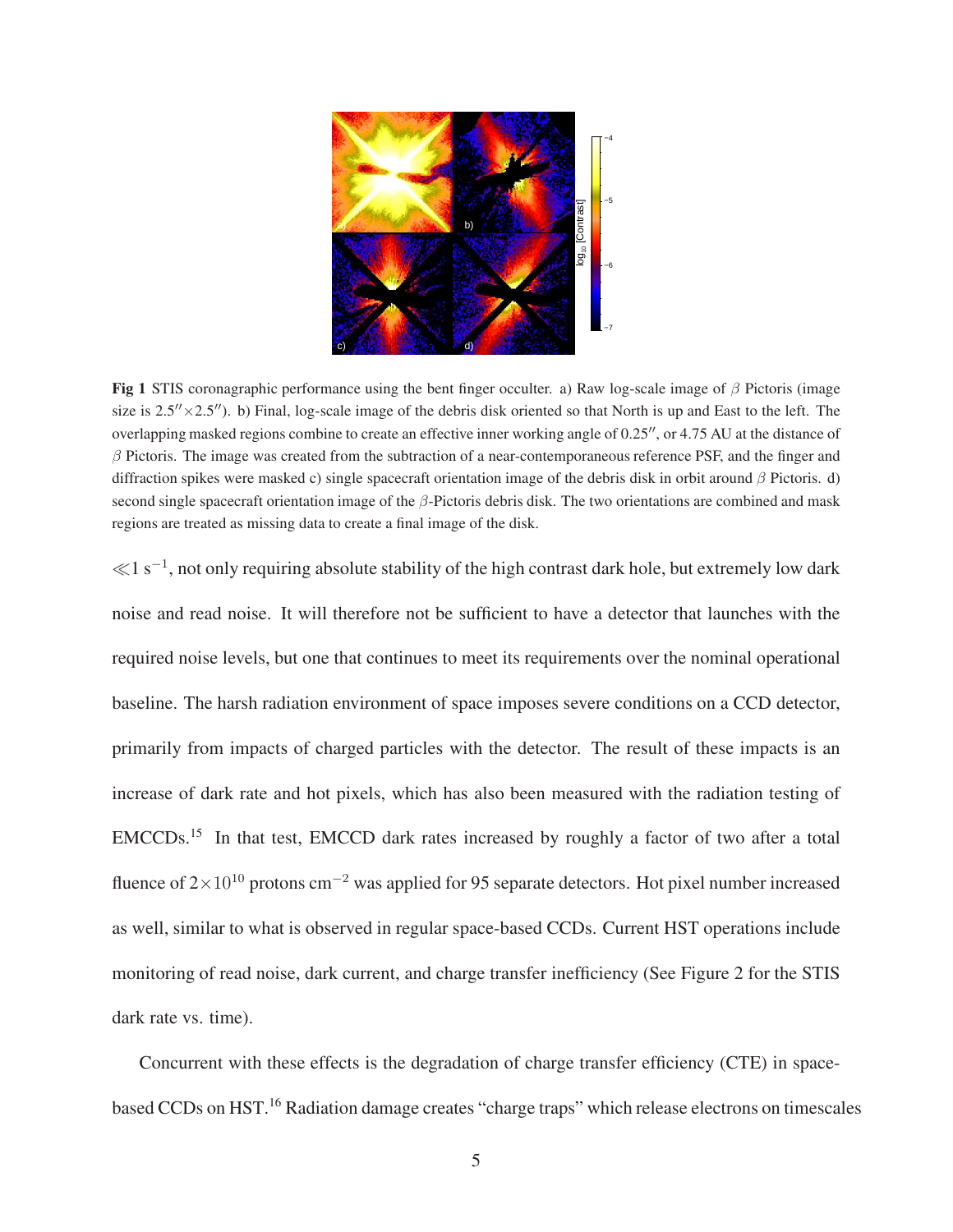longer than a pixel-to-pixel charge transfer, resulting in residual charge being readout in rows and columns further from the readout amplifier. Fractionally more traps affect smaller charge packets, such that sources with low numbers of counts on a detector can be lost completely. Pixels with high numbers of counts (either from hot pixels, the wings of a PSF, or the core of a bright star) create charge trails that point away from the amplifier direction on the detector. The brightest pixel will regulate the exact profile of a charge trail. All of these effects can decrease the signal-to-noise of faint objects, change extended source morphology, degrade astrometric precision, or present potential problems with post-processing, as the PSF structure will be dependent on the number of counts on the detector. EMCCDs are also sensitive to CTE degradation, with a 25 e<sup>−</sup> signal at the center of the detector with a 35 e<sup>−</sup> pre-flash signal applied being completely lost after a total fluence of  $2\times10^{10}$  protons cm<sup>-2</sup> was applied.<sup>15</sup> This proton fluence is roughly equivalent to ten times the expected dose over a six-year mission duration in an L2 orbit, and presents a worst case scenario. Even so, the degradation in SNR for faint signals happens with smaller radiation levels, which has been observed for all of the HST instruments.

Using the performance of HST CCDs, we can estimate the level to which trailing may be an issue for coronagraphy using the empirical estimates of CTE degradation for ACS and STIS under the assumption that the coronagraphic dark hole is located in the middle of the  $1k \times 1k$  EMCCD detector. These estimates are no better than an order of magnitude, but should provide a framework for future testing of EMCCDs.

We assume that the tail structure due to imperfect CTE means that a majority of this charge is released within a handful of pixels–the trails from point sources with  $\sim$ 10<sup>4</sup> counts on the detector are ∼0.1% of the peak 20 pixels away.<sup>16</sup> As an example, consider Figure 3-26 from Ref. 2 (reproduced in Figure 4), which shows the contrast achieved for the HLC. Assuming a single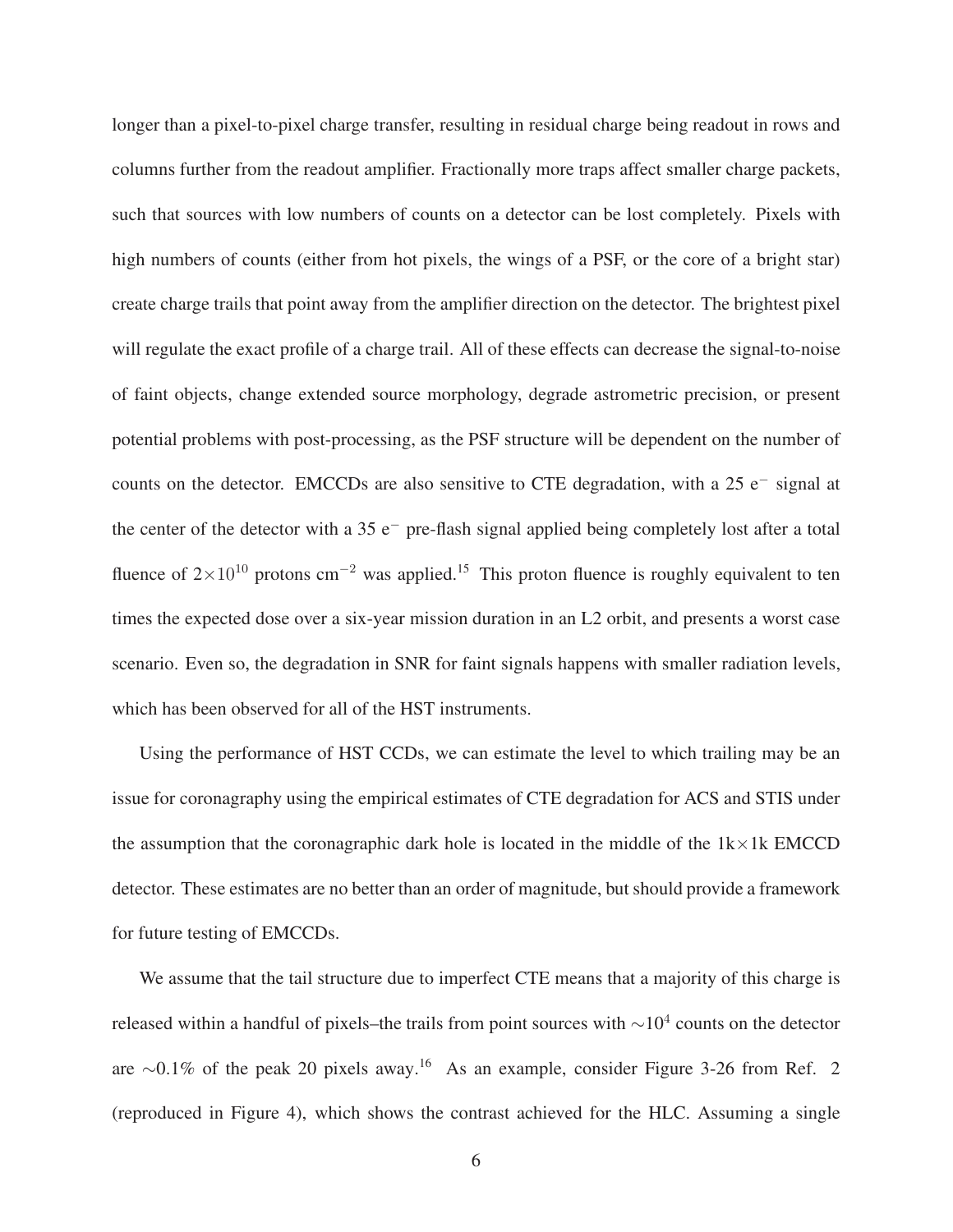readout will avoid saturating the detector within the core, one can assume that the central region will have on order  $10<sup>4</sup>$  counts. The charge trapped tail from this central portion would be higher than 10 counts at 0.2′′, well outside the IWA of the coronagraph and degrading the SNR for any putative planet in that portion of the dark hole. The high contrast dark hole generally features a bright outer edge that might impact this effect as well: while in exo-planet mode the CGI will most certainly feature a field-stop-like focal plane that will prevent bright starlight from this edge to reach the detector. However this field stop might be detrimental to disk science and it is not clear yet if all observations will be carried out using it. Similarly for the IFS, masking of the outer portions of the shaped pupil coronagraph (SPC) will be a compromise between discovery space and leakage of the exterior PSF. Wherever the PSF leaks through the hard stop masking, trailing will occur at varying levels, some of which may impact final SNR.

There are several ways to mitigate the effects of CTE degradation on the HST optical CCDs, including pre-flashing,<sup>15</sup> charge injection, and pixel-based CTE corrections.<sup>16</sup> None of these options is desirable for the CGI, since they fail to mitigate the degradation in the source signal, and more often than not increase the noise associated with an observation either through increase counts due to a background (pre-flashing, charge injection), or through the enhancement of noise (pixel-based CTE correction). A simpler approach for the highest contrast applications would be to favor the placement of the dark hole nearest to the amplifier(s) of the EMCCD. This is similar to the "E1" spectroscopic location for most slits in STIS, where spectroscopic point sources are placed 100 pixels away from the STIS amplifier to decrease the number of needless readout transfers. Since the effects of CTE degradation are proportional to  $(TTE)^y$ , where y is the number of rows away from the amplifier, minimizing y decreases the amount of deferred charge. For example, after 5 years of operation, the CTE per transfer of STIS for a point source with 150 counts was on the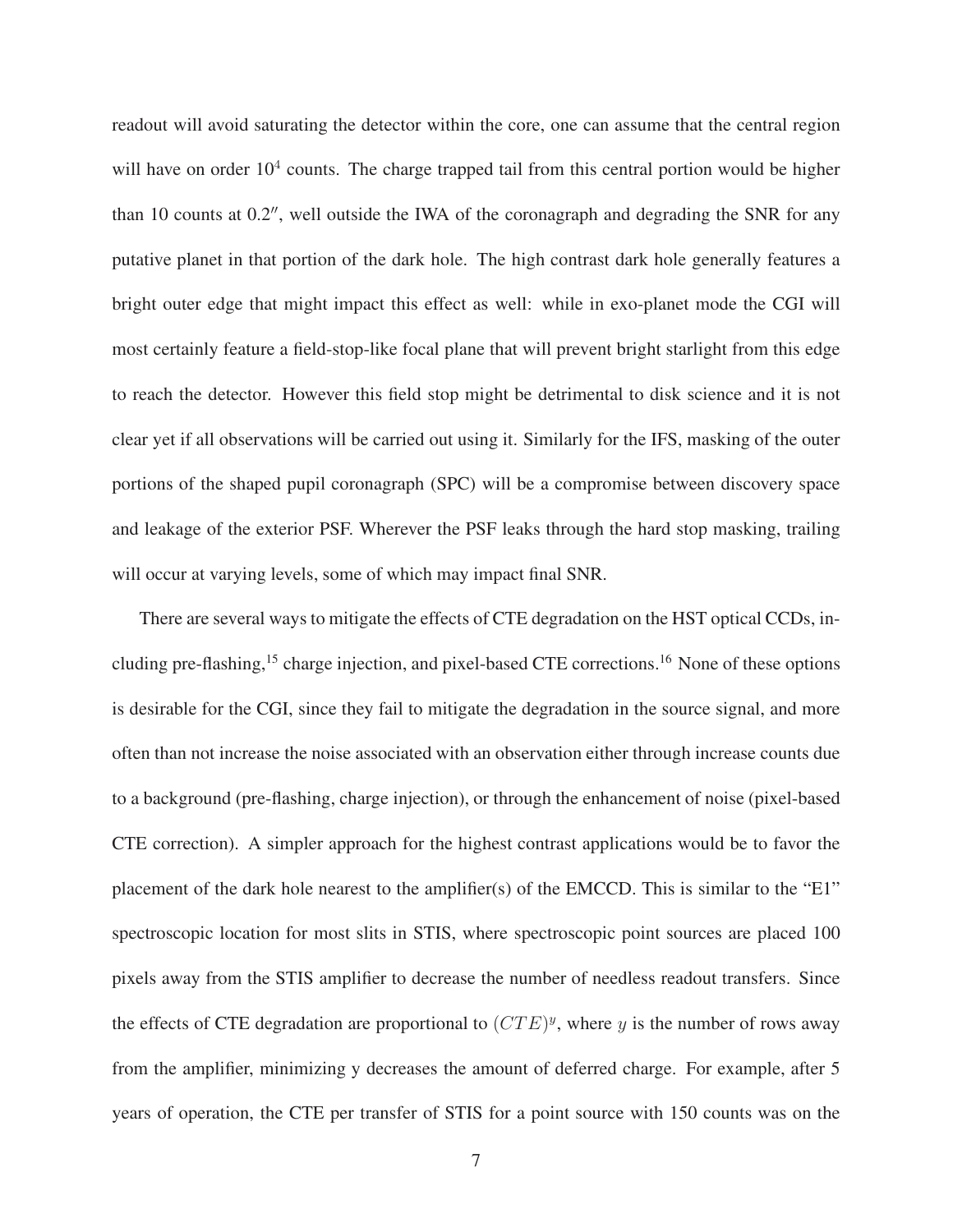order of 0.99965 per transfer, meaning that in the middle of the detector it lost 17% of its flux to CTE degradation.<sup>17</sup> Conversely, the same point source 100 pixels from the readout amplifier would only lose 6%, a factor of 3 lower.

Operation of the HST CCDs in space suggests that CTE degradation is mostly independent of initial conditions of a detector and more a function of the solar radiation flux during a mission. Pre-launch radiation tests of ACS CCDs showed that initial CTE was not a dominant determinator of CTE degradation due to radiation. Both STIS and ACS SITe CCDs were fabricated many years ago and their CTE has degraded roughly linearly in time (See Figure 3). The more modern WFC3 UVIS instrument is an e2v Ltd. thinned, back-illuminated CCD and also suffers from CTE degradation at roughly similar rates to ACS.<sup>18</sup> After five years of operation the UVIS CCD has a similar magnitude of CTE degradation as to STIS in 2002 to within a factor of 2 and ACS in 2007 to within 30%. WFC3's rate of CTE degradation was initially more rapid than that of ACS in orbit, which was primarily due to a locally higher radiation dose at WFC3 installation than was present for ACS' initial years of operation. Predictions for WFC3's CTE degradation exist–the slope of predicted CTE degradation of the WFC3 detectors was found to be  $-3.4 \times 10^{-5}$  yr<sup>-1</sup>,<sup>19</sup> while the actual slope as measured on-orbit is closer to  $-5 \times 10^{-5}$  yr<sup>-1</sup>. Both WFC3 and STIS have had similar CTE degradation slopes over the initial 6-years of operation, while ACS suffered from a smaller rate of degradation  $(2.7 \times 10^{-5} \text{ yr}^{-1})$  over its first six years, which seems correlated with the Solar Cycle.<sup>18</sup>

CTE degradation can have a myriad of unforseen effects on the final SNR of a high contrast imaging strategies–we therefore strongly advocate for significant testing of the detailed behavior of EMCCDs in the face of CTE degradation in the laboratory, with particular attention to what sources of uncertainty in dosage (such as due to the solar cycle) may have on CTE degradation rates. CCD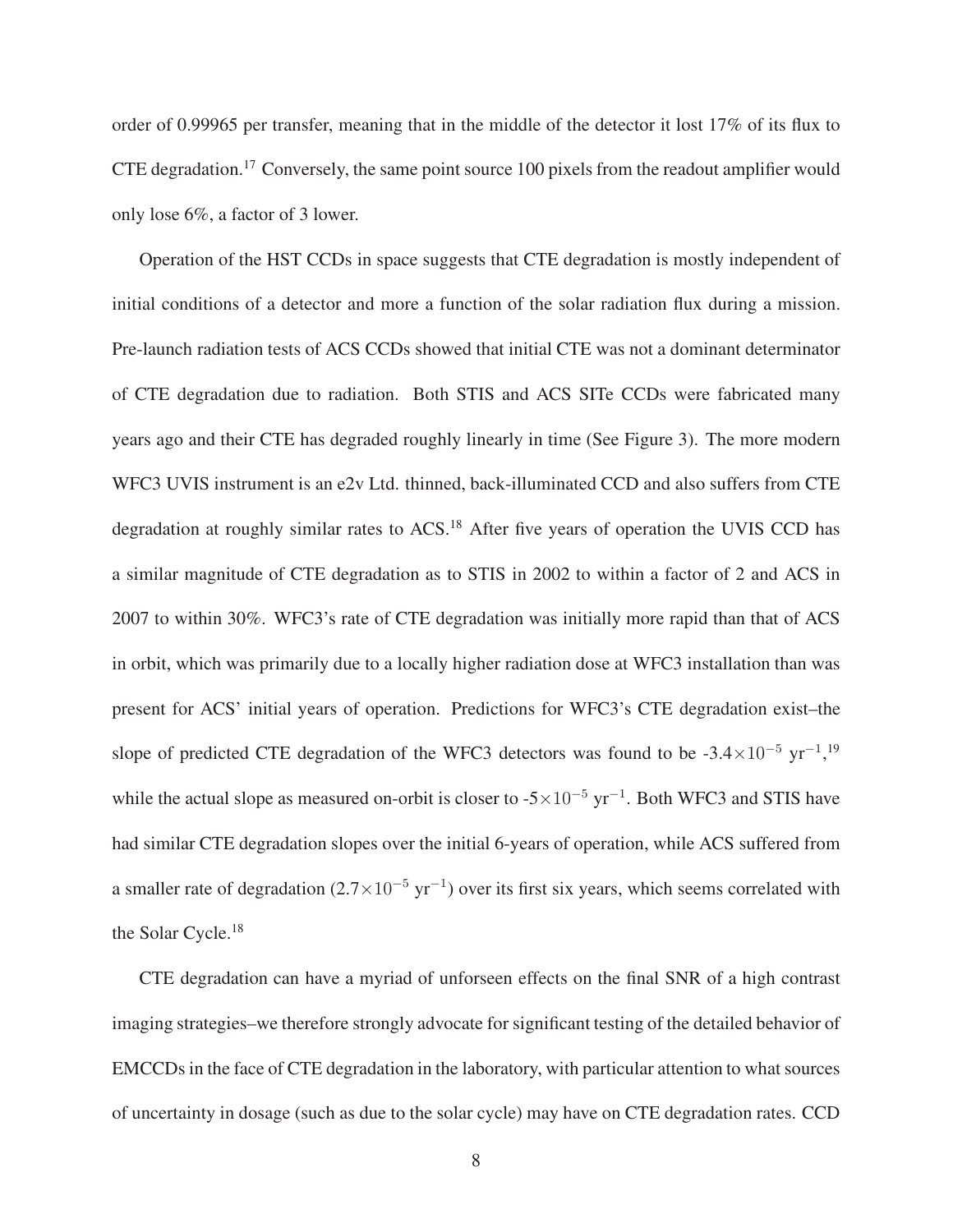

Fig 2 Plot of STIS dark rate vs. time. The CCD dark rate and CTE are monitored monthly and semi-annually on STIS respectively.

instruments onboard HST have utilized long dark images and the behavior of trailing from hot pixels to create empirically derived models of both charge degradation and trail brightness as a function of distance from a source.<sup>16</sup> CTE degradation in STIS is monitored via observations that switch amplifiers on the detector to change the effective  $\psi$  position of a lamp source to quantify the amount of charge lost on the detector due to CTE degradation.<sup>17</sup> These types of tests can be implemented on irradiated EMCCDs and tested on low- and high-gain modes to determine a quantitative impact for specific CGI designs as a function of total irradiation dose. Models based on these results can then be applied to simulated data to investigate the impact to high contrast imaging after the start of operations.

#### *2.2 Repeatability of Mask Deployment*

The alignment of masks in the CGI will be critical to its final contrast performance. While the CGI will have the Low Order WaveFront Sensing and Control (LOWFSC)<sup>20</sup> and fine steering mirror (FSM), secular drifts of masks will need to be monitored and accounted for in target acquisition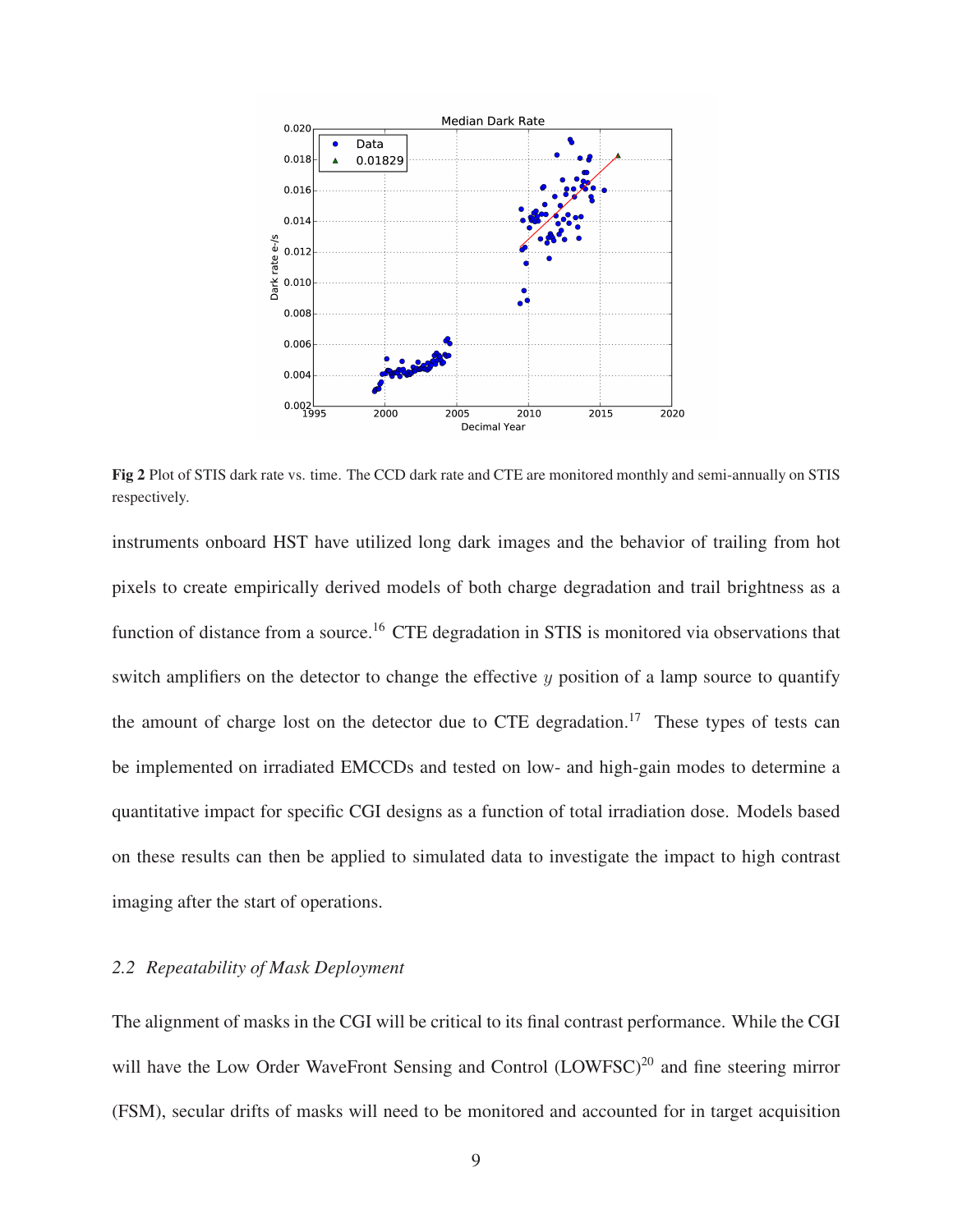or wavefront sensing, especially for the HLC. Similarly, the SPC occulting masks will need to be properly aligned on the detector relative to the PSF.

All of HST's high contrast imaging instruments suffered from secular drifts or non-repeatabilities of pupil mask or occulter components. The secular drifts of the coronagraphic spots in the ACS HRC were random and varied across 4 pixels on weekly timescales(∼160 mas).<sup>21</sup> Non-repeatabilities of the coronagraphic mask deployment were on the order of  $12 \text{ mas}^{21}$ . In most cases, these drifts did not impact performance, but did require monitoring to ensure accurate centering of a target behind the mask.

STIS also suffers from non-repeatability in its acquisition pointing, slit wheel, and mode select mechanism, which controls the relative placement of the aperture (50CORON) that contains the occulting wedges and bars relative to the CCD detector.<sup>22–24</sup> The magnitude of this non-repeatability is roughly 13 mas, primarily in the y-direction on the detector and along the line of movement for the slit wheel. The non-repeatability causes two impediments to high contrast: 1) at one edge of an occulting bar, brighter regions of the PSF "peek" out and can saturate the detector, thus limiting the effective IWA of an observation; 2) non-repeatability also limits the utility of reference PSF stars at the IWA for classical PSF subtraction. No measured secular drifts have been reported for the coronagraphic aperture masks. Repeatability for STIS was coarsely measured on the ground and the requirement for the repeatability of the instrument components was on the order of 20 mas.

NICMOS suffered secular drifts in its coronagraphic hole 0.25 pixels (20 mas) on the timescale of 3 orbits, and 1 pixel on the timescale of days  $(75 \text{ mas})$ , with a total movement of  $+2$  pixels (150 mas) in the horizontal, and +5 pixels (375 mas) in the vertical on the detector over 7 years of operation.25, 26 Additionally, the cold mask (which acted as a crude Lyot Pupil Mask for the NICMOS coronagraph) had shifted throughout the lifetime of NICMOS, which introduced non-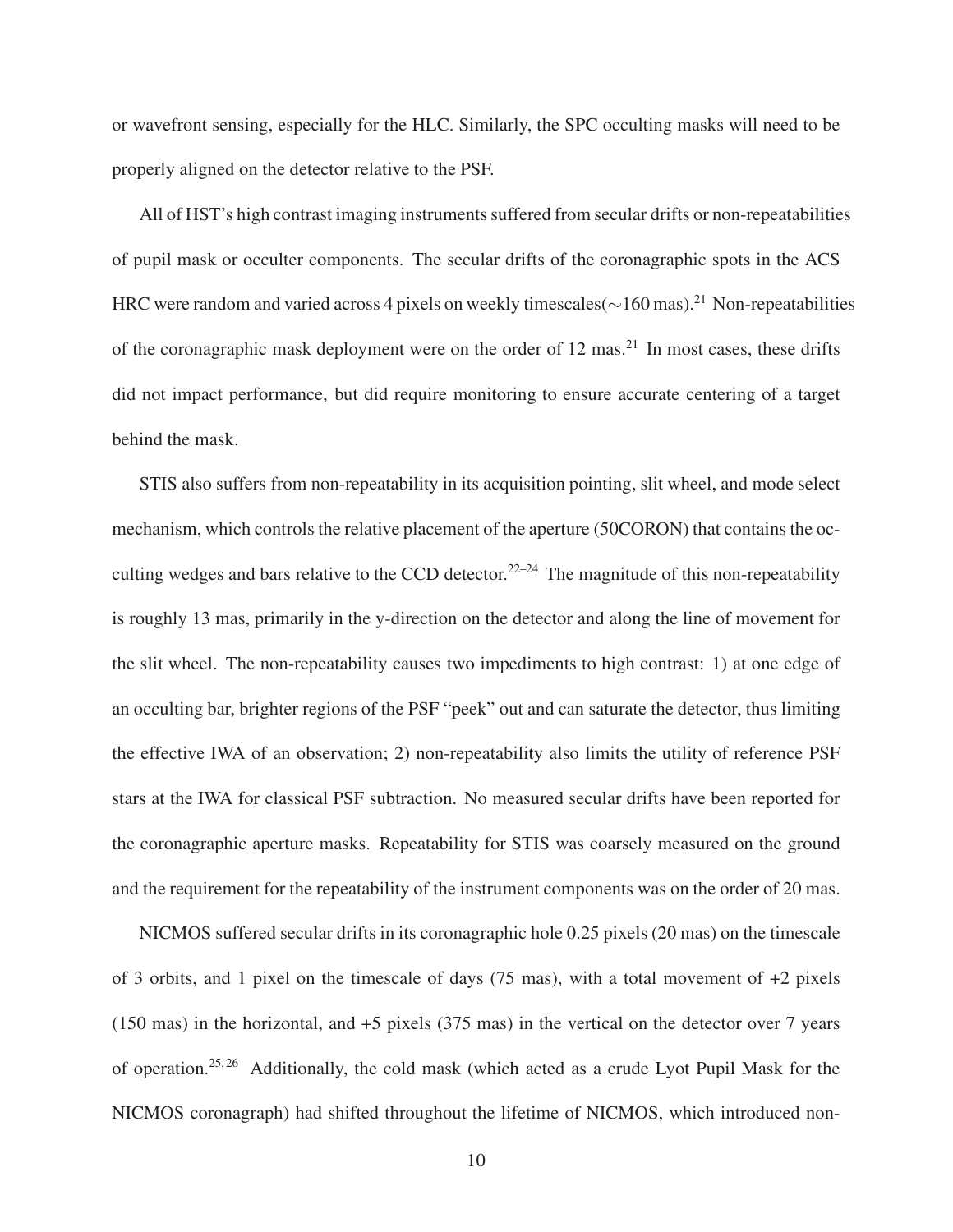repeatabilities in PSF structure that degraded PSF subtraction performance.<sup>27</sup> The magnitude of this drift was roughly 1.4% of the pupil radius over 2 years, and was not expected based on ground testing.<sup>28</sup> The cold mask and hole shifts were primarily due to the NICMOS dewar anomaly<sup>29</sup> that significantly changed the optical alignment of various instrument components. The hole shifts continued to show trends after the NICMOS cryocooler was installed, presumably because of additional, slow movements of the NICMOS optical bench or optics. $30$  Shifts in the cold masks directly limited the contrast achieveable for classical PSF subtraction when observations were separated by long times.

The slit and mask wheels of the CGI will need to be tested, and their repeatability should be at a level similar to the LOS jitter in order to minimize the risk to contrast performance–these requirements are more stringent than those put in place for HST. Furthermore, the repeatability and positioning will need to be monitored throughout the mission lifetime to ensure that unforseen behavior is not missed.

## 3 Post-processing: lessons from HST and preliminary work using WFIRST-AFTA simulated data

Calibration of the post-coronagraph PSF will play a major role in the WFIRST-AFTA CGI instrument.<sup>2</sup> In the context of optimizing the scientific return of HST, significant work has been carried out in the past few years in order to analyze coronagraph data obtained using the RDI and ADI observing strategies.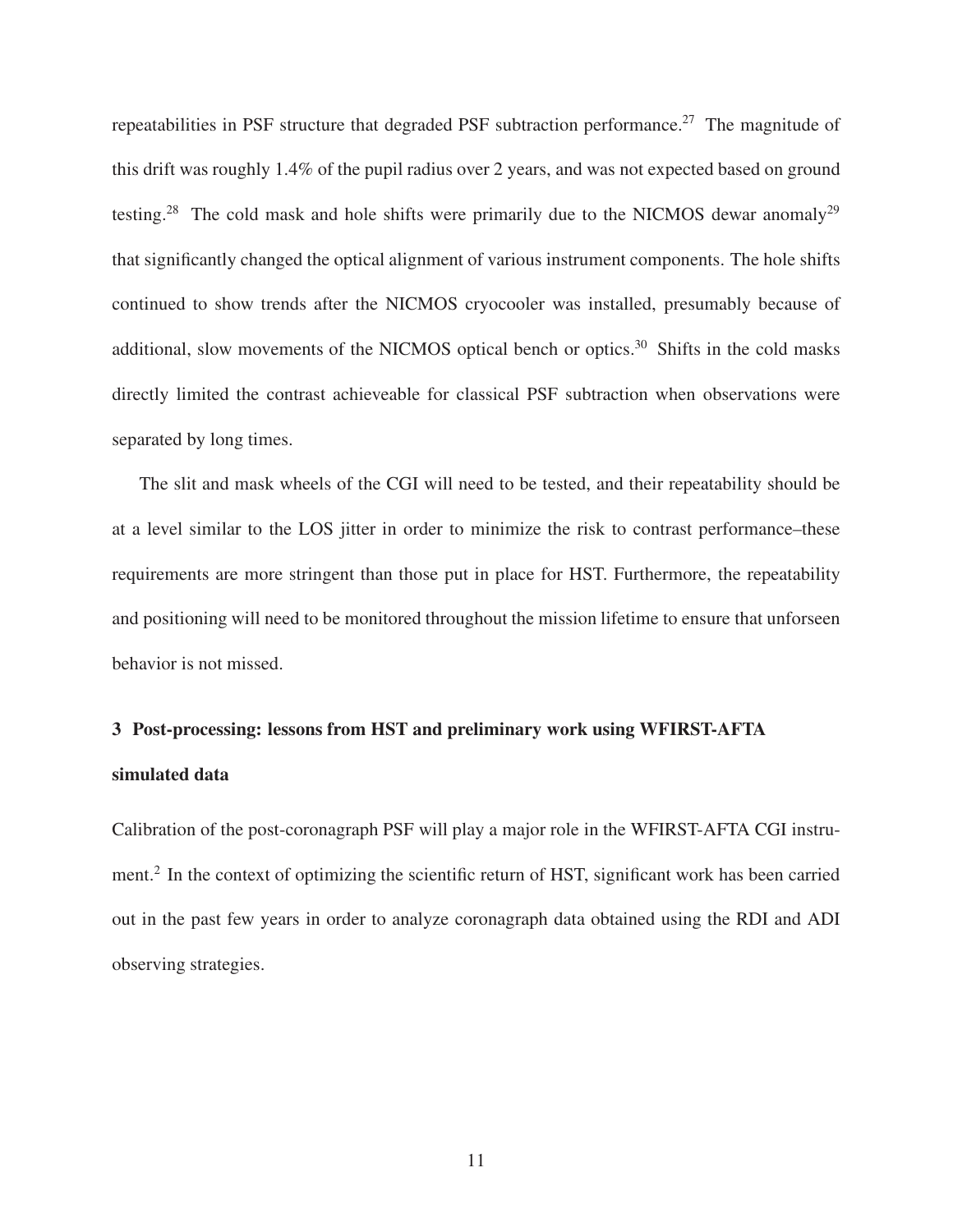

Fig 3 Comparison of charge transfer efficiency (CTE) per pixel transfer as a function of time of operation for STIS, ACS, and WFC3. The relations are derived from empirical fits to CTE monitoring.<sup>17, 18, 31</sup> Differences in CTE evolution are partly anti-correlated to solar activity.<sup>18</sup> During solar minima, charged particle impacts from the South Atlantic Anomaly are more frequent. For STIS and ACS these relations held for early operations before their shutdowns in 2004 and 2007 respectively. Post-SM4 CTE evolution of ACS in particular has changed since Servicing Mission 4. Since WFIRST-AFTA will be in a higher orbit, it may see a more steady flux of radiation than HST.



Fig 4 Figure showing the unmasked residual light levels from the HLC, reprinted from Figure 3-26 of the WFIRST-AFTA 2015 SDT Report. Bright regions on the detector, such as from the brighter central spot in the HLC, can create trailing due to CTE degradation.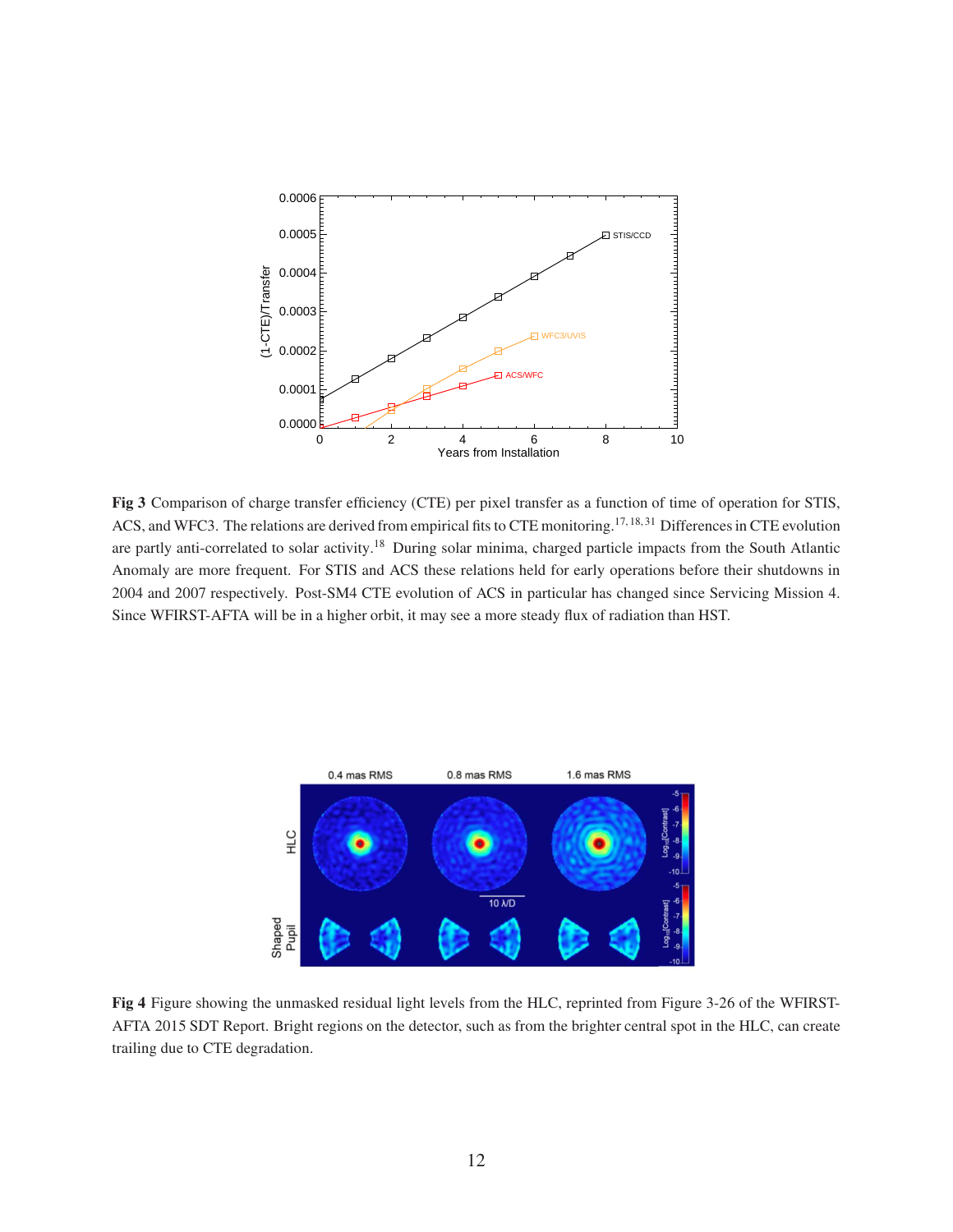#### *3.1 PSF subtraction techniques*

The highest contrast levels in space with STIS have been achieved by simultaneously including a reference PSF star (i.e. reference differential imaging; RDI) in addition to observing a target system at multiple spacecraft orientations (i.e., azimuthal differential imaging; ADI). $^{32}$  Multiple spacecraft orientations also allows for post-processing the data by iteratively subtracting off static residuals seen across observations.<sup>33</sup> Recently, post-processing algorithms that rely on a large library of reference PSFs, such as the Locally Optimized Combination of Images  $(LOCI)$ <sup>34</sup>, and of their principal components,  $35, 36$  have emerged in the context of ground based coronagraphy.

These techniques have been applied to the large NICMOS coronagraph observational history and yielded unprecedented images of exo-planets and debris disks.<sup>37-39</sup> The Archival Legacy Imaging of Circumstellar Environments (ALICE; HST-AR-12652, PI: Soummer) project relies on these algorithms and is currently mining the entire NICMOS archive: Figure 5 illustrates the typical contrast gain obtained using very large (350) NICMOS PSF libraries, with a final contrast close to the photon noise limit. In parallel this technique has also been applied to HST-WFC3.<sup>39</sup> Similar post-processing is being actively considered for JWST as well (See Section 4.4 for more details).

Inclusion of reference PSFs allow sampling of the PSF wings over a variety of telescope or pointing states. While it is desired to have the exact thermal, pointing, and wavefront state on the telescope, a main assumption with enhancing contrast on HST and JWST is that a coronagraph's PSF response to small variations in wavefront, pointing, and focus trace out a limited parameter space in terms of PSF wing structure and speckle location. Reference PSFs are *essential* for subtracting off the residual wings and speckles of the PSF from the coronagraph to obtain maximum contrast for JWST and HST. Classical RDI further mitigates self-subtraction of point sources and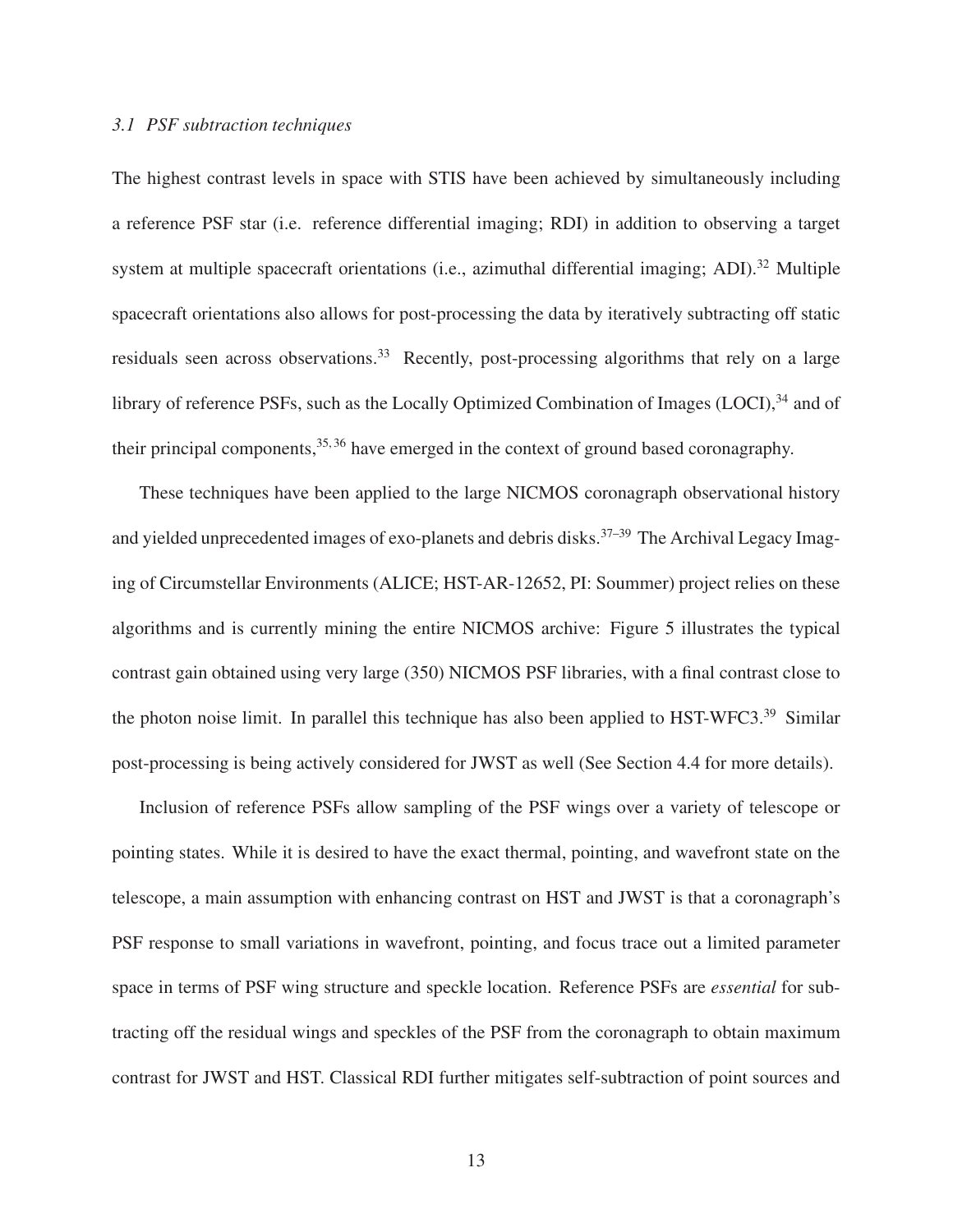axisymmetric low order structure in a sky scene that comes from post-processing techniques. The highest contrast observations with smallest inner working angle in the optical from space achieve 10<sup>-8</sup> contrast/resel at ~1" using a combination of ADI+RDI.<sup>40</sup> Utilizing reference PSFs to enhance contrast may still be critical for CGI operations, especially if residual speckle patterns are at the level of 10<sup>-8</sup>. For example, images of the bright stars that are used to create the CGI dark hole should be retained to help construct a PSF library.



Fig 5 Example of contrast gain curves relative to the raw coronagraphic contrast limit as a function of separation obtained with a classical PSF subtraction (blue) and a KLIP (red) reduction. The red curve does not take into account the KLIP throughput.

It is important to note that the ultimate metric in the context of first visits of an exo-planetary survey for WFIRST-AFTA CGI is not contrast, but False Positive Probability (FPP) (which if too large would trigger unnecessary follow-up observations and thus diminish the scientific return of the mission). In this context, obtaining two rolls, such as suggested for disk imaging by Ref. 41, is a key piece to quantifying FPP when using an approach similar to the one carried out with the HR8799 NICMOS data.<sup>37</sup> We thus recommend that this observing strategy be studied in the WFIRST-AFTA CGI, in spite of the possible operational complications associated with spacecraft rolls. The reduction rate in FPP has not been explicitly studied and so its potential benefit is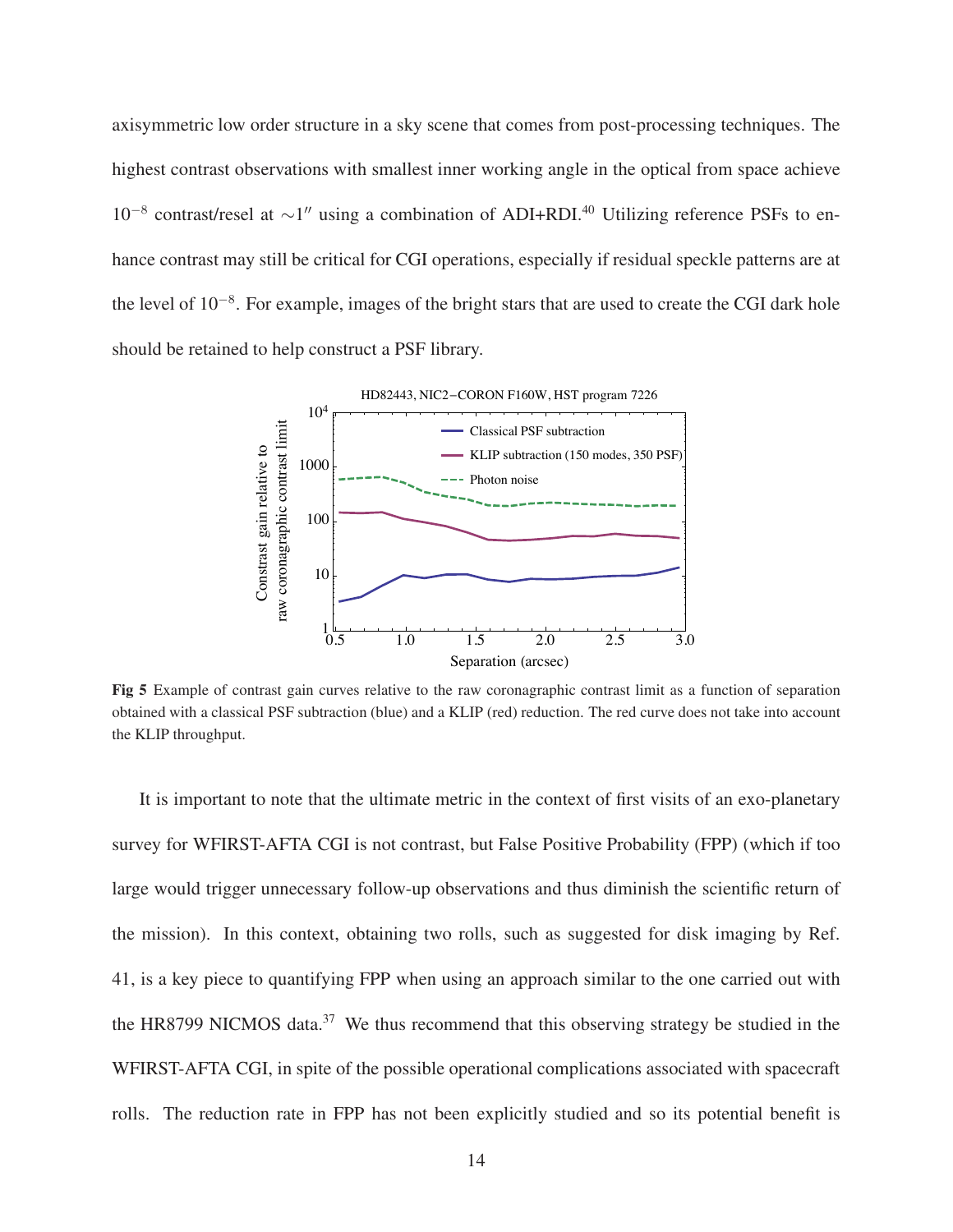hard to quantify and is probably highly dependent on the specifics of the CGI design. However, LOCI-processed NICMOS two-roll data of HR 8799 showed that even planets detected at SNR=3 in individual images can still be recovered versus similar brightness speckles due to two separate spacecraft orientations.<sup>37</sup>

# *3.2 Impact of the stability and the amount of instrumental aberrations on post-processing in the context of WFIRST-AFTA*

As we saw in the context of HST, the RDI strategy is confronted with the temporal stability of the instrumental aberrations, which leads to unsubtracted speckle residuals in the PSF subtraction process. A crucial issue is to understand to which extent the stability and the amount of aberrations will have an impact on post-processing in the context of WFIRST-AFTA. In this sub-section, we address the following questions: How will the stability of aberrations have an impact on postprocessing in the context of WFIRST-AFTA? What will be the impact of the amount of aberrations? What could be the impact of the instrumental strategy on post-processing?

#### *3.2.1 Simulations and reduction techniques*

To find answers to these questions, we considered some noise-free data sets simulated by the Jet Propulsion Laboratory (JPL) with their diffractive model for the WFIRST-AFTA coronagraph<sup>42</sup> and from thermal models generated by the Goddard Space Flight Center (GSFC). We considered first and third iterations of thermal models (labeled as OS1 and OS3 by the WFIRST-AFTA project). The first one corresponds to a Fall 2014 model for which we artificially doubled and quadrupled the coma to study the robustness of post-processing. The second one is a Spring 2015 design for which we studied the performance with and without a LOWFSC subsystem. They all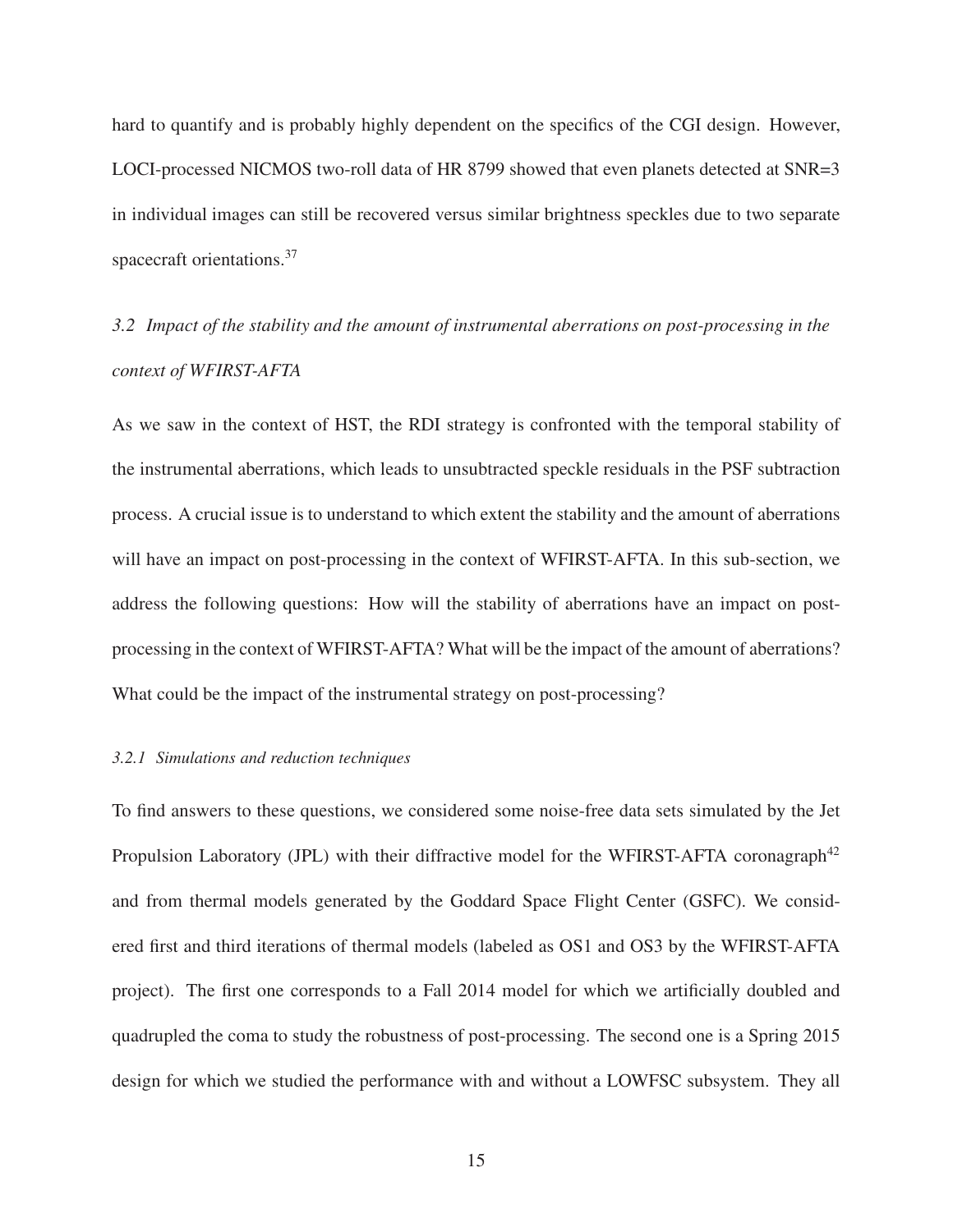consist of the simulated consecutive observations of two stars: a bright star is targeted ( $\beta$  Uma; A1IV, V=2.37) for the dark hole generation; it is then the science target's turn (47 Uma; G1V, V=5.04) to be observed. The coronagraph used to generate these data is the HLC. There are 88 β UMa images and 321 each for 47 UMa for the OS1 scenario and 8 β UMa images and 17 each for 47 UMa for the OS3 scenario. Three synthetic planets were added to 47 UMa. For a full discussion of these simulations, we invite the reader to refer to the paper of John Krist in the same JATIS volume.

We applied the classical PSF subtraction and KLIP techniques to reduce these data sets. Before reducing the data with KLIP, we subtract the average values of the science and reference data cubes so that they have zero mean. We collapse the science data cube (47 Uma) to obtain a long exposure raw image. We then apply the KLIP algorithm, which 1) decomposes the reference data cube into principal components or KLIP modes; 2) projects the long exposure raw image into these modes to create a synthetic reference; and 3) subtracts the synthetic reference from the target. The classical PSF subtraction consists of a simple subtraction of the collasped and normalized reference data cube from the normalized long exposure raw image.

#### *3.2.2 Results and analysis*

We compared the results of our reductions for the two simulated observing scenarios OS1 (Figure 6) and OS3 (Figure 7) by showing each simulation with the same scaling: the long exposure raw image; the classical PSF subtraction reduction; the KLIP reduction with 4 modes; and with the maximal number of modes for OS1 (88 modes) and OS3 (8 modes). All the reductions show a relatively good PSF subtraction compared to the raw image, even with increasing amounts of coma or without LOWFSC.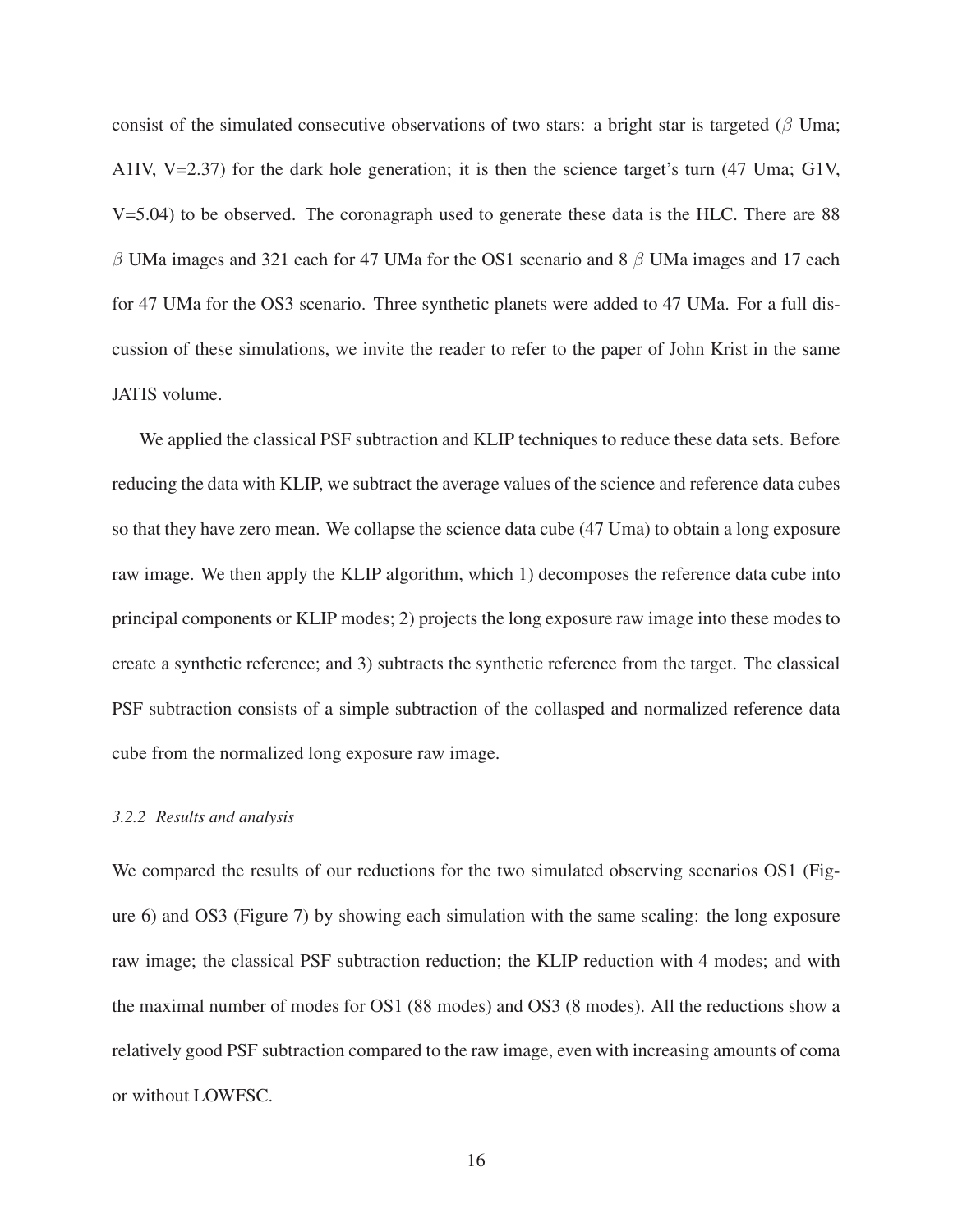The performance of PSF subtraction appears to be sensitive to the thermal model of WFIRST/AFTA, especially for classical PSF subtraction. The thermal model in OS1 leads to very stable wavefronts and under these stable conditions, the level of detection is quite similar in the three different reductions, with two of the three synthetic planets detected (Figure 6.a). In the case of OS3, even though the number of data used to build the reference library is much smaller (8) than in the OS1 case (88), KLIP post-processing detects three planets instead of two with classical PSF subtraction (Figure 7.a). This primarily is because the thermal model of OS3 leads to more unstable wavefronts than for OS1. In such conditions, the performance of classical PSF subtraction decreases and one should rather use KLIP as a reduction strategy.

Figure 6 gives insight into which extent the amount of aberrations has an impact on postprocessing. Even though the thermal model used for the simulations is the same in the three OS1 data sets, KLIP with 88 modes does a better job than the classical PSF subtraction at cleaning the residual speckles when the amount of coma increases. The case of coma multiplied by 4 (Figure 6.c) is the most explicit as the KLIP reduction with 88 modes is the only one that enables the detection of two of the three synthetic planets. KLIP is more robust than the classical PSF subtraction to increasing amounts of aberrations, enabling very similar detections to the case with lower aberrations represented in Figure 6.a.

Figure 7 studies the impact of the LOWFSC, as instrumental strategy, on post-processing. The LOWFSC provides enough aberration stability to improve the detection levels for the three different reductions in a similar way (Figure 7.b). Without LOWFSC, the detection level is better with KLIP (3 planets detected with 8 modes) than with classical PSF subtraction (2 planets detected) (Figure 7.a). Even the case with 4 KLIP modes enables a better detection, if not ideal, than the classical PSF subtraction for the third planet. An instrumental strategy such as the LOWFSC, aim-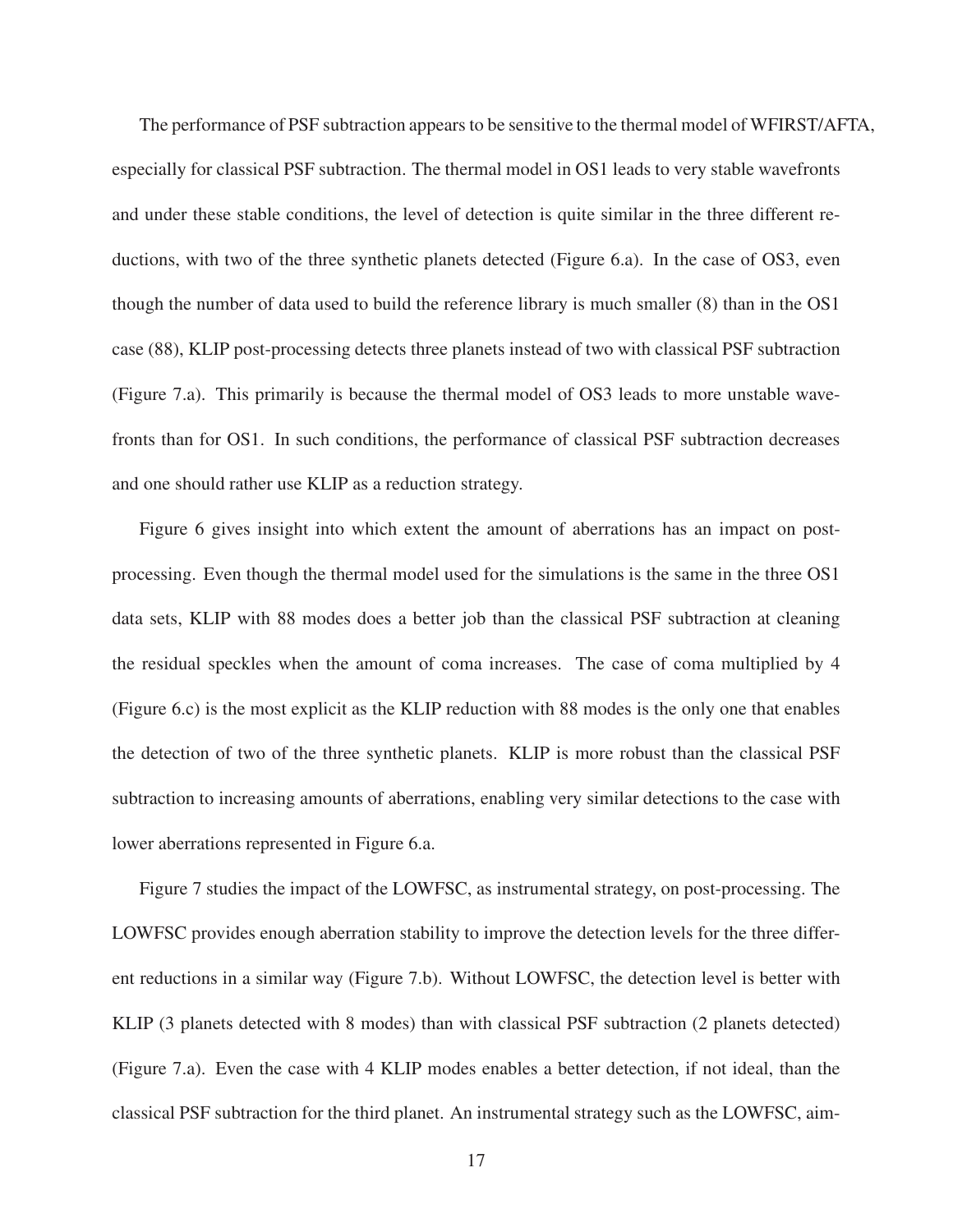

Fig 6 HLC OS1 simulated data sets - Impact of the amount of aberrations on post-processing. Comparison of the noiseless raw data and three different reductions for increasing amounts of coma. Top: coma x1 (reference amount). Middle: coma x2. Bottom: coma x4. From left to right with same dynamic range: raw image (long exposure); image processed with classical PSF subtraction; image processed with KLIP 4 modes; and image processed with KLIP 88 modes. Whereas the two techniques show a relatively good and similar PSF subtraction compared to the raw image for the reference amount of coma (coma x1), the contrast improvement with 88 KLIP modes is better than with the classical PSF subtraction when the amount of coma increases.

ing at stabilizing aberrations, decreases the differences between the two reduction techniques, but KLIP could be of a great help if the LOWFSC does not work perfectly.

As for HST, the stability of aberrations seems to have an important impact on post-processing in the context of WFIRST-AFTA. The performance of the PSF subtraction methods will highly depend on the thermal variations induced by the observing scenario, these variations being possibly mitigated by instrumental strategies such as the LOWFSC. If the temporal stability of WFIRST-AFTA PSFs will not be known until flight, it is important to confront each new observing scenario with various post-processing techniques. This will help to identify the best possible strategies at the very high contrast imaging levels enabled by WFIRST-AFTA.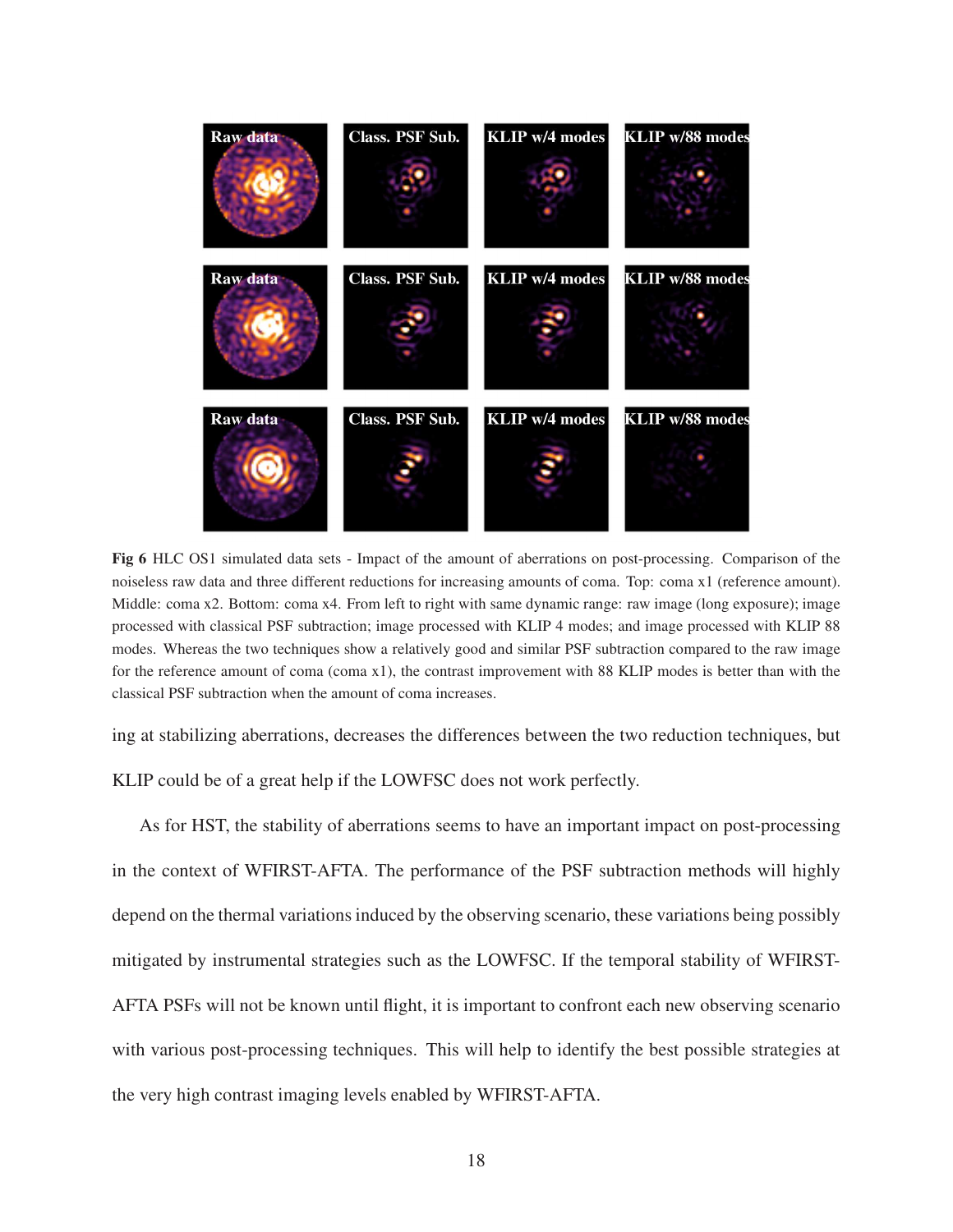

Fig 7 HLC OS3 simulated time series - Impact of the LOWFSC on post-processing. Comparison of the noiseless raw data and three different reductions. Top: data without LOWFSC. Bottom: data with LOWFSC. From left to right with same dynamic range: raw image (long exposure); image processed with classical PSF subtraction image processed with KLIP 4 modes and image processed with KLIP 8 modes. The two techniques show a relatively good PSF subtraction compared to the raw images for both the cases without and with LOWFSC. The reduction quality is improved by the KLIP reduction compared to the classical PSF subtraction; the more KLIP modes used, the better the result.

#### 4 James Webb Space Telescope Operations

The science operations of JWST coronagraphs will represent of significant step forward when compared to HST: the observing strategy will be designed from the start to accommodate modern data analysis methods that take advantage of PSF libraries, these algorithms will be included in the pipeline. Moreover the high sensitivity of these coronagraphs to low order aberrations requires accurate target acquisition routines whose functionalities are reminiscent of the WFIRST-AFTA CGI LOWFS.

JWST has a total of nine separate options for coronagraphy in the NIRCam<sup>43</sup> and MIRI instruments,<sup>44</sup> which makes coronagraphic operations a more central part of the observaotry, much like for WFIRST-AFTA. NIRCam possesses a focal plane that includes five separate masks, and can be combined with a variety of filters. MIRI, on the other hand, features four focal plane masks paired with a single filter. A difference between operations with JWST from HST, from the point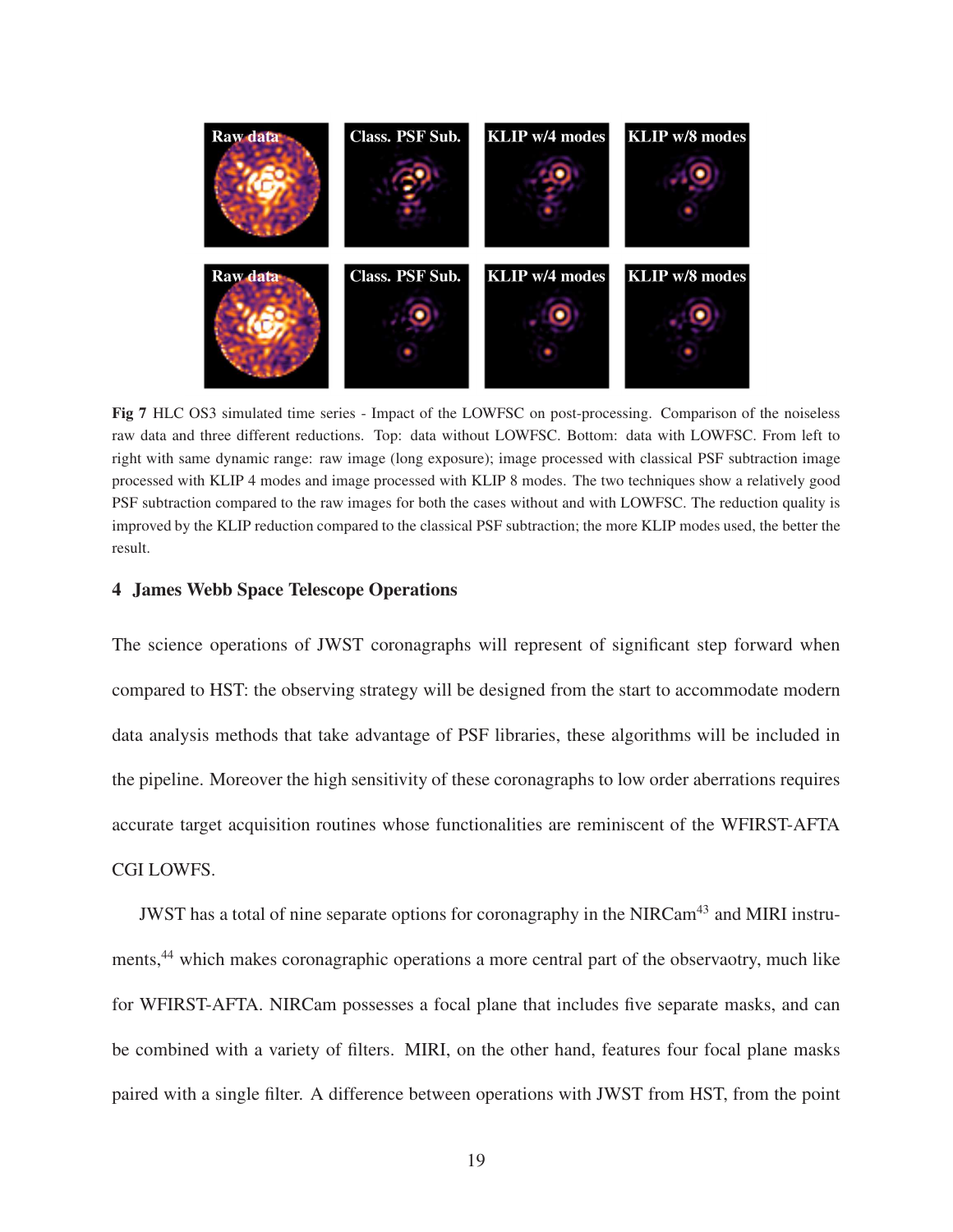of view of the user, will be a more significant amount of support with regards to designing observations during the different phases of the proposal process within the Astronomers Proposal Tool (APT) software and support with calibration and post-processing. From the point of view of operations, more care is also needed in target acquisition and astrometry for JWST, especially given the tighter pointing requirements of the Four Quadrant Phase Masks (4QPM) on MIRI. All of these operational aspects hold important lessons for WFIRST-AFTA, which will also be a mission with strong science drivers that include coronagraphy as well as a significant high contrast imaging GO component. In this Section we will review operational aspects of JWST that may have a bearing for CGI operations, including obtaining un-occulted photometric images, using dithering strategies to enhance contrast for some coronagraphic modes, and the development of data products and user tools that enable use of coronagraphic modes from a broader subset of the astronomical community.

#### *4.1 Wavefront Sensing and Control*

As a deployable segmented telescope, JWST relies crucially on active control to achieve and maintain the required wavefront quality, using sensing methods based around focus-diversity phase retrieval using image data from the science instruments.<sup>45</sup> While the desired control precision for JWST is less demanding than for WFIRST CGI, there are still lessons which are transferrable. In the broadest terms these reflect the fundamental point that developing the required control algorithms is only the first step in achieving a working practical system. Wavefront control algorithms should not be developed in isolation, but rather should from the beginning bear in mind the needs of efficient, cost-effective optical integration and test, and timely post-launch commissioning and calibration. These mission phases are equally critical as the routine orbital science operations that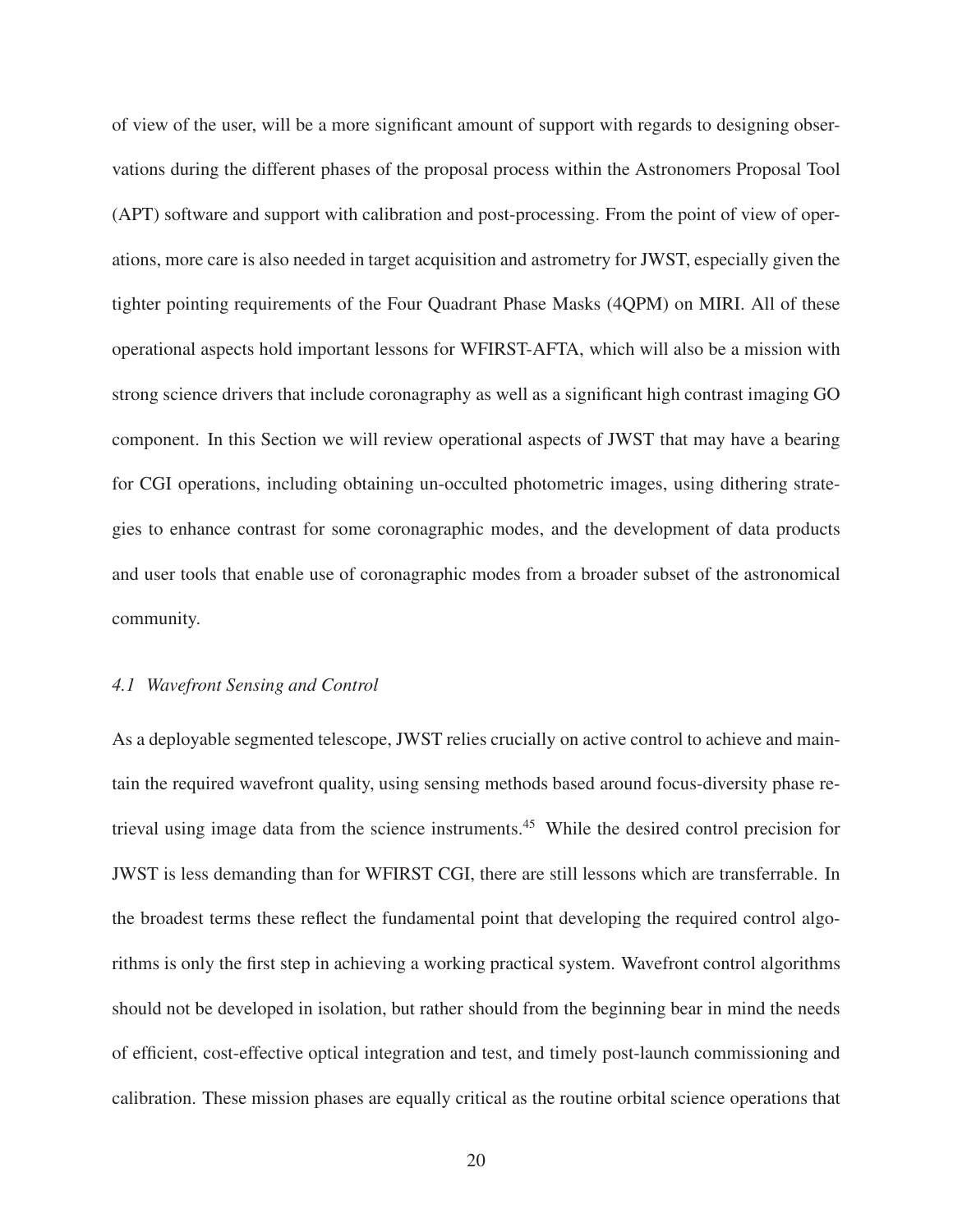are the primary focus of many design studies.

A significant early design decision for JWST was that all wavefront analyses happen on the ground at the mission operations center, with control decisions made interactively by a human operator, and commands subsequently uplinked to the spacecraft on the next communications pass. This adds substantial operational complexity, imposes a minimum turnaround time, and thus limits the achievable temporal control bandwidths. Given the expected stability levels for JWST, this suffices. For a notional WFIRST in geostationary orbit with continuous communications such an architecture might be acceptable, but for a WFIRST at L2 with periodic communications, it seems strongly desirable to place as much control authority as possible in the spacecraft itself. This would maximize the control bandwidth and allow generation of dark holes in times when the spacecraft is not in communication with Earth. Enabling this may set significant requirements on spacecraft computing power and software complexity, requiring for instance an image calibration pipeline for the CGI imager to be resident on the spacecraft as well as the phase retrieval calculations themselves.

For observatory commissioning, the high fidelity and rapid wavefront sensing enabled by the planned CGI LOWFS could provide an efficient tool for sensing the aberrations of the active 2.4 m telescope and aligning the movable secondary post-launch. In the case of JWST, commissioning the active optics and aligning the segmented primary is expected to take ∼3 months, half of the overall observatory commissioning period. The JWST telescope commissioning plan today is significantly more complex than originally envisioned: over time the process has accreted additional steps to accommodate interactions with the spacecraft attitude control system, boresight pointing calibrations, measurement of influence functions for observatory thermal distortion, measurement and tuning of reaction wheel and cryocooler induced pointing jitter, and more. Further complexity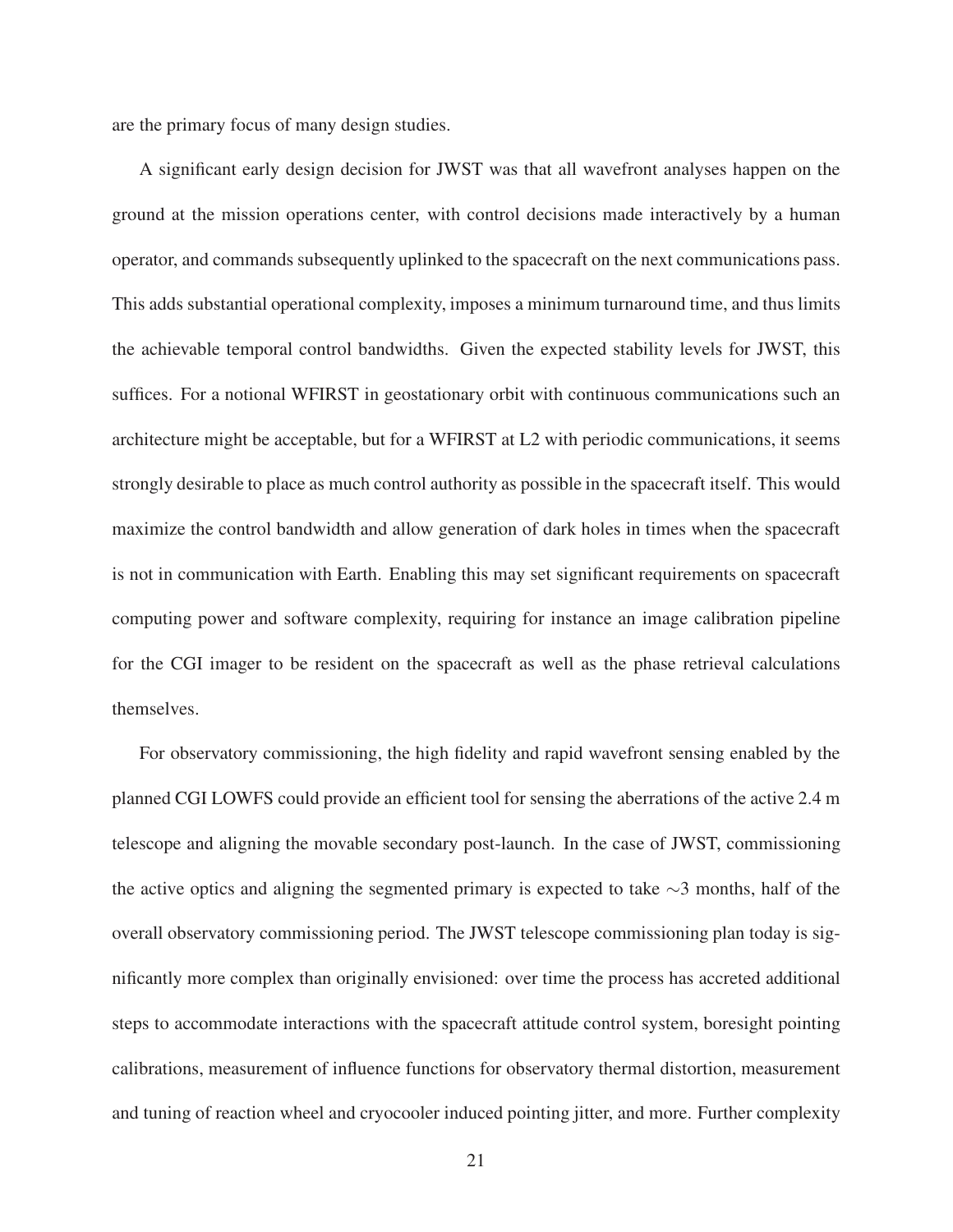was added due to needs for looping back to repeat earlier steps after correcting for certain mirror influence function terms and removing degeneracies. Most of these practical details fall outside a narrow definition of "wavefront control", but all have proven necessary in practice to achieve the desired RMS wavefront error for JWST. While WFIRST does not have a segmented primary the required control levels are much tighter, and it will require active alignment of its optical telescope assembly to achieve Hubble-like contrasts prior to engaging the deformable mirrors. Planning for the commissioning process to go from a post-launch telescope in an unknown state to a dark hole at 10<sup>−</sup><sup>9</sup> or better contrast should be considered in detail as soon as possible, including realistic estimates for practical complications and an accounting for observatory overheads.

Closely related is the challenge of testing and validating the wavefront control system prelaunch. JWST has relied on a combination of a laboratory testbed<sup>46</sup> and integrated software modeling<sup>47</sup> to validate the control processes. Even with tremendous expense and effort using the world's largest cryo-vacuum chamber, limitations of the test environment on the ground due to vibration and gravity sag prevent truly achieving "test as you fly". The ability to conduct even limited endto-end tests of wavefront control in closed loop with the flight hardware occurs relatively late in the integration and test program. Testing and development of the flight software relies almost entirely upon simulations and mock data, but the simulator software cannot itself be fully validated until equally late in the integration and test stage. The complexity is compounded by the fact that relevant software and hardware components of the wavefront sensing & control system have been developed by several different project partners, and the wavefront sensing subsystem relies on and interacts with every other subsystem of the ground system; this necessitates much further time-consuming systems integration, and again depends heavily on simulations rather than real instrument test data. Close collaboration between various project teams has been necessary to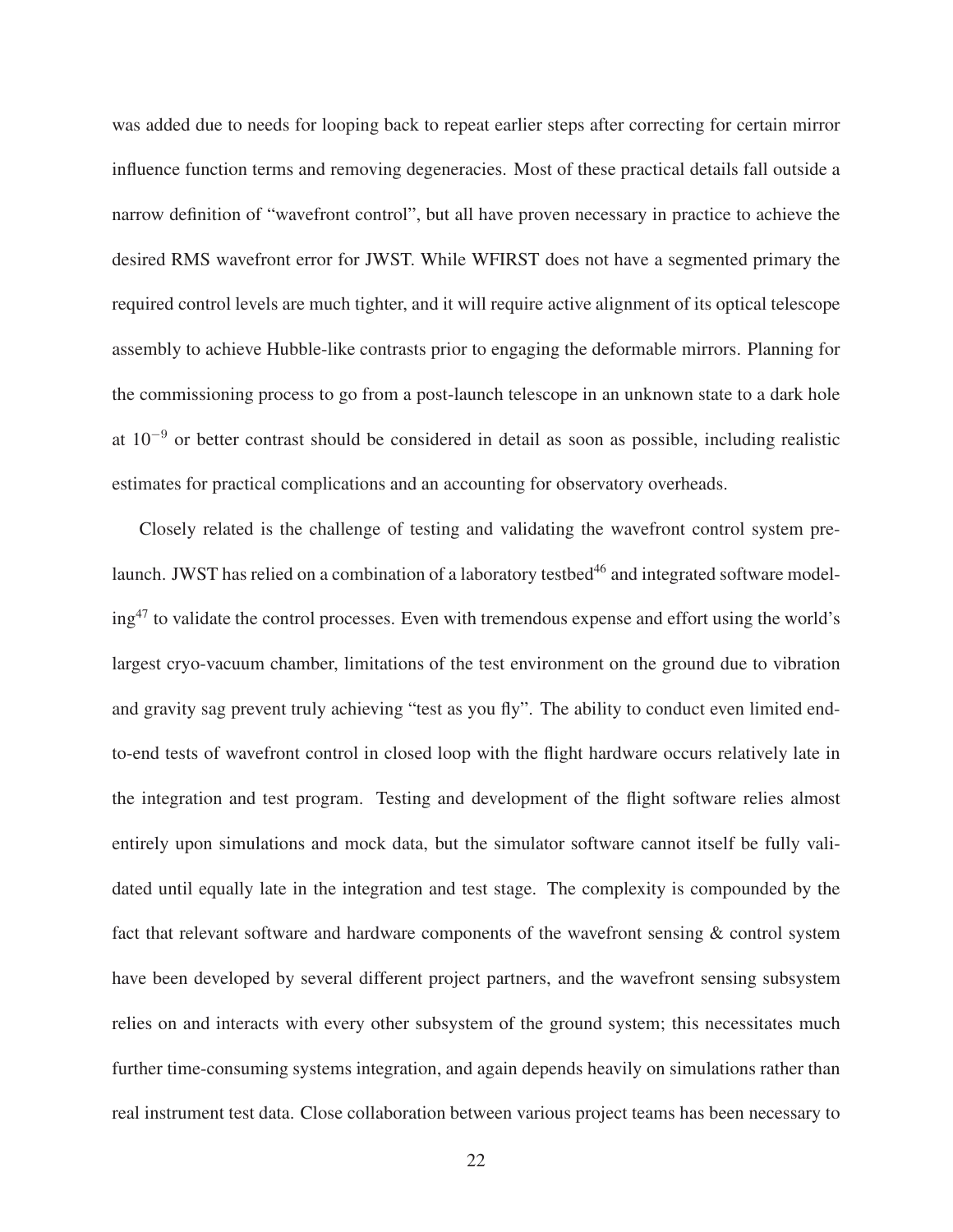successfully integrate these complex subsystems and develop a comprehensive test program within the constraints of the ground environment. For WFIRST, careful attention to systems architecture and integration is needed to develop a practical and cost-effective development and test plan. Is it possible in a meaningful way to demonstrate the complete system on the ground pre-launch using the flight hardware to achieve ultra-high contrast in a suitable test chamber? If not then WFIRST must, like JWST, rely heavily on complex modeling to validate performance and control processes. In that case, an overall roadmap for wavefront sensing test and commissioning should be developed as soon as possible. Such a plan should consider in a unified way both ground test and post-launch commissioning of WFIRST, and consider what steps and cross-checks will best mitigate risks and provide the necessary learning experience with the flight hardware to enable rapid commencement of science operations post-launch.

#### *4.2 Un-occulted Images for Photometry*

Successful coronagraphic observations remove the light from a host star from the image, but there are times when information about the host star is desirable. For example, direct photometry of target stars with JWST in its coronagraphic modes will be important both from scientific and operational points of view. Scientifically, the photometry of the central star is useful for nondetection analyses. Non-detections still constrain the orbital architecture of planetary systems in which one planet is already discovered, or in the case of large populations of stars that have been blindly searched for planets. Photometry can also determine the intrinsic variability of a source, which is particularly important for young stars that are often variable at non-negligible levels. Addtionally, contrast limits provide utility for the planning of future observations based on true CGI performance. On the operational side, photometry will allow for direct scaling to reference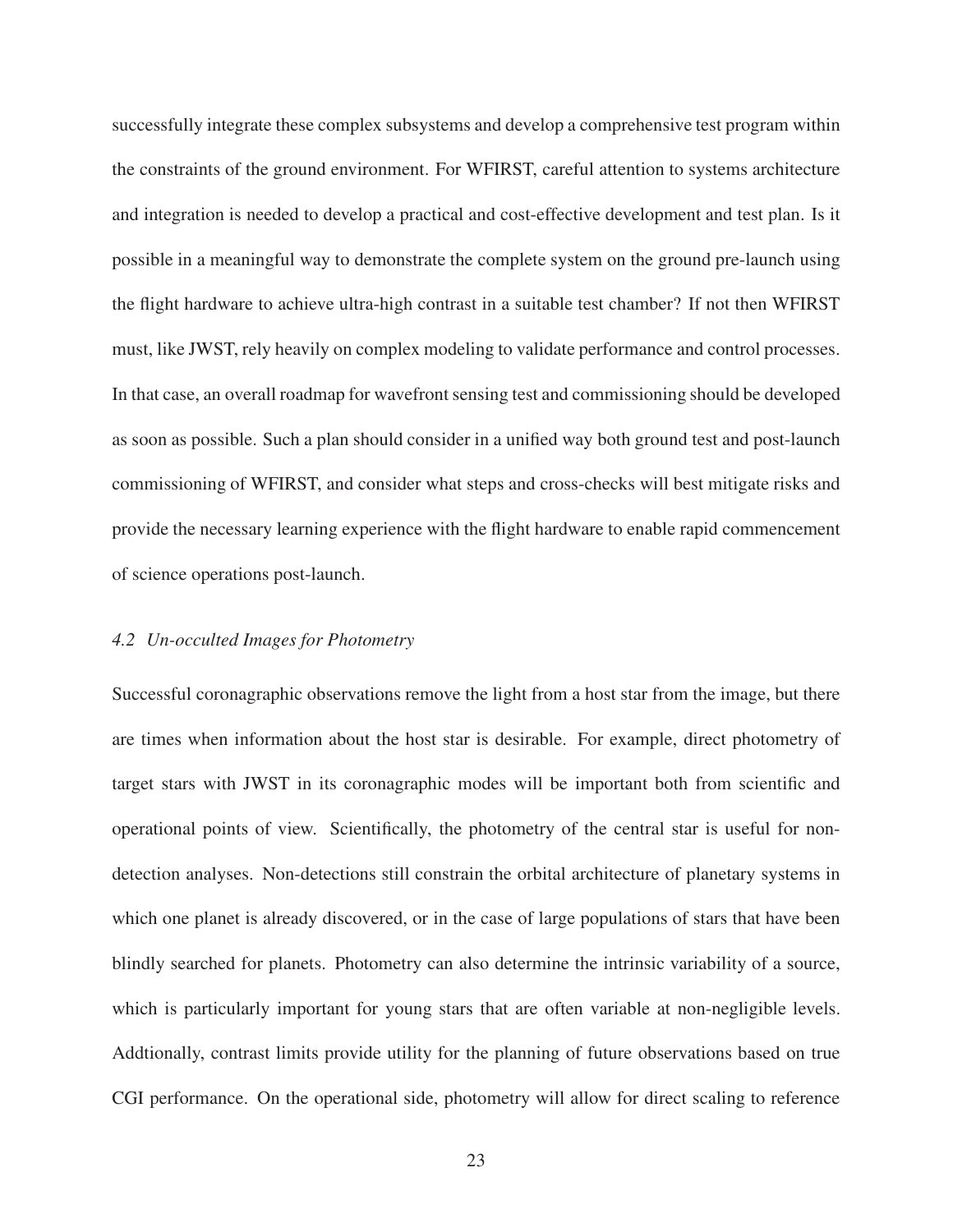PSF stars within a given bandpass and will allow for the monitoring of instrument performance throughout the mission lifetime.

#### *4.3 Enhancing Contrast and Efficiency*

To ensure the best contrast performance in space with HST and JWST, a reference PSF star must be observed close in time (or telescope thermal/optical state) to the science target and spacecraft orientation changes must be performed for the target as well (i.e, as described in Section 3.1. Additionally, for coronagraphic modes where pointing accuracy is below the requirement for best contrast, such as the 4QPM on MIRI,<sup>48</sup> additional operational techniques need to be employed.

The target acquisition process of JWST described in Section 5 does not mitigate the fact that the repeatability of small angle maneuvers and target acquisition for JWST has a non-negligible impact on contrast for high contrast imaging modes that are particularly sensitive to misalignments.<sup>49</sup> Most coronagraph designs are sensitive to misalignments between the mask and target. Using RDI subtraction also requires a similar placement of the reference behind the coronagraphic mask relative to the initial science target placement. One solution to this problem is to employ subpixel dithering scheme to sample the diversity of PSF structure under the action of sub-pixel misalignments. These sub-pixel dithers, in concert with post-processing techniques such as LOCI or KLIP, can enhance delivered contrast for JWST coronagraphs by factors of a few to 10.<sup>50</sup> Subpixel dithering can also be used for the CGI, depending on how large non-repeatability is within the instrument relative to its ultimate contrast sensitivity to mis-alignments. Similar methods are currently being investigated for the BAR5 location on STIS as well, where contrast is limited by how well the target star and its PSF reference are centered behind the occulter.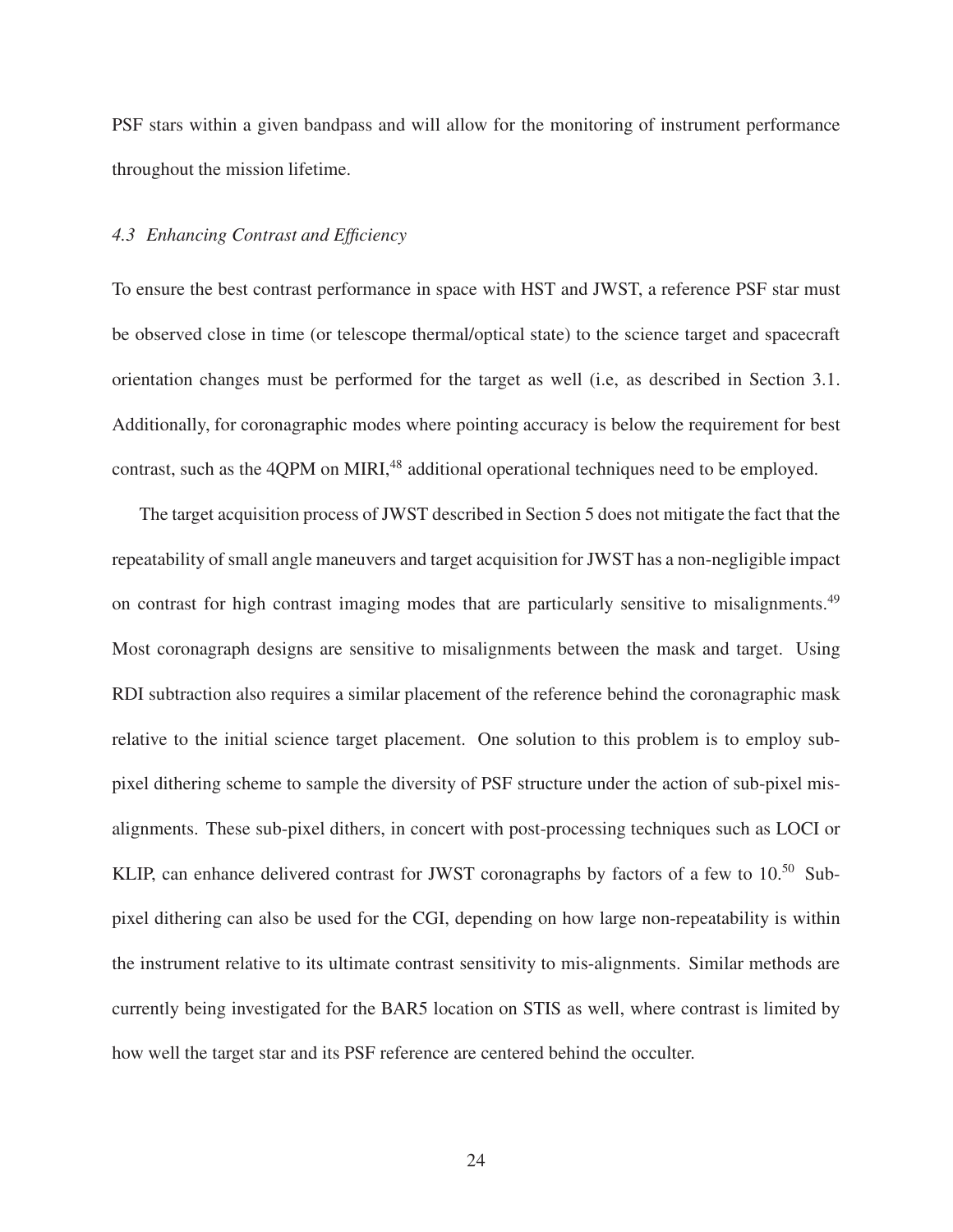#### *4.4 Data Products and User Tools*

Beyond the main mission of the WFIRST-AFTA CGI, an infrastructure will need to be in place to maximize the science return from GO programs. In order to do that, general users at varying levels of expertise should be able to seamlessly plan observations and work with data once it's been executed. Operationally, this means a robust infrastructure for calculating exposure times for various coronagraphic modes, tools to design observing sequences, clear policies for use of the CGI, a pipeline that generates easily analyzed products, and additional resources to maximize the science impact of a given set of observations at the end of the mission. These issues have undergone extensive planning for JWST as well.

For most coronagraphic observations on JWST, the largest term in the noise budget is associated with systematic errors, such as residual speckles, that do not average out when the integration time increases. As a consequence, speckles need to be subtracted from the science exposure in order to improve the SNR of the sources observed (often very faint when compared to the parent source under the coronagraphic mask). This means that observers need to obtain calibration images to subtract systematics from the science images. This in turns drives a series of specific use-cases, which have to be taken into account when designing the observation planning and support tools, such as an exposure time calculator (ETC). We summarize the current recommendations for JWST's coronagraphic ETC,<sup>51</sup> representing the first mission to invest in specific tools for coronagraphic planning. The JWST ETC will need to support the same coronagraphic observing sequences and strategies that will be defined in the observation planning phases. Primarily this is through accurate estimates on the photon noise associated with the PSF wings from JWST and the associated systematic speckle noise that occurs after RDI subtraction. Fairly sophisticated mod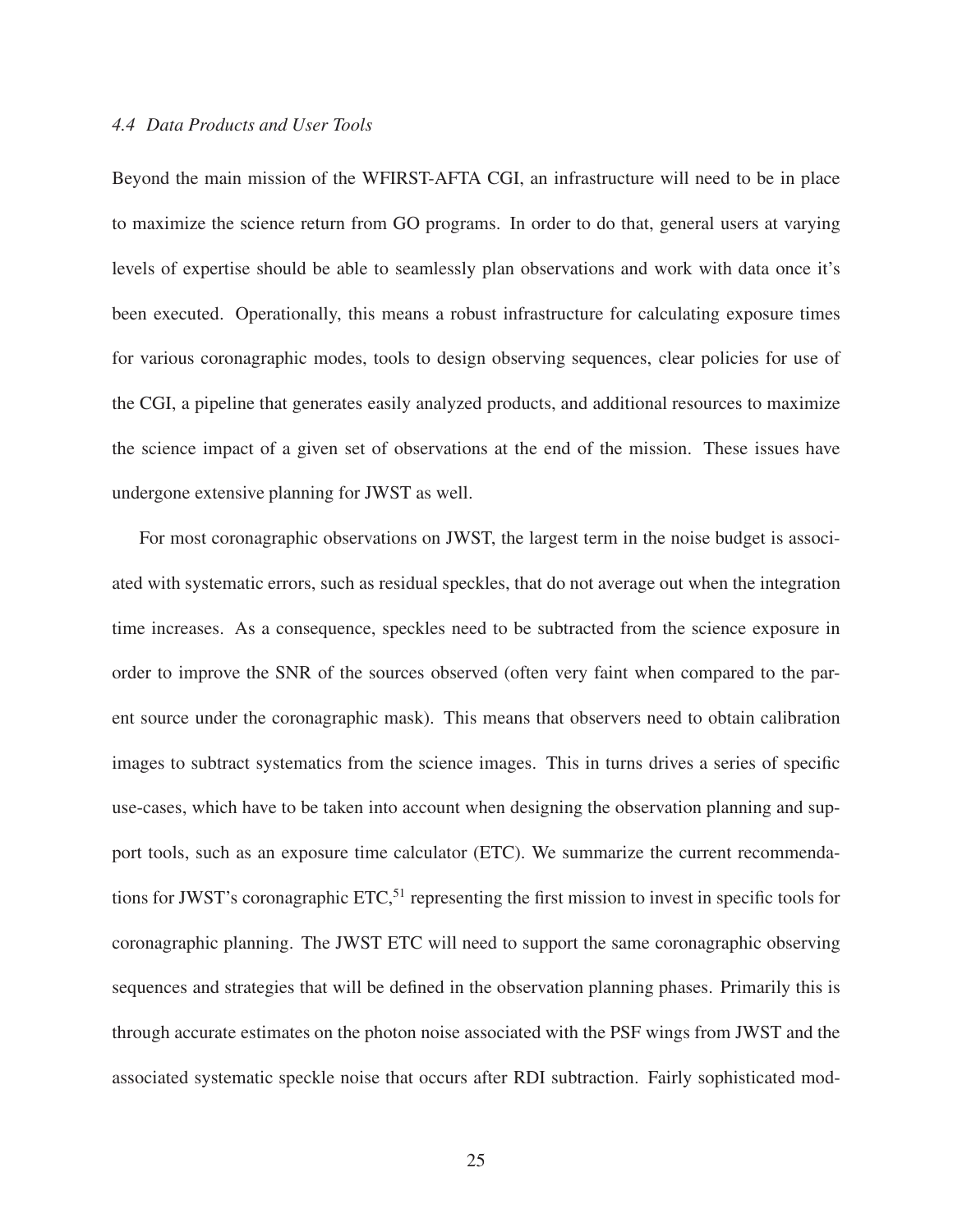eling of the 2-D JWST PSF is thus required for various modes, as well as a good model for the speckle noise floor associated with each mode and observing strategy. Finally, the observatory performance will need to be monitored to update these values as the mission progresses. A similar strategy will make sense for the CGI as well, where 2-D speckle noise characteristics as a function of mode will be the driver for signal-to-noise calculations of potential targets.

Coronagraphic observations are typically very complex, which means that efficient observation planning is desirable. The strategy that will likely be employed for JWST in concert with the Astronomer's Proposal Tool (APT) uses the concept of both instrument-level templates and of a higher-level "super-template" for coronagraphic observations.<sup>52</sup> An instrument-level template will be a simple coronagraphic sequence for a single target.

In the case of JWST, a basic template will include observing the target, executing a spacecraft roll, observing the target a second time, and then observing a reference star, along with other options such as for sub-pixel grid dithering.<sup>50</sup> This sequence is born primarily from studies on the most efficient observing set-up for the broadest set of use-cases for coronagraphy (i.e., Ref. 53 for use cases and Ref. 54 for an efficiency study). A similar approach should also be followed for the CGI, especially with regards to designing an efficient Design Reference Mission (DRM) while minimizing overheads. Efficiency studies are particularly salient given real scheduling constraints in the proposed geosynchronous orbit of WFIRST-AFTA versus long exposure times for exoplanet characterization.

At a higher level than a basic template, JWST will also utilize super-templates to collect multiple observing sequences into surveys or collections of targets. This approach accommodates the basic needs for the majority of users and science cases, while preserving sufficient flexibility for customization to accommodate particular science cases, especially for expert users. Current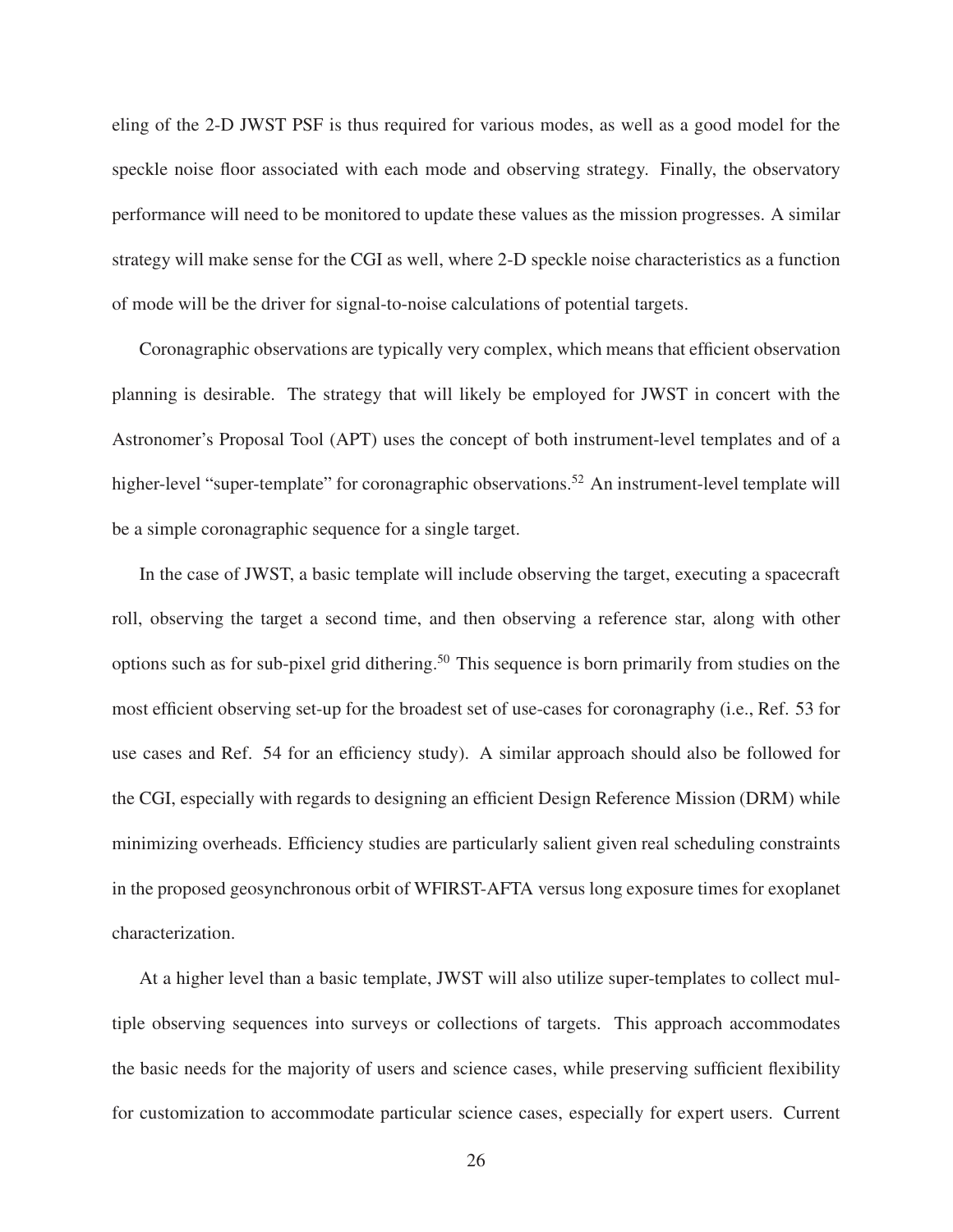unknowns about the JWST observatory performance also motivate this approach, including slew accuracy and thermal temporal evolution, which impact target acquisition, wavefront error, and coronagraphic PSF.

JWST's operational approach for coronagraphic science products is to implement a pipeline that delivers nearly final products, implementing classical RDI subtraction in conjunction with co-adding individual exposures that were taken at separate dither positions behind the coronagraphic mask or through spacecraft orientation changes. Additionally, the goal is to also include some level of post-processing while utilizing a public reference PSF library similar in style to the ALICE project that uses KLIP.<sup>14,55</sup> Final products not only will include reduced images, but several other metrics common to high contrast observations, including S/N maps and contrast performance metrics. This represents a shift in philosophy relative to current aspects of high level coronagraphic science products with HST that have generally not been directly supported in the standard data pipelines of ACS, STIS, or NICMOS but that have primarily been executed through the funding of legacy archival proposals such as Legacy Archive PSF Library And Circumstellar Environments (LAPLACE HST-AR- 11279, PI: Schneider) and ALICE. This has led to a generally heterogeneous coronagraphic dataset where each PI may have chosen slightly different approaches to high contrast imaging. JWST's operational approach will be more standardized, but with a nod to retaining flexibility for experimentation. One key component of this type of pipeline is that the policies for coronagraphic observing programs will require that reference PSFs be released publicly with no proprietary period, and justification will need to be given if an observing plan deviates from the standardized coronagraphic approach.

Leveraging existing observational planning infrastructures, such as through JWST's ETC or through the tools related to other past missions, will be essential for maintaining the rapid pace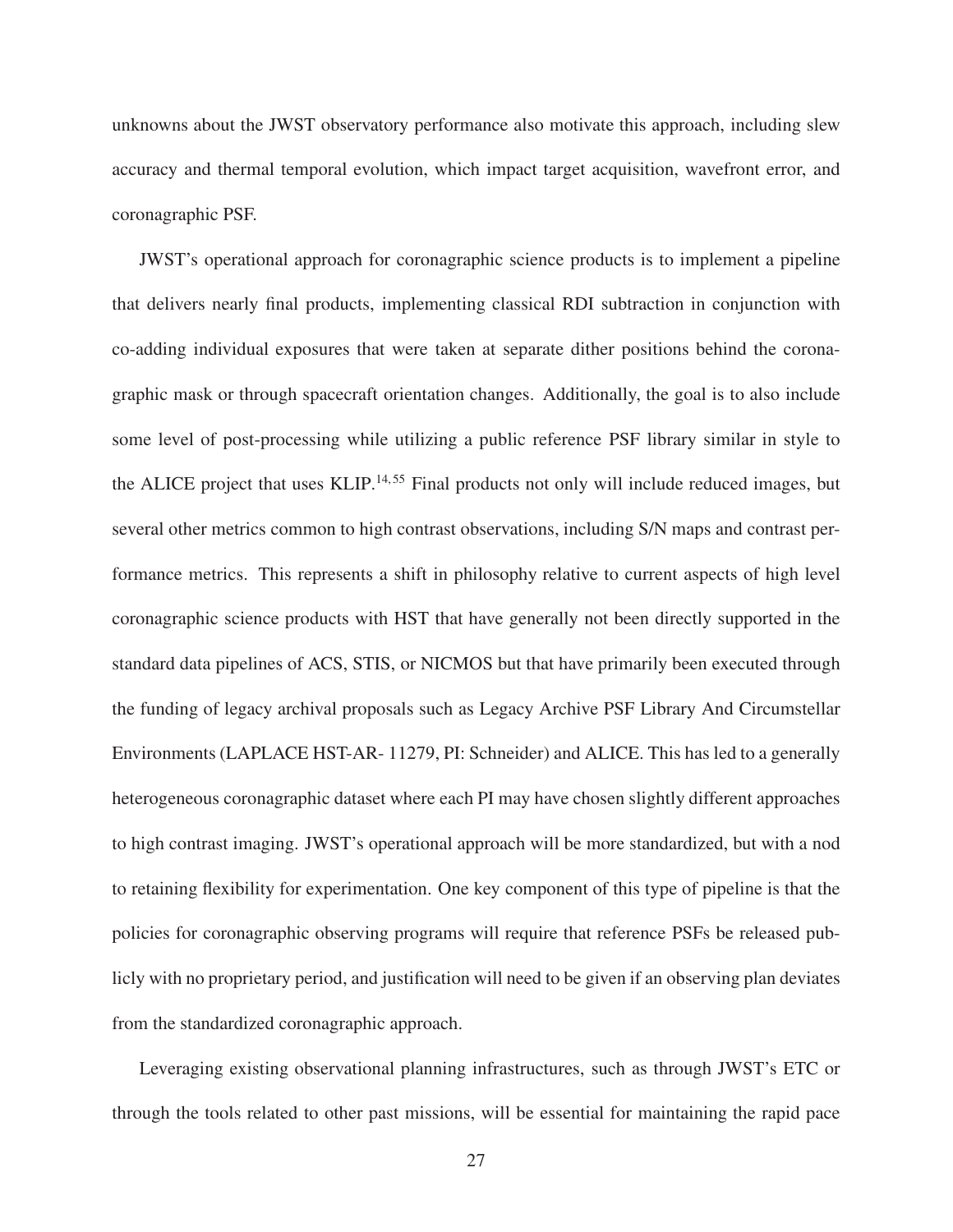of development for WFIRST-AFTA. Since the WFIRST-AFTA CGI has a large fraction of its time devoted to its prime mission, it will also be useful to follow a standardized approach to better construct a homogenous final high contrast dataset, while still generating a large library of reference PSFs that could potentially be used both for post-processing of the main survey and for use in GO programs. An opportunity for constructing such a library will exist through stars with no dust or companions in the main survey as well as short exposures on the bright stars that are used for wavefront control activities. Short exposures with no dark hole may also be desirable to allow post-processing for programs that do not require a high contrast dark hole, such as nearby debris disk observations whose angular size is larger than  $1-2''$ .

#### 5 Target Acquisitions and Astrometric Precision

Successful exoplanet observation and characterization with the CGI will require accurate target acquisitions and stable pointing. The expectation is that stars will be placed on the CGI detector with an initial accuracy of  $\sim$ 1", placed behind the coronagraphic spot via the FSM, and the overall spacecraft jitter (and any drifts to the instrument) will be corrected via the LOWFS. In reality, there is always some raw uncertainty in the position of the target star on the sky, convolved with the inherent uncertainty of where the spacecraft's Fine Guidance System has placed the target. The optimal center behind the mask must also be determined during commissioning. For both JWST and HST, target acquisition procedures are handled by each instrument, especially where positioning on the instrument's detector is important for a given observing mode. The final accuracy is obtained by a combination of initial target coordinate accuracy requirements, as well as requirements on the accuracy of a given target acquisition algorithm used within the flight software. Both the HLC and SPC are sensitive to jitter, and the HLC is particularly sensitive to where the target is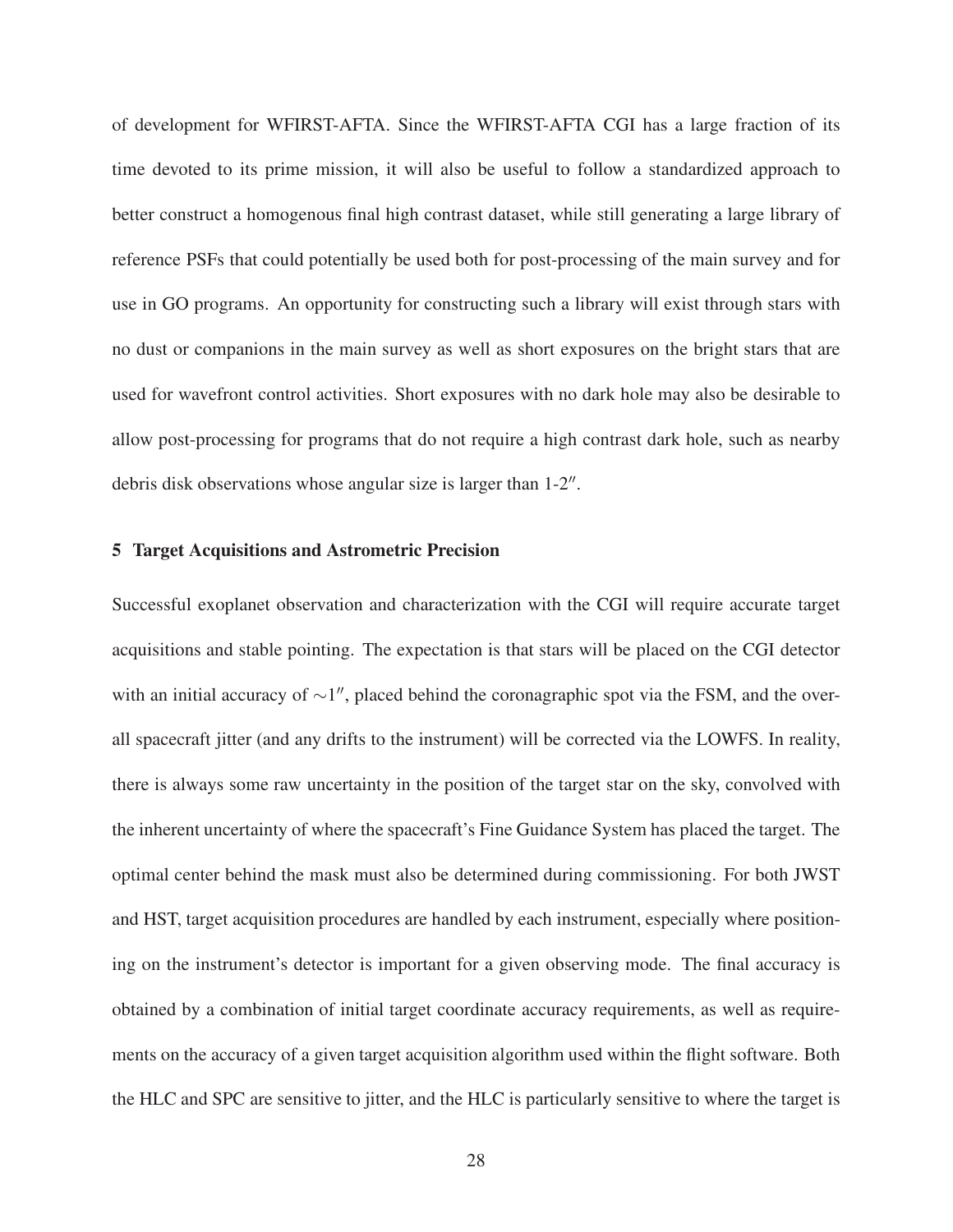placed behind the mask. Therefore, much like HST and JWST, there will need to be a way to hand off the target from the initial FGS pointing to the optimal location behind a mask, at least for the HLC.

HST target acquisition procedures primarily use centroiding within a subarray of an instrument's detector to locate the source and then execute a small angle maneuver to place the target in the appropriate location. STIS' target acquisition for its coronagraphic aperture is identical for all aperture positions–a coarse location first occurs in a  $5'' \times 5''$  subarray where the science target's centroid is measured and a small angle maneuver is calculated based on a look-up table of supported aperture locations.<sup>23</sup> A second image of the object is obtained, and then the slit wheel is rotated into place. A lamp illuminates the focal plane and the flight software executes a calculation to determine the exact position of the aperture on the detector. A final small angle maneuver is executed to place the target behind the aperture. Additional steps are currently in place for the bent finger occulter on STIS. There, two dithers of ∼12 mas are performed for both the target and the reference PSF star in an effort to mitigate the 13 mas placement uncertainty between them and maximize contrast performance. The uncertainty is limited by a combination of the target acquisition and the slit wheel non-repeatability.

The procedure for NICMOS was relatively similar to the basic target acquisition of STIS, but additional imaging of the corongraphic hole was implemented to derive the best placement of a target.<sup>56, 57</sup> The result was an acquisition accuracy of 5.9 mas to the coronagraphic hole center, with repeatability orbit-to-orbit of 2.9 mas. $25$ 

JWST may be utilizing un-occulted images in the case of the NIRCam coronagraphs to define a local astrometric reference and aid in determining the target star location behind a coronagraphic mask with a goal of 5 mas precision in astrometry.<sup>58</sup> For NIRCam, target acquisition images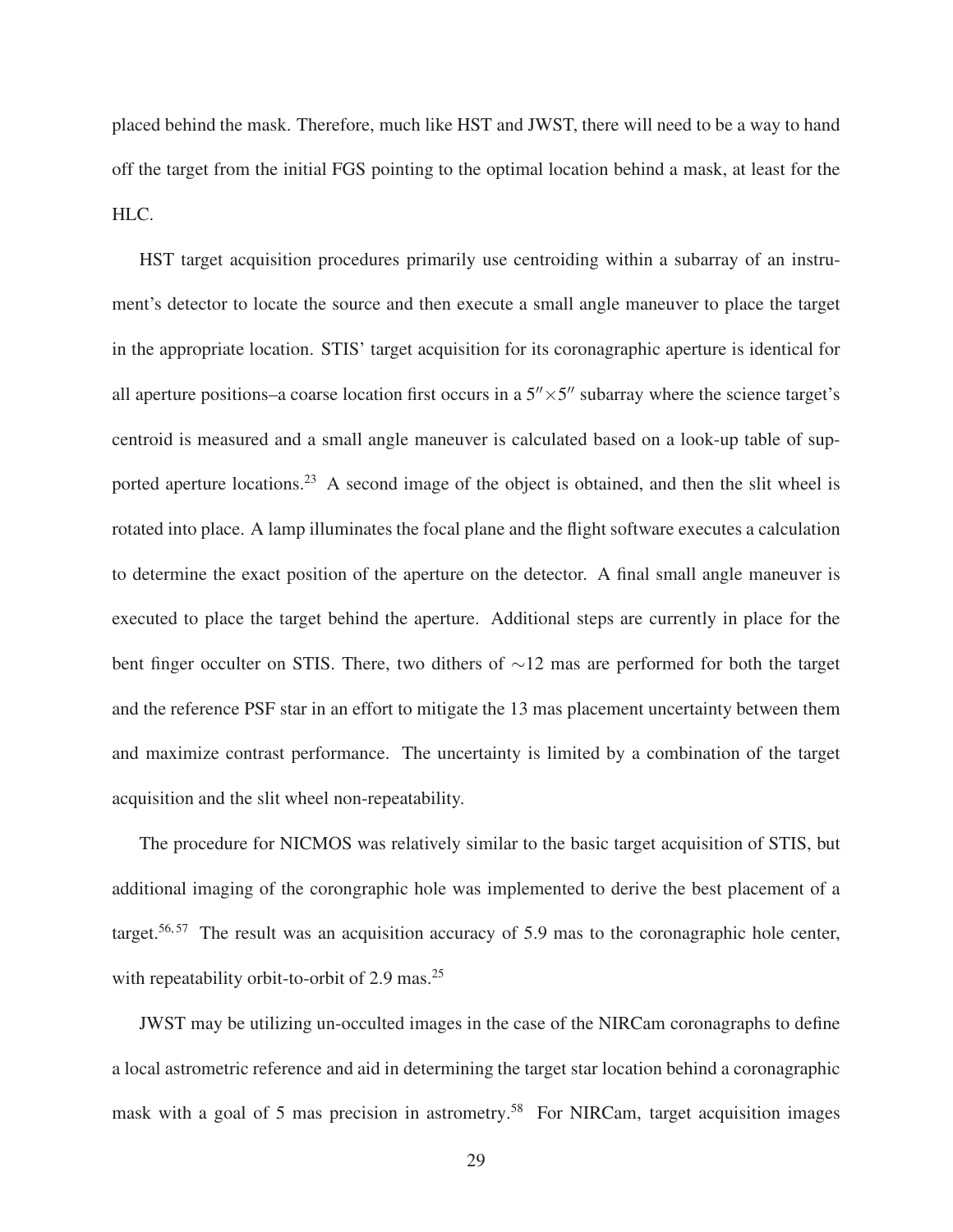

Fig 8 Distribution of proper motions for the 50 closest stars in the HabCat as defined by Reference 61. The star with the smallest proper motion in this sample is HIP 23452, which has a total proper motion vector of 263 mas/yr

are first obtained through a neutral density filtered subarray in an intermediate focal plane before the detector; the target is then placed behind a mask with a small angle maneuver. Full frame images are then obtained both during the acquisition and after the target is occulted to create the astrometric reference and directly measure the magnitude of the small angle maneuver from the image, rather than from spacecraft telemetry alone. A similar approach could be applied to the WFIRST-AFTA CGI: if the offset between the wide field imager (WFI) of WFIRST-AFTA and the CGI is precisely known (to better than 5-10 mas), parallel WFI images could serve to lock in the astrometric reference and anchor the target star position within the CGI.

Most of these approaches can be applied to the CGI in concert with fiducial copies of the occulted source outside of the dark hole region to provide photometric and astrometric information, which is part of the current CGI deformable mirror operational design.<sup>59,60</sup> Assuming that the optimal location for a star behind the mask is defined and monitored with time, the centroid of the occulted star can be measured and then placed behind the mask.

In addition to an accurate knowledge of the central star, astrometric precision requirements for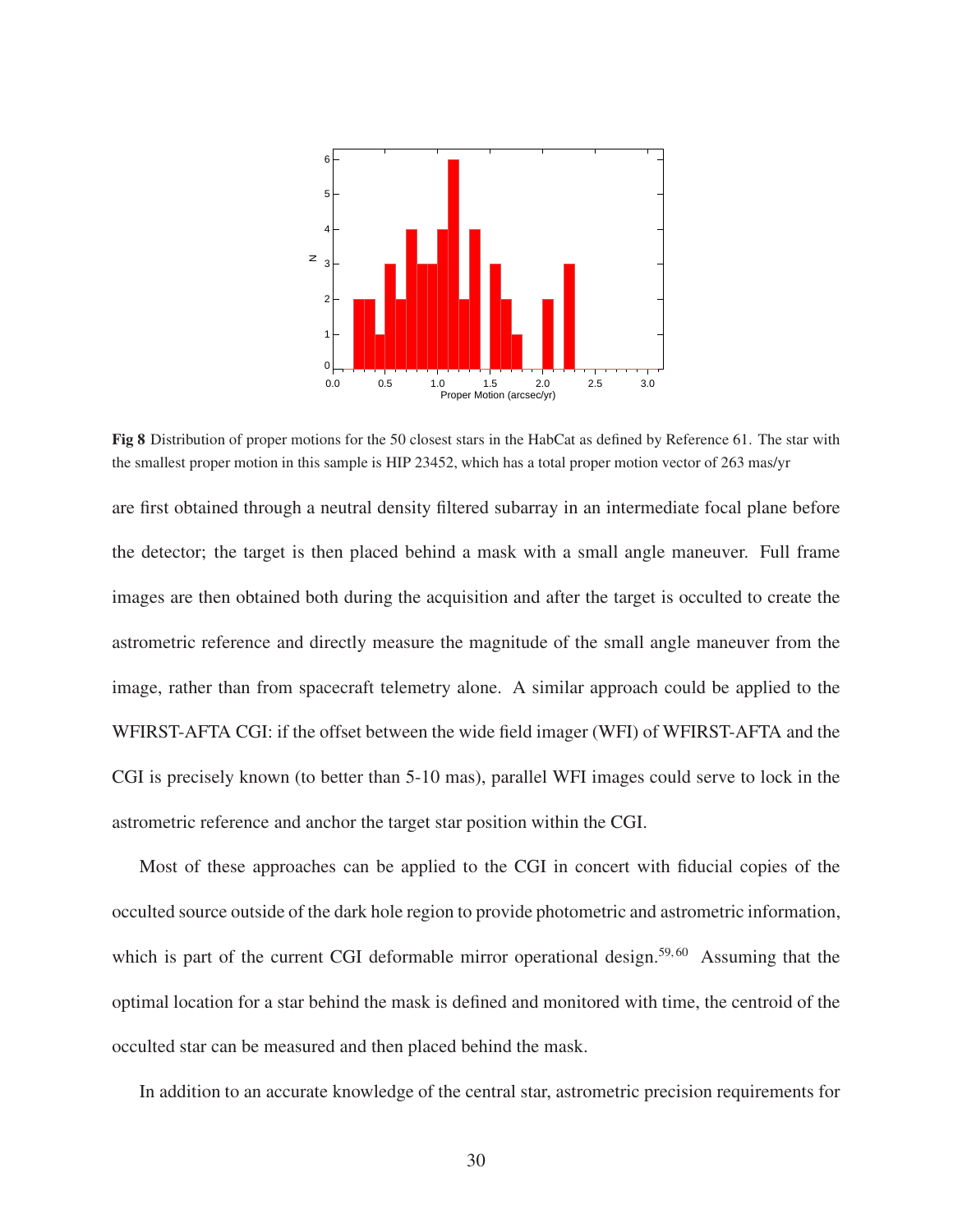the CGI are driven by the need to quickly follow-up and confirm a candidate's common proper motion with the central star at the  $3-5\sigma$  level. The astrometric requirement (under the assumption that the precision is the same for measurements along one direction of the detector and the orthogonal direction) is:

$$
\sigma_{\text{ast}} = \frac{|\mu_{\star,\text{min}}|\Delta t}{7} \tag{1}
$$

where  $\sigma_{\text{ast}}$  is the astrometric precision requirement,  $\mu_{\star,\text{min}}$  is the minimum proper motion observed,  $\Delta t$  is the time between observations, and the factor of seven comes from the requirement of a 5- $\sigma$  detection of common proper motion and a factor of  $\sqrt{2}$ . Several previous discoveries (and refutations) of common proper motion candidates required accuracy at the level of  $5{\text -}10$  mas.<sup>62</sup> Figure 8 presents a possible scenario for the WFIRST-AFTA CGI based on a blind search of the 50 closest stars in the HabCat, $61$  which is a rough proxy for a blind search target sample that is somewhat biased towards nearby FGK stars that do not have resolved binary companions. We assume a three month interval between observations to determine the presence of common proper motion for a candidate. The magnitude of the smallest proper motion of this sample is 263 mas/yr, so the minimum  $\sigma_{\text{ast}}$ 7 mas for a minimum follow-up time of 3 months.

Measuring significant orbital motion of the companion is also necessary, especially for followup observations and mass determinations of radial velocity discovered planets. Predicting the precise orbital motion of an exoplanet is beyond the scope of this paper, so we consider two idealized cases that should roughly give us a range of orbital motion–the face-on circular orbit of an exoplanet in orbit around a sun-like star at the IWA of the CGI at 10 pc (Case I; a=1 AU, P=1 yr) and a similar orbit at the edge of the dark hole at 30 pc (Case II; a=55 AU, P=410 yr). Using the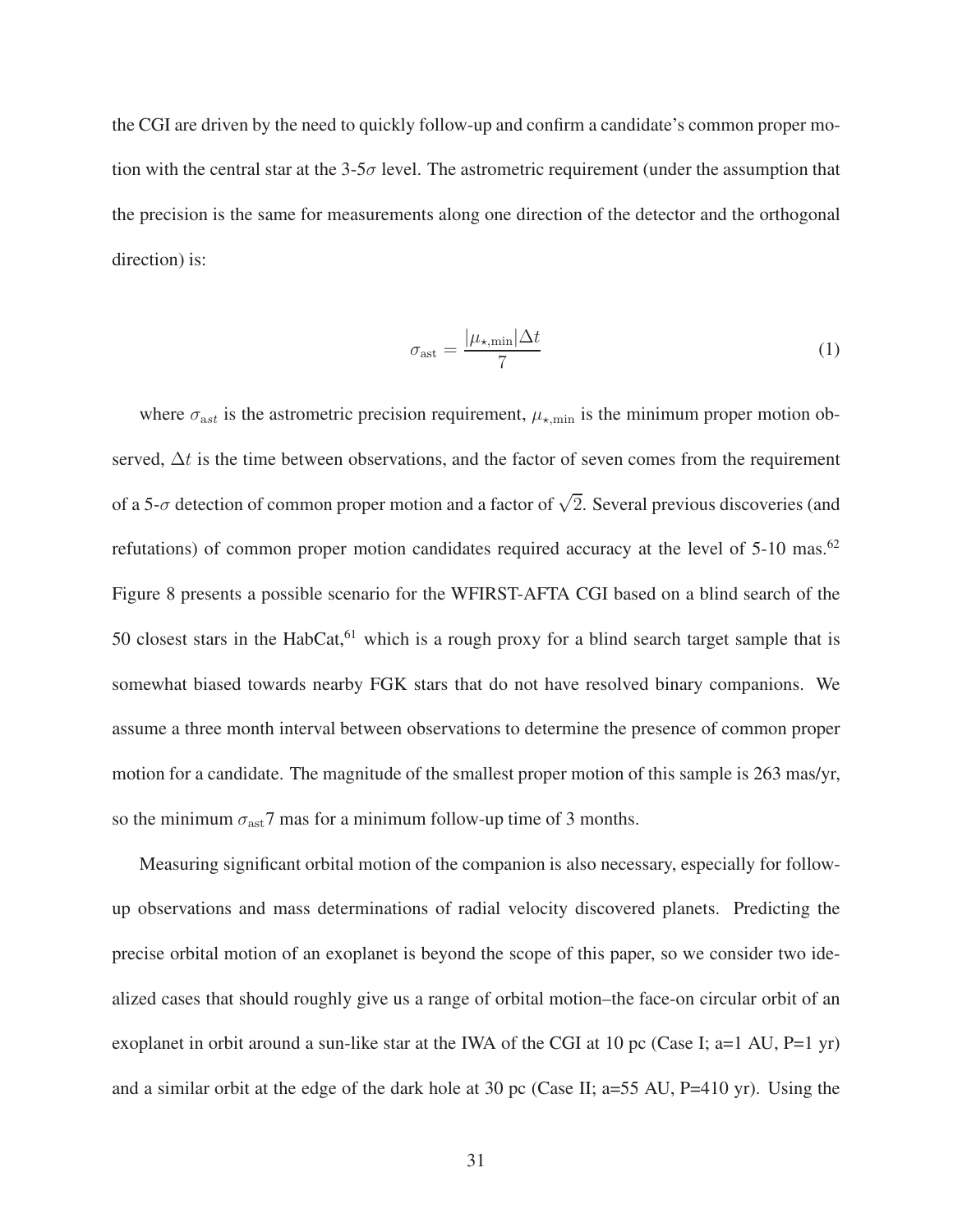above three month interval between observations, the magnitude of the difference in position for the companion will be 141 mas for Case I and 7 mas for Case II. Case I will complete multiple orbits over the WFIRST-AFTA nominal mission lifetime of 5 yr, while Case II will travel roughly 140 mas at the end of the mission. Astrometric precision on the order of 5-7 mas would provide  $>5$ - $\sigma$  orbital motion detections for the majority of planets within the first year of detection. A similar accuracy is required for precisely determining the orbit of an exoplanet with a known radial velocity semi-amplitude, which will allow for accurate exoplanet mass determinations.<sup>63</sup>

Astrometric precisions of 5 mas would also be desirable to broaden the application of exoplanet detection/characterization with the CGI to the nearest star forming regions at 100 pc. Optimization of the actual exoplanet search strategies for WFIRST-AFTA is ongoing as part of work determining a design reference mission,<sup>2,64</sup> but multiple visits for blind searches might be required not only to confirm proper motion, but to disentangle companions from background objects<sup>3</sup>, surrounding dust structures,  $65, 66$  or to maximize planet yields due to changing planetary phase curves.  $67$ 

#### 6 WFIRST-AFTA Operations to support polarimetry

The polarization of light from astrophysical objects is a powerful diagnostic tool that can provide information about the nature of the object that cannot be gleaned otherwise. For circumstellar environments, linearly polarized light results from starlight that is scattered from dust particles surrounding the star and from the atmospheres or surfaces of planets and small bodies. In combination with a coronagraph, polarimetry can thus yield information about the circumstellar material not provided by coronagraphic imaging on total light alone. For example, observations of circumstellar debris disks have shown fairly high polarizations of a few tens of percent, and yield

<sup>3</sup>http://exep.jpl.nasa.gov/stdt/Exo-S Starshade Probe Class Final Report 150312 URS250118.pdf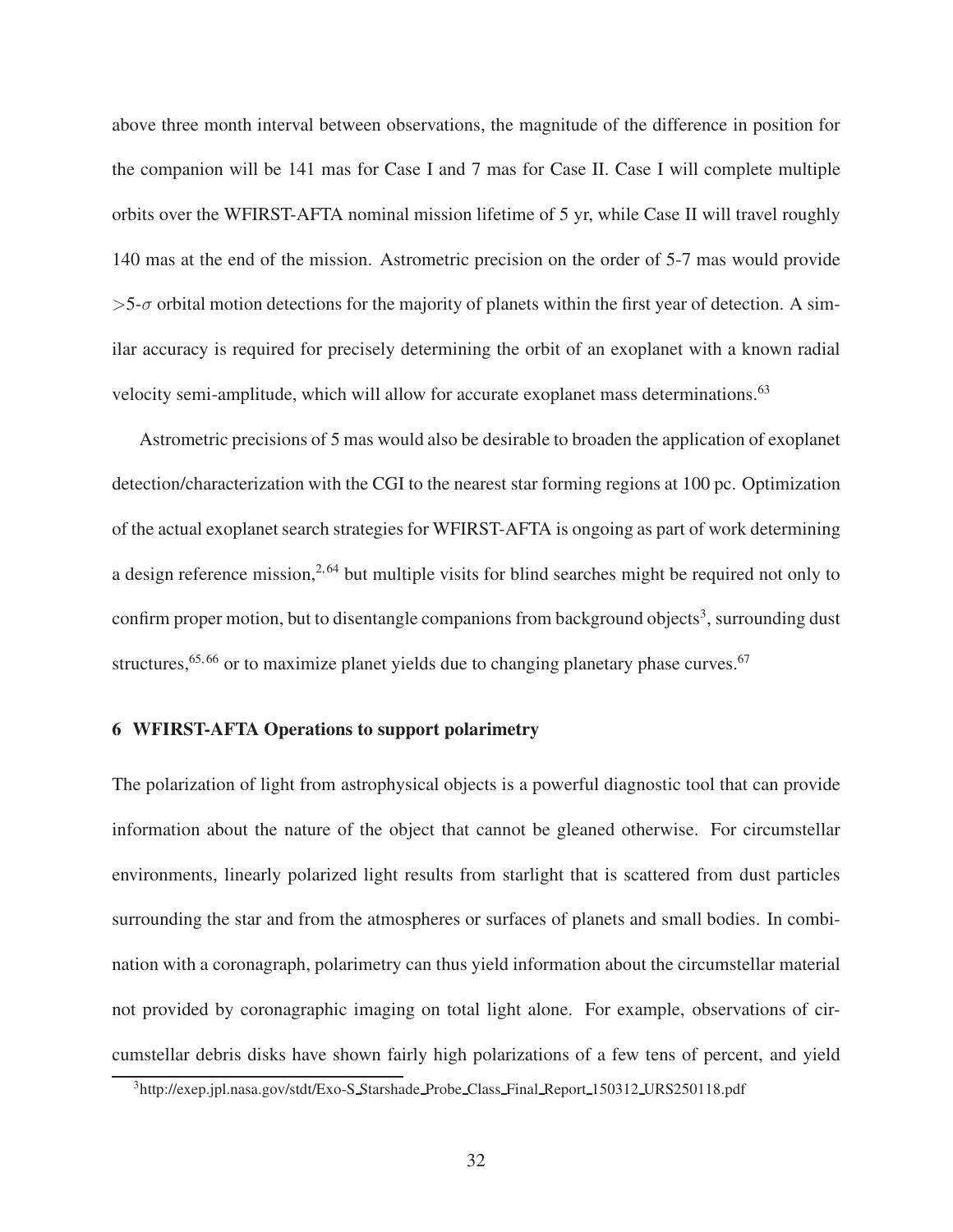important insight into the scattering material, the physical structure and the geometry of the system (e.g., Refs.68–70). In addition to the diagnostic power of polarimetry, the fact that these debris disks are highly linearly polarized can be exploited to enhance the contrast achieved (by factors of  $\sim 10x$ ), because the central starlight is intrinsically unpolarized, so will null when the polarized intensity is measured (see, e.g., 71) . Given these significant advantages to improving the science return from a corongraphic system, we next explore the possibility of including such a system in the CGI design, and its implications for operations. We also present some important lessons learned from previous space-based deployment of polarimetry enabled coronagraphs on *HST*.

In order to measure the full linear Stokes parameters (*I, Q, U*), and thus the degree of linear polarization (p) and the position angle of the electric vector on the sky  $(\theta)$ , the polarized signal must be measured at least three times with the beam analyzer rotated by 60° or 120°; this rotation can also be accomplished by placing a rotating half-waveplate in front of the analyzer, or by rotating the analyzer itself, which for a fixed system translates into rotation of the instrument or telescope.

The current baseline CGI does not include a formal polarimetry mode. However, the design does include a single linear polarization analyzer, which is used in the coronagraphic imaging channel to mitigate loss of contrast caused by intra-pupil polarization mixing as a result of the fast optical system.<sup>2</sup> By selecting only one of the two orthogonal polarization states of the incoming beam, these effects are minimized. However, this technique does introduce other problems for measuring the total intensity of objects, especially if their emission is polarized.<sup>72</sup>

Operationally, with the currently defined CGI design, this would require observing an object at three different spacecraft roll angles. Observations at multiple roll angles have already been discussed in terms of the ADI technique, so this would not entail a major change in overall operations, except for the requirement that the roll angle be  $60°$  or  $120°$ . Since the *WFIRST-AFTA* observa-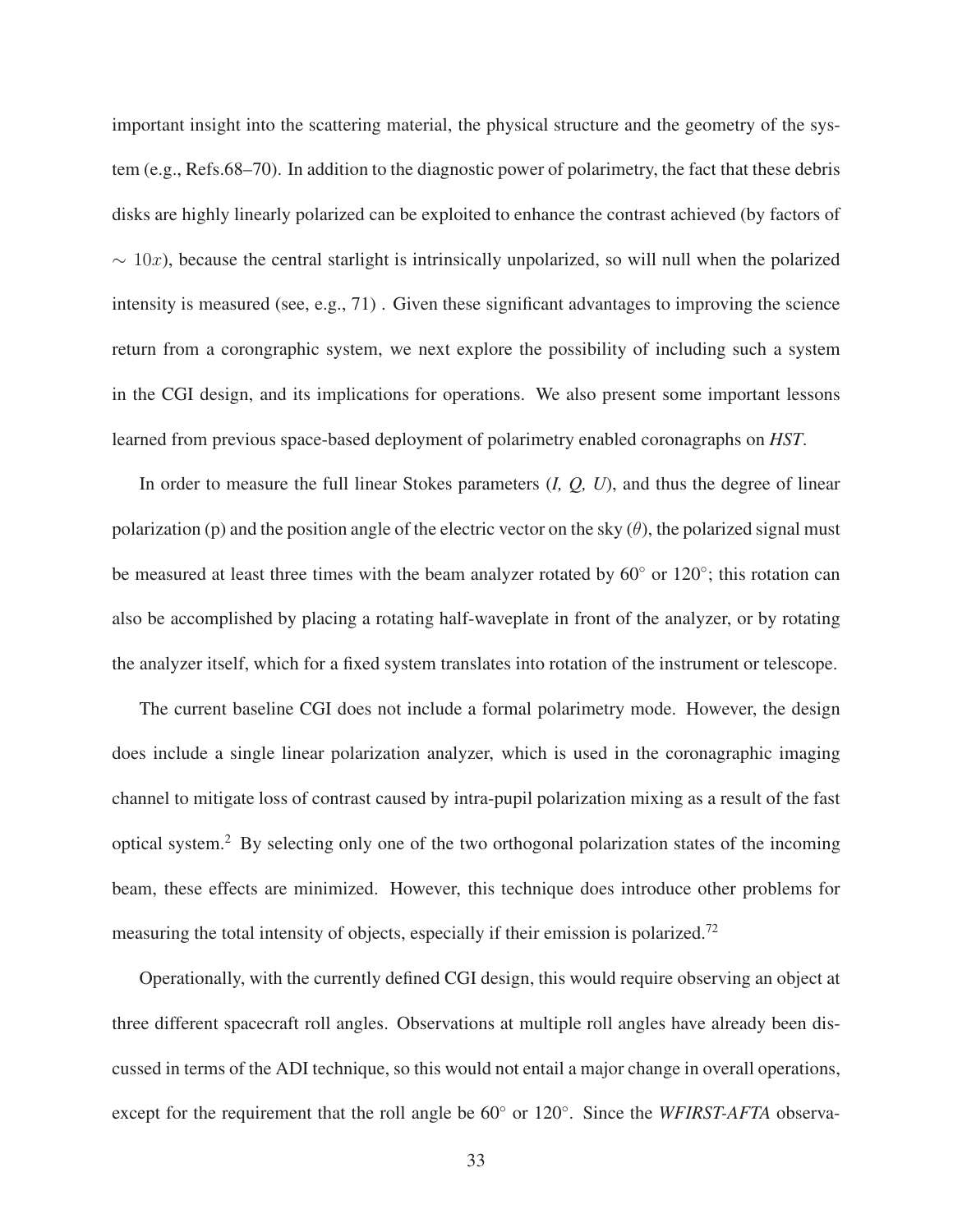tory is restricted to rolls of  $\pm 15^{\circ}$ , such large rolls are not possible at a single "visit" to the target. However, as for *HST*, they can be accomplished by observing the target at different times of the year. This requirement may cause restrictions on scheduling of observations and could eliminate some targets. Even though not currently base-lined, slight design changes such as the addition of a half-waveplate to the CGI as explored in an accompanying article in this special issue 72, could enable a polarimetry mode without the need for spacecraft rolls. These changes would still preserve the mitigating effects of the single analyzer design, while opening up important new science capabilities.

Space-based coronagraphic polarimetry has been been implemented with the *HST*/NICMOS and *HST*/ACS instruments.<sup>68, 70, 73-76</sup> Since most of our experience with such systems is with NIC-MOS, we will restrict our discussion to it, noting that similar operational considerations apply to the ACS.

The NICMOS filter wheel contains three POLARCOR polarizing filters sandwiched with 2.0  $\mu$ m band-pass filters<sup>4</sup>, and offset in position angle by  $\approx 120^{\circ}$ . Full linear Stokes parameters can then be obtained by imaging the object in all three polarizers, or by obtaining images through a single polarizer with the telescope rolled to three different angles differing by  $60°$  or  $120°$ .

Ideally, the polarizers would all have the same polarizing efficiencies and have position angle offsets differing exactly by 120°, but unfortunately this was not realized in the final as built instrument.<sup>73</sup> Operationally, this required careful calibration of the instrument on the ground and on-orbit to determine the proper coefficients to transform the three images into full Stokes images,  $73, 77, 78$ and high precision polarization measurements ( $\sigma_p \leq 1\%$ ) are routinely obtained. We note that the

<sup>&</sup>lt;sup>4</sup>Three other polarizers are sandwiched with  $\approx 1.1 \mu m$  pass-band filters, but these are only available for the NIC1 camera, which does not have a coronagraph.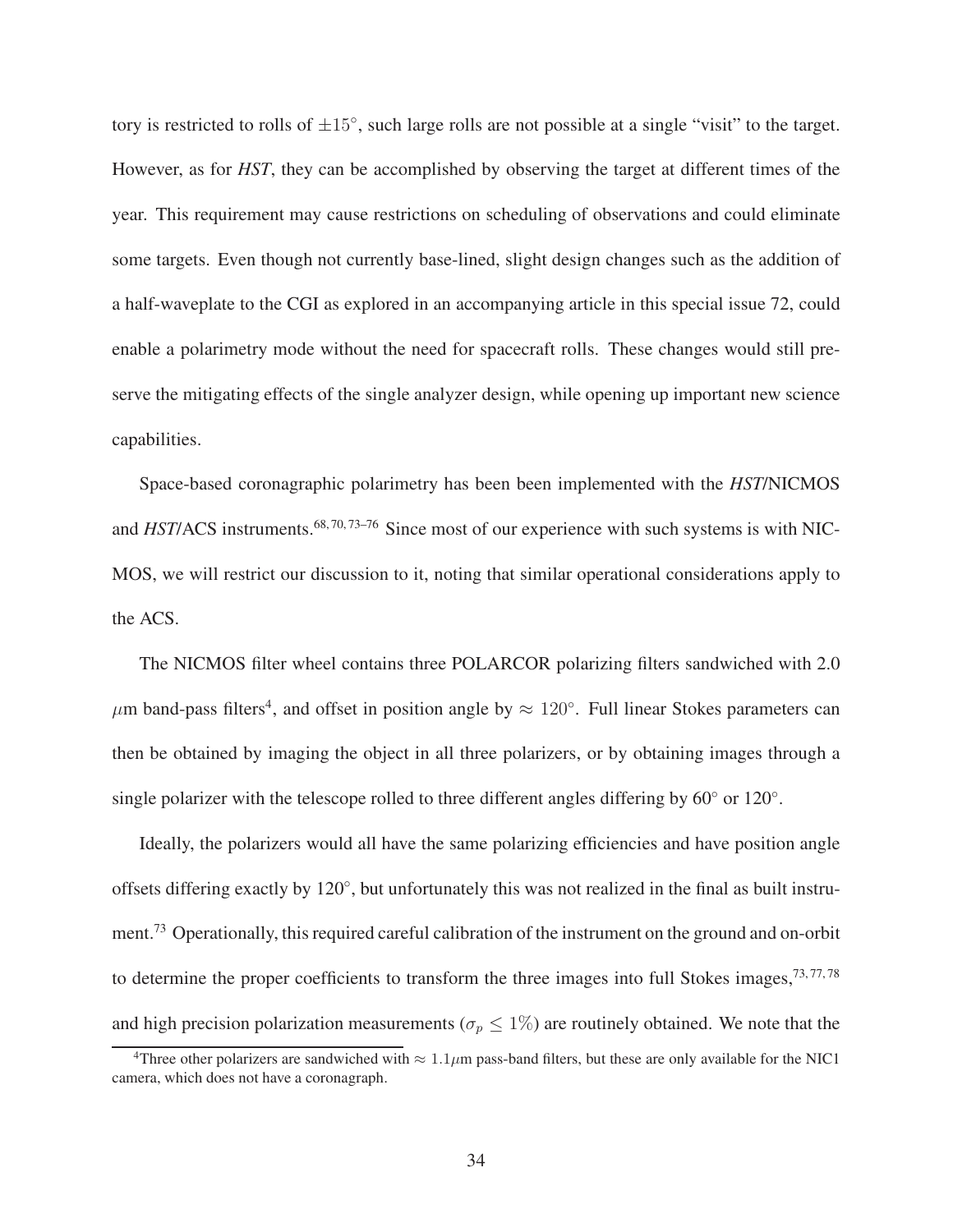lessons learned from NICMOS were heeded by the ACS designers, resulting in an ACS polarimetry mode that was much closer to ideal than NICMOS, and thus required less intensive calibration to achieve similar polarization precisions.

For *WFIRST-AFTA*, the baseline CGI design will require observations of polarized and unpolarized sources to characterize the polarimetry optics, so additional calibration of an enhanced polarimetry mode would not be a major perturbation on the system. In addition, the possible design enhancement suggested by 72 would use only a single analyzer and a half-waveplate, so problems with polarizing efficiency difference between polarizers are not present. In addition, because the rotation angle of half-waveplate can be adjusted to high precision with simple, flight-proven mechanisms, non-ideal offsets in the position angle can be eliminated.

### 7 Conclusions

The WFIRST-AFTA/CGI will be a large leap forward in the quest for directly imaging nearby terrestrial planets. The technology development for this instrument will create a strong infrastructure that supports the long-term goals of NASA, namely a planet surveyor that not only detects terrestrial planets within a few AU of nearby stars but also characterizes their atmospheres.<sup>2</sup> Operational concepts must also evolve in concert with great technological leaps so that the *maximal* science return is realized for a given instrument for the broadest cross-section of the user community. In this paper we have identified some operations that may translate well with the WFIRST-AFTA/CGI, and additional aspects that may impact the expected performance of such an instrument.

We find that optical detectors on the CGI will need to be monitored carefully for degradation due to radiation damage in particular, which could impact the ultimate sensitivity to faint sources over the full mission lifetime. A high level of repeatability (below 5 mas) will mitigate many risks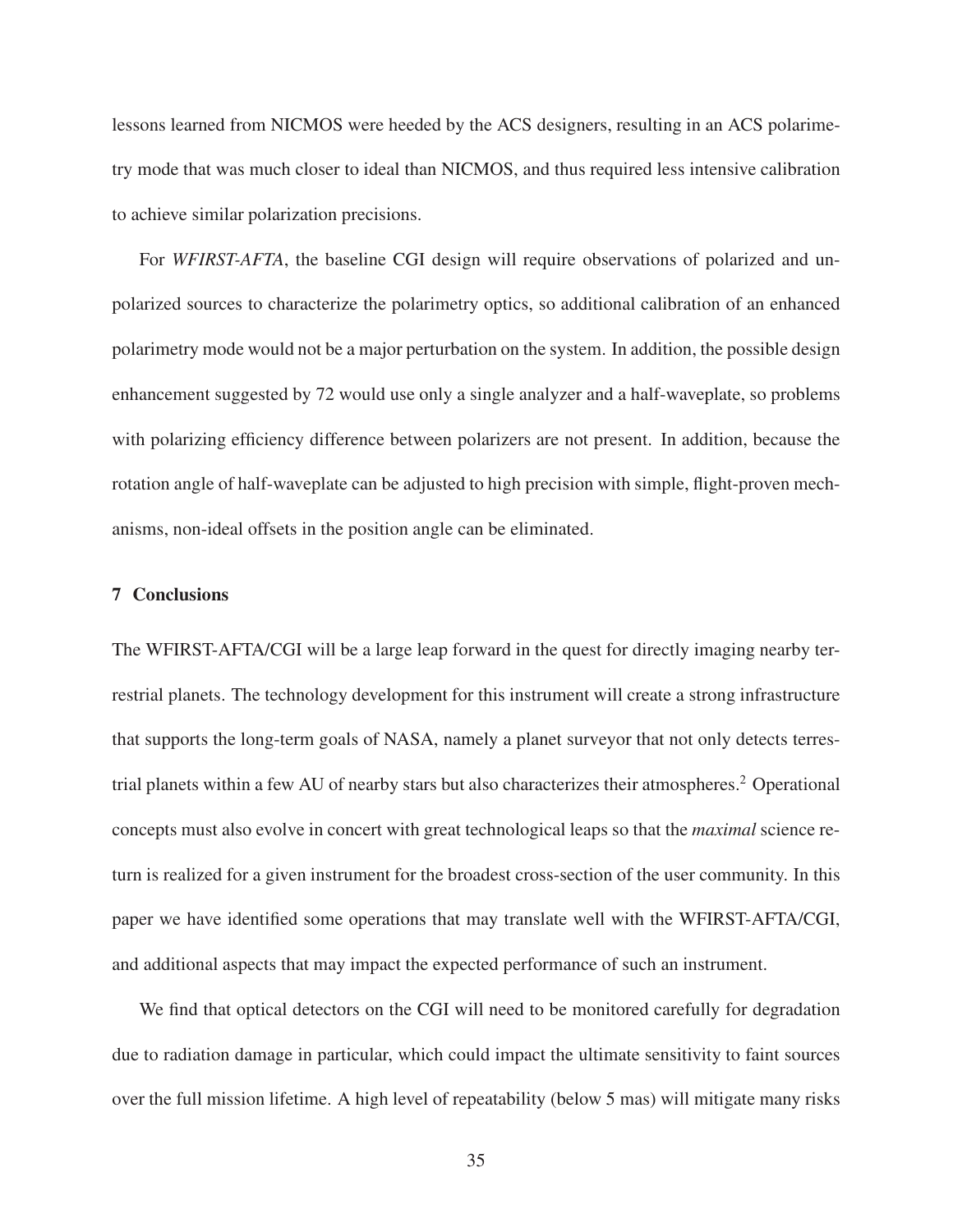to the CGI's performance, both in terms of the mask wheels in the current CGI design as well as in terms of the absolute target acquisition and pointing accuracy. Some of these error terms will be mitigated by operation of the LOWFSC, but additional calibration images will be desirable to construct local astrometric frames on the CGI detector or in concert with the WFI. One of the other operational tall poles will be to design a coherent and effective observing template for CGI that maximizes raw contrast on the telescope, but with an eye toward boosting the success of various post-processing techniques executed through calibration pipelines. Wrapped around the telescope operations are the complementary activities for enabling clear observation planning and data analysis for a general observer community that will make up 25% of observing time on WFIRST-AFTA, despite its many focused science goals. A broad appeal to a wide swath of the observer community will also push the boundaries of the CGI performance and hopefully spur further innovation in high contrast imaging techniques.

#### *Acknowledgments*

The authors would like to acknowledge the careful and painstaking work of A. Gaspar and G. Schneider in their commissioning of the bent finger occulter on STIS, the results of which were re-analyzed and presented in Figure 1. J. Taylor was instrumental in maintaining the monitoring code for STIS dark rates that were used to create Figure 2. Support for this work was provided by the WFIRST Study Office at the NASA Goddard Space Flight Center (GSFC), as part of joint preformulation science center studies by the Space Telescope Science Institute (STScI) and the Infrared Processing and Analysis Center (IPAC). The work reported in Section 3.2 was carried out in part under sub-contract 1506553 with the Jet Propulsion Laboratory funded by NASA and administered by the California Institute of Technology. B. Mennesson and J. Krist for providing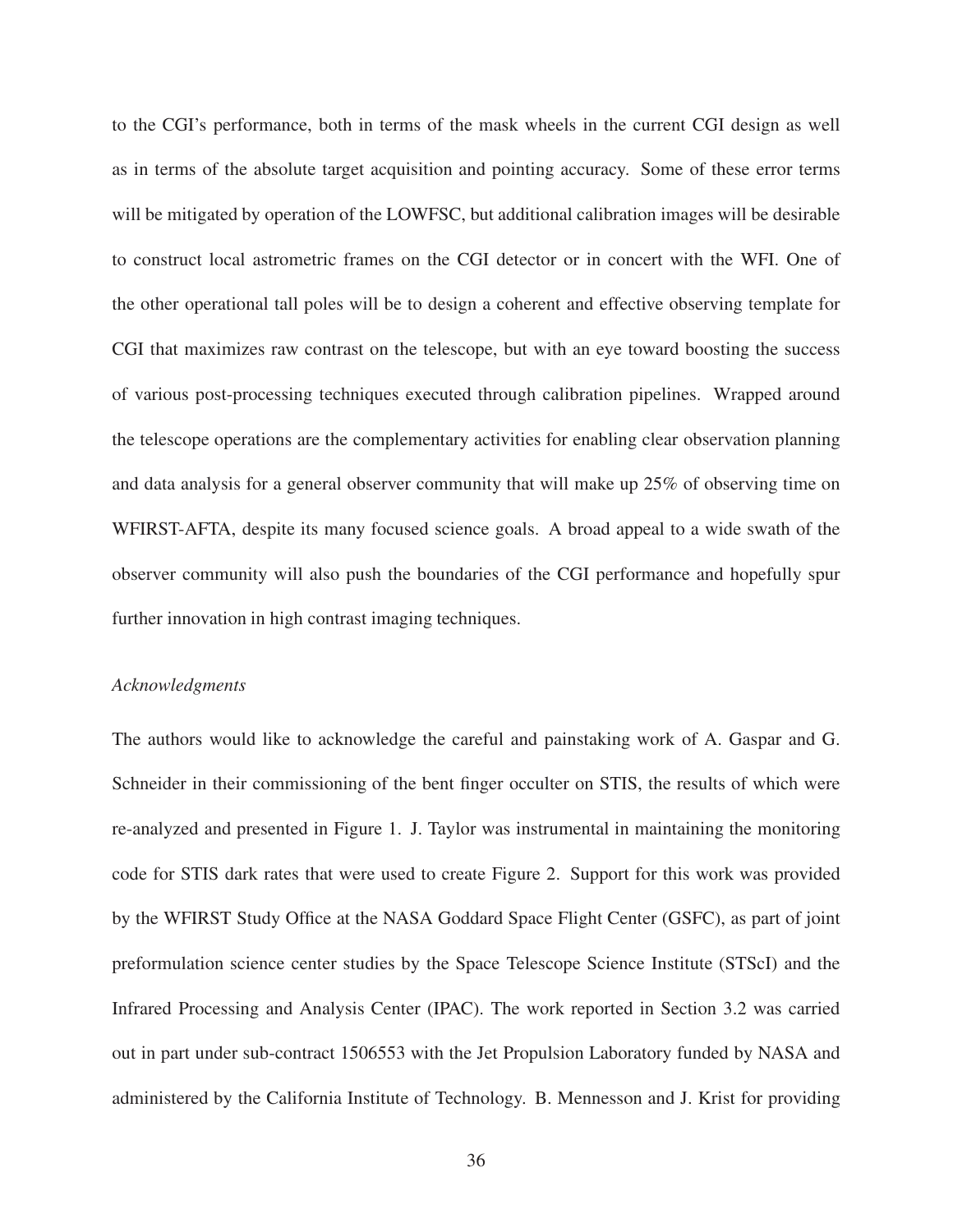simulated data and helpful discussions used in that section.

#### *References*

- 1 A. N. Wilkins, M. W. McElwain, T. J. Norton, B. J. Rauscher, J. F. Rothe, M. Malatesta, G. M. Hilton, J. R. Bubeck, C. A. Grady, and D. J. Lindler, "Characterization of a photon counting EMCCD for space-based high contrast imaging spectroscopy of extrasolar planets," in *Society of Photo-Optical Instrumentation Engineers (SPIE) Conference Series*, *Society of Photo-Optical Instrumentation Engineers (SPIE) Conference Series* 9154, 0 (2014).
- 2 D. Spergel, N. Gehrels, C. Baltay, D. Bennett, J. Breckinridge, M. Donahue, A. Dressler, B. S. Gaudi, T. Greene, O. Guyon, C. Hirata, J. Kalirai, N. J. Kasdin, B. Macintosh, W. Moos, S. Perlmutter, M. Postman, B. Rauscher, J. Rhodes, Y. Wang, D. Weinberg, D. Benford, M. Hudson, W.-S. Jeong, Y. Mellier, W. Traub, T. Yamada, P. Capak, J. Colbert, D. Masters, M. Penny, D. Savransky, D. Stern, N. Zimmerman, R. Barry, L. Bartusek, K. Carpenter, E. Cheng, D. Content, F. Dekens, R. Demers, K. Grady, C. Jackson, G. Kuan, J. Kruk, M. Melton, B. Nemati, B. Parvin, I. Poberezhskiy, C. Peddie, J. Ruffa, J. K. Wallace, A. Whipple, E. Wollack, and F. Zhao, "Wide-Field InfrarRed Survey Telescope-Astrophysics Focused Telescope Assets WFIRST-AFTA 2015 Report," *ArXiv e-prints* (2015).
- 3 A. Nota and et al., *Faint Object Camera Instrument Handbook v.7* (1996).
- 4 B. E. Woodgate, R. A. Kimble, C. W. Bowers, S. Kraemer, M. E. Kaiser, A. C. Danks, J. F. Grady, J. J. Loiacono, M. Brumfield, L. Feinberg, T. R. Gull, S. R. Heap, S. P. Maran, D. Lindler, D. Hood, W. Meyer, C. Vanhouten, V. Argabright, S. Franka, R. Bybee, D. Dorn, M. Bottema, R. Woodruff, D. Michika, J. Sullivan, J. Hetlinger, C. Ludtke, R. Stocker, A. Delamere, D. Rose, I. Becker, H. Garner, J. G. Timothy, M. Blouke, C. L. Joseph, G. Hartig,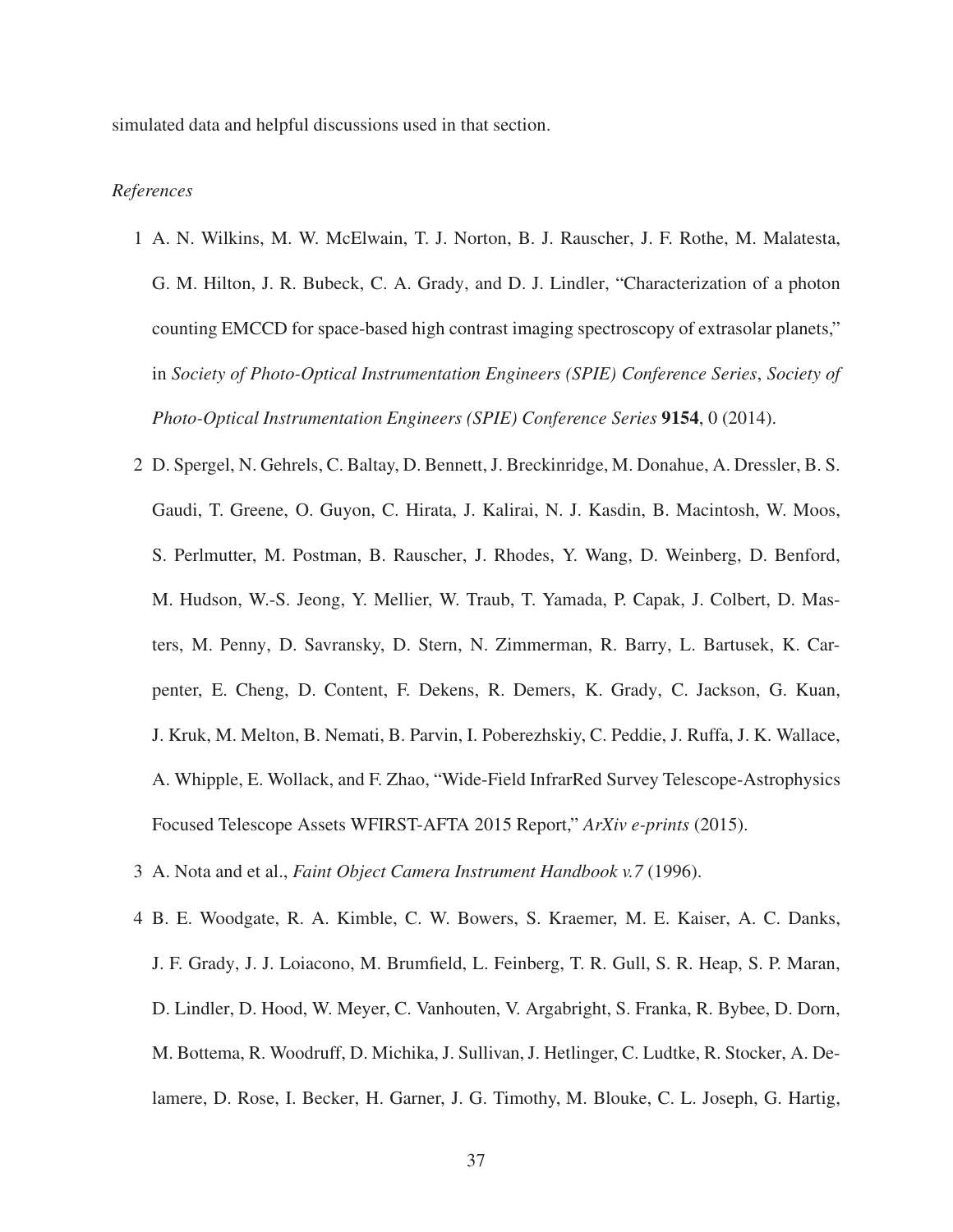R. F. Green, E. B. Jenkins, J. L. Linsky, J. B. Hutchings, H. W. Moos, A. Boggess, F. Roesler, and D. Weistrop, "The Space Telescope Imaging Spectrograph Design," *PASP* 110, 1183– 1204 (1998).

- 5 R. Thompson, "NICMOS Near-Infrared Camera and Multi-Object Spectrometer," *Space Sci. Rev.* 61, 69–93 (1992).
- 6 P. J. Lowrance, C. McCarthy, E. E. Becklin, B. Zuckerman, G. Schneider, R. A. Webb, D. C. Hines, J. D. Kirkpatrick, D. W. Koerner, F. Low, R. Meier, M. Rieke, B. A. Smith, R. J. Terrile, and R. I. Thompson, "A Candidate Substellar Companion to CD -33◦7795 (TWA 5)," *ApJL* 512, L69–L72 (1999).
- 7 G. Schneider, B. A. Smith, E. E. Becklin, D. W. Koerner, R. Meier, D. C. Hines, P. J. Lowrance, R. J. Terrile, R. I. Thompson, and M. Rieke, "NICMOS Imaging of the HR 4796A Circumstellar Disk," *ApJL* 513, L127–L130 (1999).
- 8 C. A. Grady, B. Woodgate, F. C. Bruhweiler, A. Boggess, P. Plait, D. J. Lindler, M. Clampin, and P. Kalas, "Hubble Space Telescope Space Telescope Imaging Spectrograph Coronagraphic Imaging of the Herbig AE Star AB Aurigae," *ApJL* 523, L151–L154 (1999).
- 9 D. C. Hines, F. J. Low, R. I. Thompson, R. J. Weymann, and L. J. Storrie-Lombardi, "The Host Galaxy of the Broad Absorption Line QSO PG 1700+518 and Its Ring Galaxy Companion: NICMOS 1.6 Micron Imaging," *ApJ* 512, 140–144 (1999).
- 10 H. C. Ford, F. Bartko, P. Y. Bely, T. Broadhurst, C. J. Burrows, E. S. Cheng, M. Clampin, J. H. Crocker, P. D. Feldman, D. A. Golimowski, G. F. Hartig, G. Illingworth, R. A. Kimble, M. P. Lesser, G. Miley, S. G. Neff, M. Postman, W. B. Sparks, Z. Tsvetanov, R. L. White, P. Sullivan, C. A. Krebs, D. B. Leviton, T. La Jeunesse, W. Burmester, S. Fike, R. Johnson,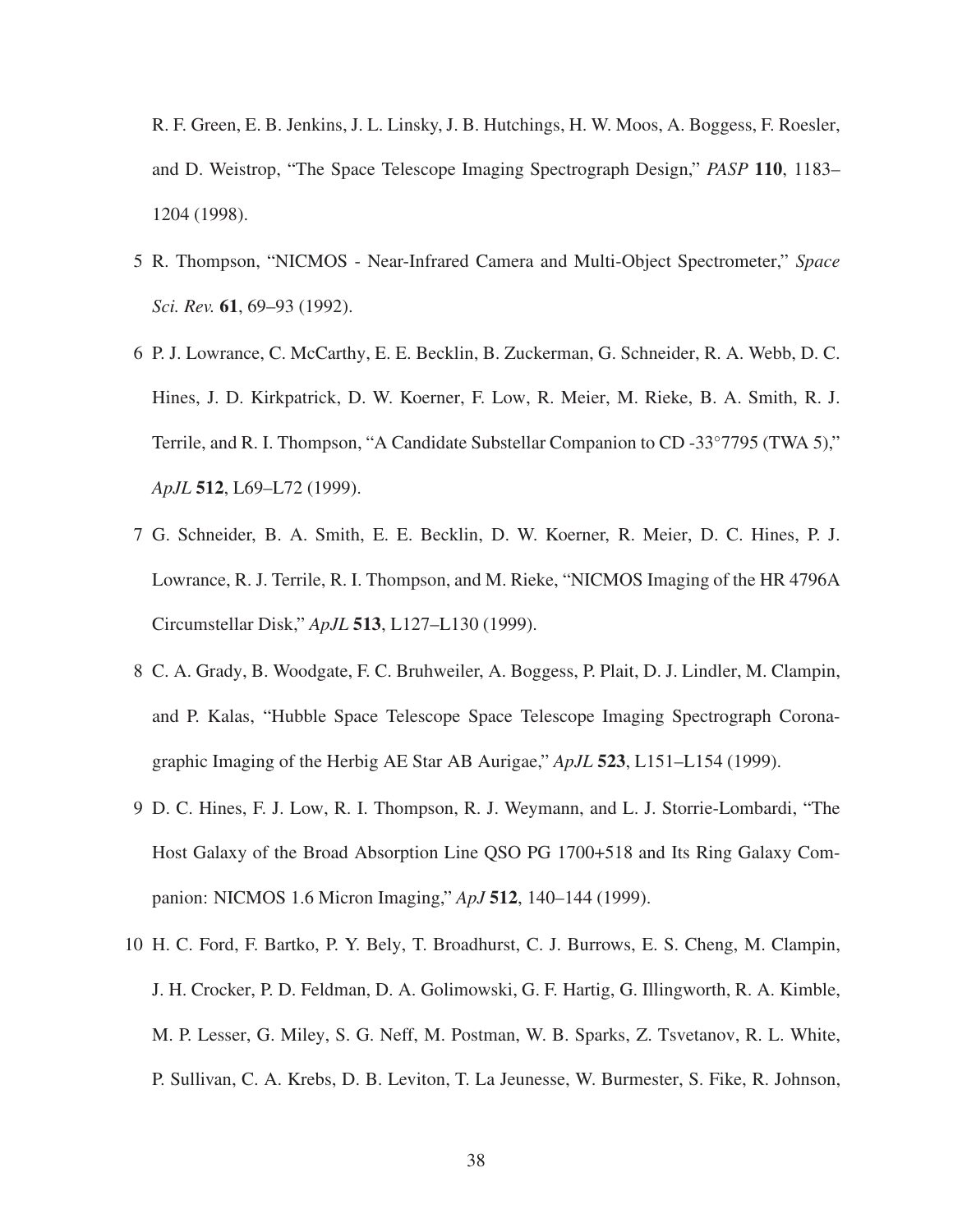R. B. Slusher, P. Volmer, and R. A. Woodruff, "Advanced camera for the Hubble Space Telescope," in *Space Telescopes and Instruments V*, P. Y. Bely and J. B. Breckinridge, Eds., *Society of Photo-Optical Instrumentation Engineers (SPIE) Conference Series* 3356, 234– 248 (1998).

- 11 P. Kalas, J. R. Graham, and M. Clampin, "A planetary system as the origin of structure in Fomalhaut's dust belt," *Nature* 435, 1067–1070 (2005).
- 12 D. A. Golimowski, D. R. Ardila, J. E. Krist, M. Clampin, H. C. Ford, G. D. Illingworth, F. Bartko, N. Benítez, J. P. Blakeslee, R. J. Bouwens, L. D. Bradley, T. J. Broadhurst, R. A. Brown, C. J. Burrows, E. S. Cheng, N. J. G. Cross, R. Demarco, P. D. Feldman, M. Franx, T. Goto, C. Gronwall, G. F. Hartig, B. P. Holden, N. L. Homeier, L. Infante, M. J. Jee, R. A. Kimble, M. P. Lesser, A. R. Martel, S. Mei, F. Menanteau, G. R. Meurer, G. K. Miley, V. Motta, M. Postman, P. Rosati, M. Sirianni, W. B. Sparks, H. D. Tran, Z. I. Tsvetanov, R. L. White, W. Zheng, and A. W. Zirm, "Hubble Space Telescope ACS Multiband Coronagraphic Imaging of the Debris Disk around β Pictoris," *AJ* 131, 3109–3130 (2006).
- 13 D. Lafrenière, C. Marois, R. Doyon, D. Nadeau, and É. Artigau, "A New Algorithm for Point-Spread Function Subtraction in High-Contrast Imaging: A Demonstration with Angular Differential Imaging," *ApJ* 660, 770–780 (2007).
- 14 R. Soummer, L. Pueyo, and J. Larkin, "Detection and Characterization of Exoplanets and Disks Using Projections on Karhunen-Loève Eigenimages," *ApJL* 755, L28 (2012).
- 15 D. R. Smith, D. M. Walton, R. Ingley, A. D. Holland, M. Cropper, and P. Pool, "EMCCDs for space applications," in *Society of Photo-Optical Instrumentation Engineers (SPIE) Confer-*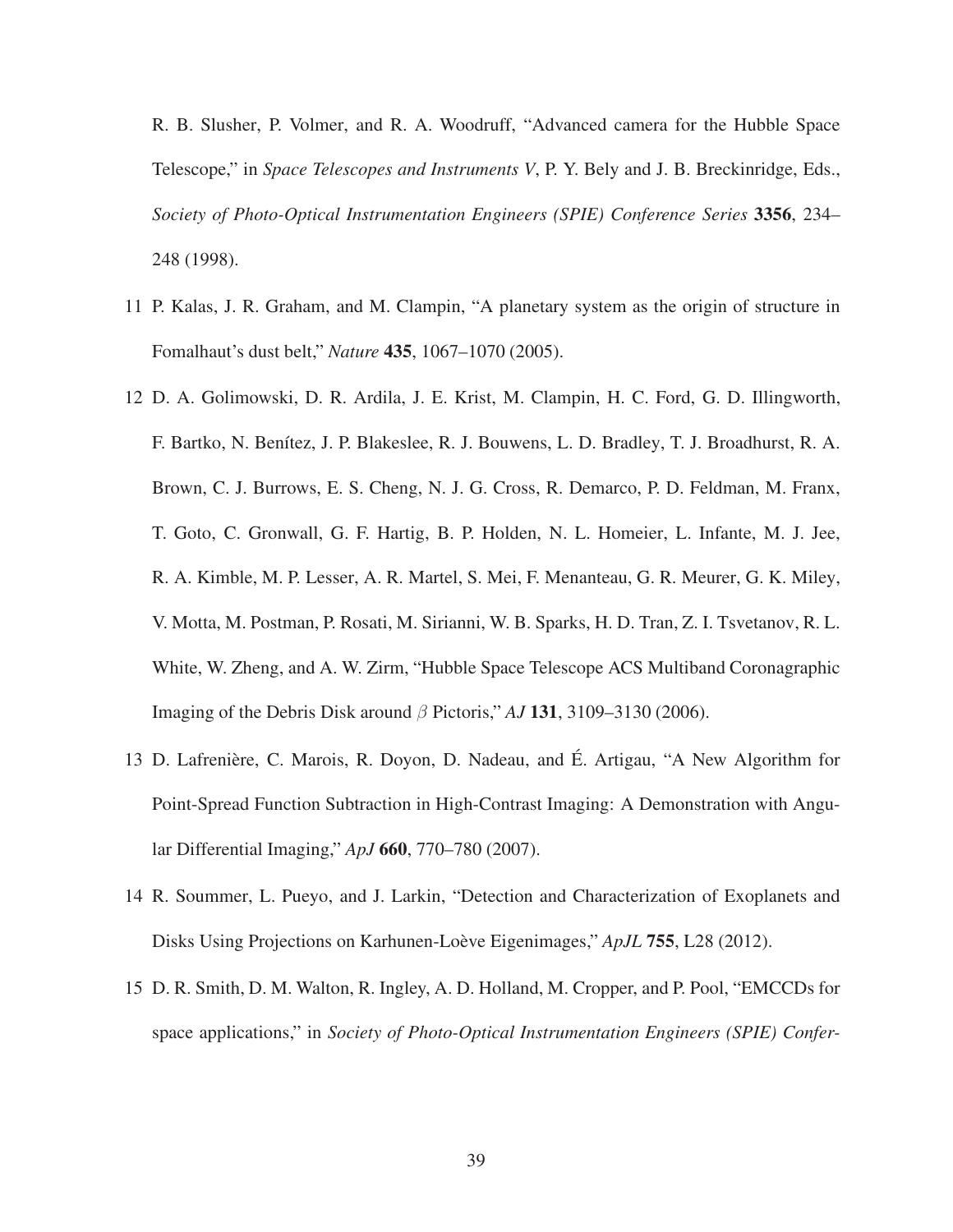*ence Series*, *Society of Photo-Optical Instrumentation Engineers (SPIE) Conference Series* 6276, 0 (2006).

- 16 J. Anderson and L. R. Bedin, "An Empirical Pixel-Based Correction for Imperfect CTE. I. HST's Advanced Camera for Surveys," *PASP* 122, 1035–1064 (2010).
- 17 P. Goudfrooij, R. C. Bohlin, J. Maíz-Apellániz, and R. A. Kimble, "Empirical Corrections for Charge Transfer Inefficiency and Associated Centroid Shifts for STIS CCD Observations," *PASP* 118, 1455–1473 (2006).
- 18 S. Baggett, C. Gosmeyer, and K. Noeske, "WFC3/UVIS Charge Transfer Efficiency 2009- 2015," tech. rep. (2015).
- 19 A. Waczynski, E. J. Polidan, P. W. Marshall, R. A. Reed, S. D. Johnson, R. J. Hill, G. S. Delo, E. J. Wassell, and E. S. Cheng, "A comparison of charge transfer efficiency measurement techniques on proton damaged n-channel CCDs for the Hubble Space Telescope Wide-Field Camera 3," *IEEE Transactions on Nuclear Science* 48, 1807–1814 (2001).
- 20 J. K. Wallace, S. Rao, R. M. Jensen-Clem, and G. Serabyn, "Phase-shifting Zernike interferometer wavefront sensor," in *Society of Photo-Optical Instrumentation Engineers (SPIE) Conference Series*, *Society of Photo-Optical Instrumentation Engineers (SPIE) Conference Series* 8126 (2011).
- 21 J. Krist, J. Mack, and R. Bohlin, "ACS coronagraphic flat fields," tech. rep. (2004).
- 22 E. Kinney and G. Hartig, "STIS Slit Wheel Repeatability," tech. rep. (1995).
- 23 R. Downes, M. Clampin, R. Shaw, S. Baum, E. Kinney, and M. McGrath, "A User's Guide to Target Acquisition with STIS (Revision B)," tech. rep. (1997).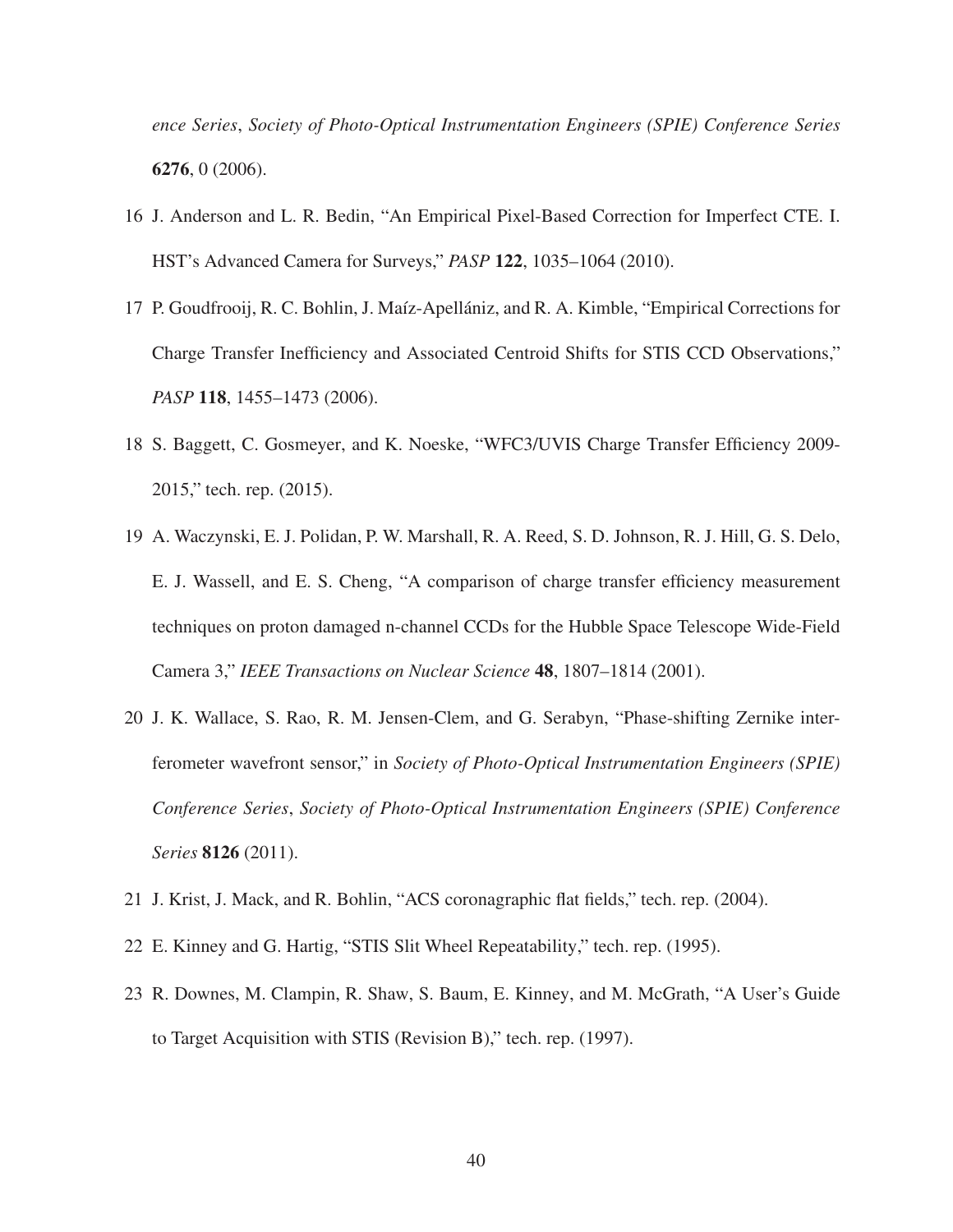- 24 R. Downes, G. Hartig, and P. Plait, "Mode Selection Mechanism Repeatability," tech. rep. (1997).
- 25 A. B. Schultz, G. Schneider, I. Dashevsky, D. Fraquelli, A. Welty, and E. Roye, "NICMOS Coronagraphic Calibration," tech. rep. (2004).
- 26 A. B. Schultz, E. Roye, and M. Sosey, "NICMOS Monitoring Stability," tech. rep. (2003).
- 27 J. E. Krist, D. A. Golimowski, D. J. Schroeder, and T. J. Henry, "Characterization and Subtraction of Well-Exposed HST/NICMOS Camera 2 Point-Spread Functions for a Survey of Very Low Mass Companions to Nearby Stars," *PASP* 110, 1046–1058 (1998).
- 28 J. Kirst, "Long-term trends in the NICMOS Camera 2 obscuration pattern and aberrations," tech. rep. (1999).
- 29 T. Böker, J. Bacinski, E. Bergeron, D. Gilmore, S. Holfeltz, B. Monroe, and M. Sosey, "Analysis, results and assessment of the NICMOS warm-up monitoring program," tech. rep. (1999).
- 30 A. B. Schultz, A. D. Storrs, and D. Fraquelli, "NICMOS Coronagraphic Imaging Strategy," tech. rep. (1999).
- 31 M. Chiaberge, P. L. Lim, V. Kozhurina-Platais, M. Sirianni, and J. Mack, "Updated CTE photometric correction for WFC and HRC," tech. rep. (2009).
- 32 G. Schneider, C. A. Grady, D. C. Hines, C. C. Stark, J. H. Debes, J. Carson, M. J. Kuchner, M. D. Perrin, A. J. Weinberger, J. P. Wisniewski, M. D. Silverstone, H. Jang-Condell, T. Henning, B. E. Woodgate, E. Serabyn, A. Moro-Martin, M. Tamura, P. M. Hinz, and T. J. Rodigas, "Probing for Exoplanets Hiding in Dusty Debris Disks: Disk Imaging, Characterization, and Exploration with HST/STIS Multi-roll Coronagraphy," *Astron. J.* 148, 59 (2014).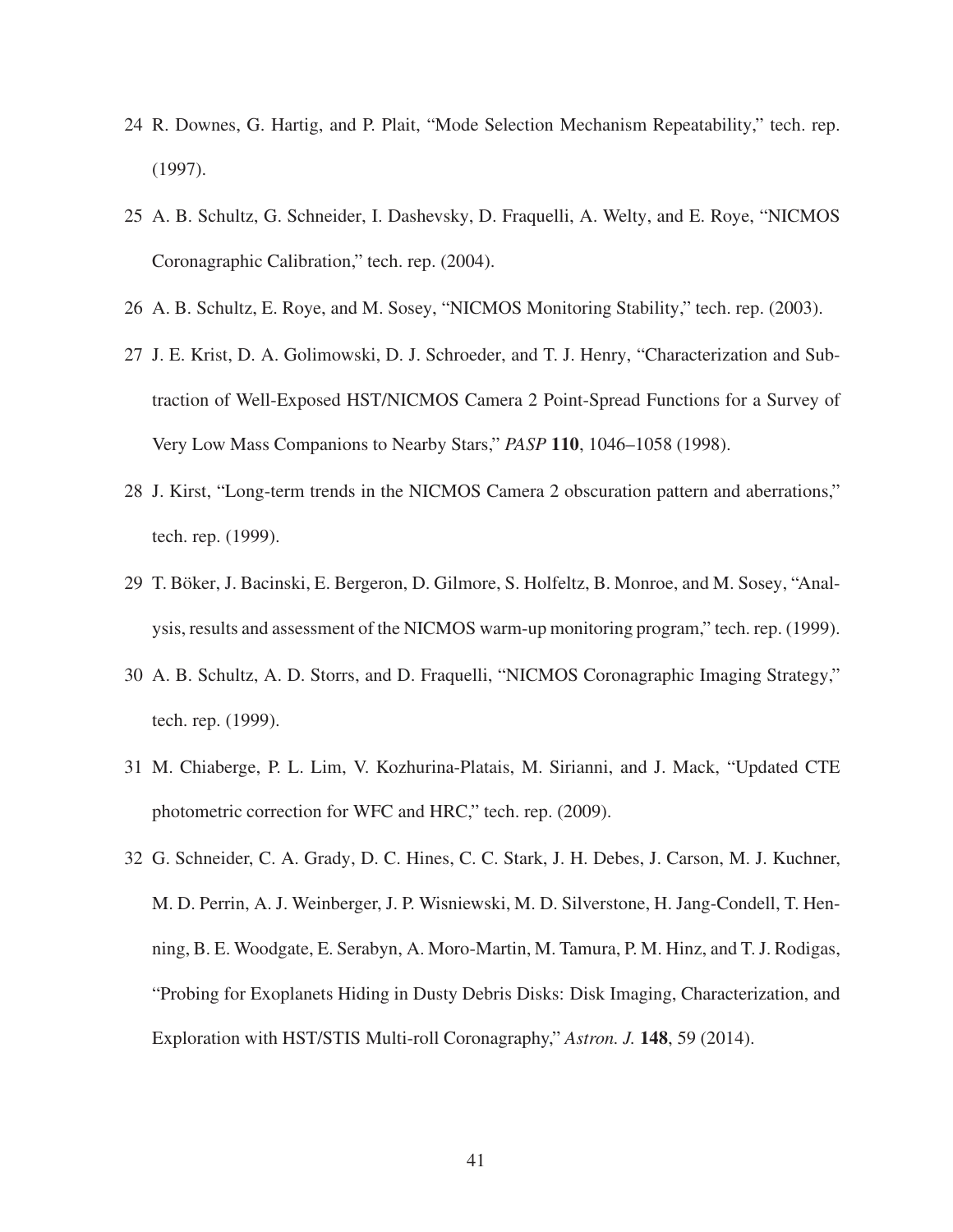- 33 C. C. Stark, G. Schneider, A. J. Weinberger, J. H. Debes, C. A. Grady, H. Jang-Condell, and M. J. Kuchner, "Revealing Asymmetries in the HD 181327 Debris Disk: A Recent Massive Collision or Interstellar Medium Warping," *Astrophys. J.* 789, 58 (2014).
- 34 D. Lafrenière, C. Marois, R. Doyon, D. Nadeau, and É. Artigau, "A New Algorithm for Point-Spread Function Subtraction in High-Contrast Imaging: A Demonstration with Angular Differential Imaging," *Astrophys. J.* 660, 770–780 (2007).
- 35 R. Soummer, L. Pueyo, and J. Larkin, "Detection and Characterization of Exoplanets and Disks Using Projections on Karhunen-Loève Eigenimages," *Astrophys. J. Lett.* **755**, L28 (2012).
- 36 A. Amara and S. P. Quanz, "PYNPOINT: an image processing package for finding exoplanets," *Mon. Not. R. Astron. Soc.* 427, 948–955 (2012).
- 37 R. Soummer, J. Brendan Hagan, L. Pueyo, A. Thormann, A. Rajan, and C. Marois, "Orbital Motion of HR 8799 b, c, d Using Hubble Space Telescope Data from 1998: Constraints on Inclination, Eccentricity, and Stability," *Astrophys. J.* 741, 55 (2011).
- 38 R. Soummer, M. D. Perrin, L. Pueyo, E. Choquet, C. Chen, D. A. Golimowski, J. Brendan ´ Hagan, T. Mittal, M. Moerchen, M. N'Diaye, A. Rajan, S. Wolff, J. Debes, D. C. Hines, and G. Schneider, "Five Debris Disks Newly Revealed in Scattered Light from the Hubble Space Telescope NICMOS Archive," *Astrophys. J. Lett.* 786, L23 (2014).
- 39 A. Rajan, T. Barman, R. Soummer, L. Pueyo, J. Patience, J. Brendan Hagan, B. Macintosh, C. Marois, and Q. M. Konopacky, "Detection and characterization of the atmospheres of the HR 8799 b and c planets with high contrast HST/WFC3 imaging," in *American Astronomical*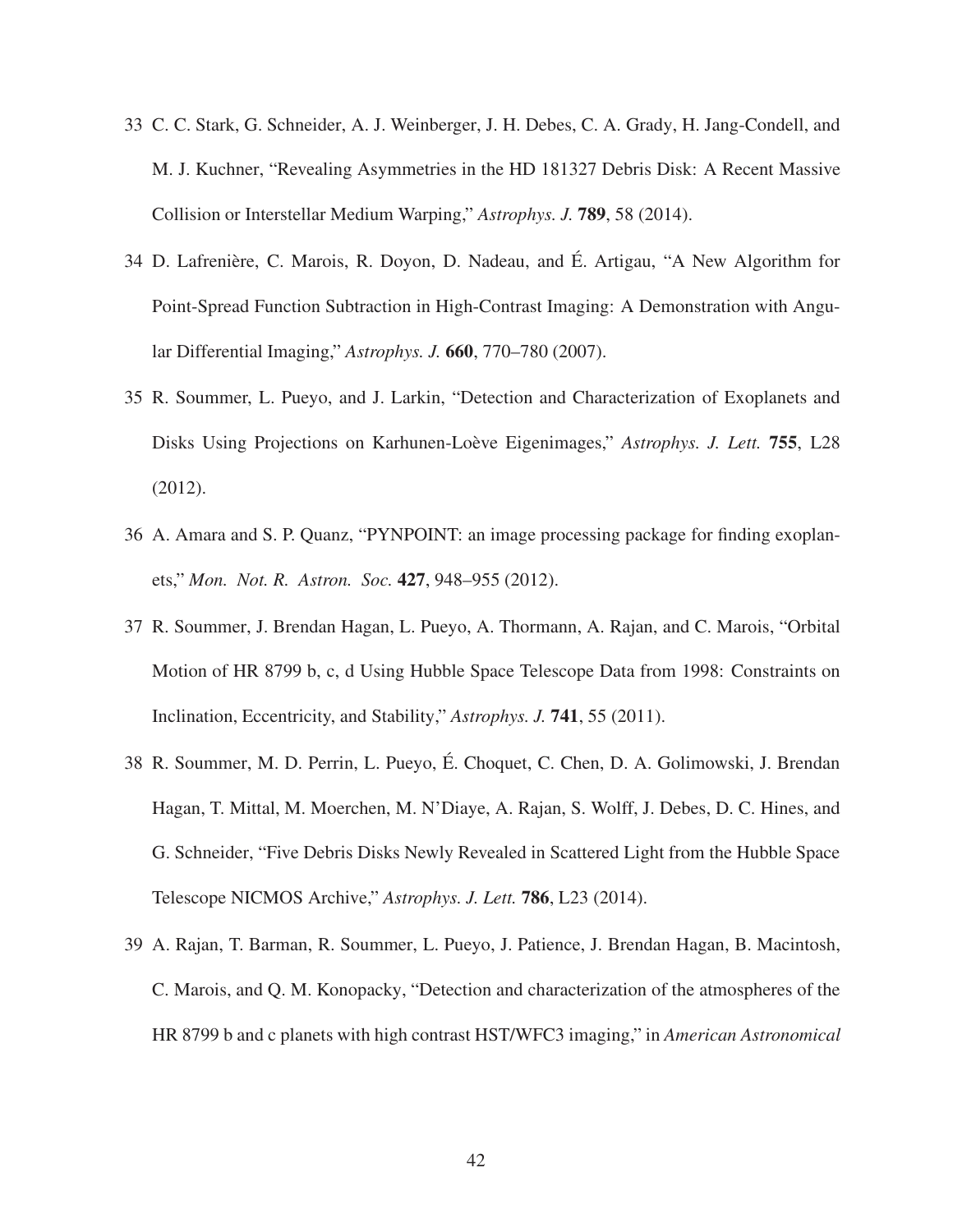*Society Meeting Abstracts*, *American Astronomical Society Meeting Abstracts* 225, #323.07 (2015).

- 40 G. Schneider, C. A. Grady, D. C. Hines, C. C. Stark, J. H. Debes, J. Carson, M. J. Kuchner, M. D. Perrin, A. J. Weinberger, J. P. Wisniewski, M. D. Silverstone, H. Jang-Condell, T. Henning, B. E. Woodgate, E. Serabyn, A. Moro-Martin, M. Tamura, P. M. Hinz, and T. J. Rodigas, "Probing for Exoplanets Hiding in Dusty Debris Disks: Disk Imaging, Characterization, and Exploration with HST/STIS Multi-roll Coronagraphy," *AJ* 148, 59 (2014).
- 41 G. Schneider, "A Quick Study of Science Return from Direct Imaging Exoplanet Missions: Detection and Characterization of Circumstellar Material with an AFTA or EXO-C/S CGI," *ArXiv e-prints* (2014).
- 42 J. E. Krist, "End-to-end numerical modeling of AFTA coronagraphs," in *Society of Photo-Optical Instrumentation Engineers (SPIE) Conference Series*, *Society of Photo-Optical Instrumentation Engineers (SPIE) Conference Series* 9143, 0 (2014).
- 43 J. J. Green, C. Beichman, S. A. Basinger, S. Horner, M. Meyer, D. C. Redding, M. Rieke, and J. T. Trauger, "High contrast imaging with the JWST NIRCAM coronagraph," in *Techniques and Instrumentation for Detection of Exoplanets II*, D. R. Coulter, Ed., *Society of Photo-Optical Instrumentation Engineers (SPIE) Conference Series* 5905, 185–195 (2005).
- 44 G. S. Wright, G. H. Rieke, L. Colina, E. van Dishoeck, G. Goodson, T. Greene, P.-O. Lagage, A. Karnik, S. D. Lambros, D. Lemke, M. Meixner, H.-U. Norgaard, G. Oloffson, T. Ray, M. Ressler, C. Waelkens, D. Wright, and A. Zhender, "The JWST MIRI instrument concept," in *Optical, Infrared, and Millimeter Space Telescopes*, J. C. Mather, Ed., *Society of Photo-Optical Instrumentation Engineers (SPIE) Conference Series* 5487, 653–663 (2004).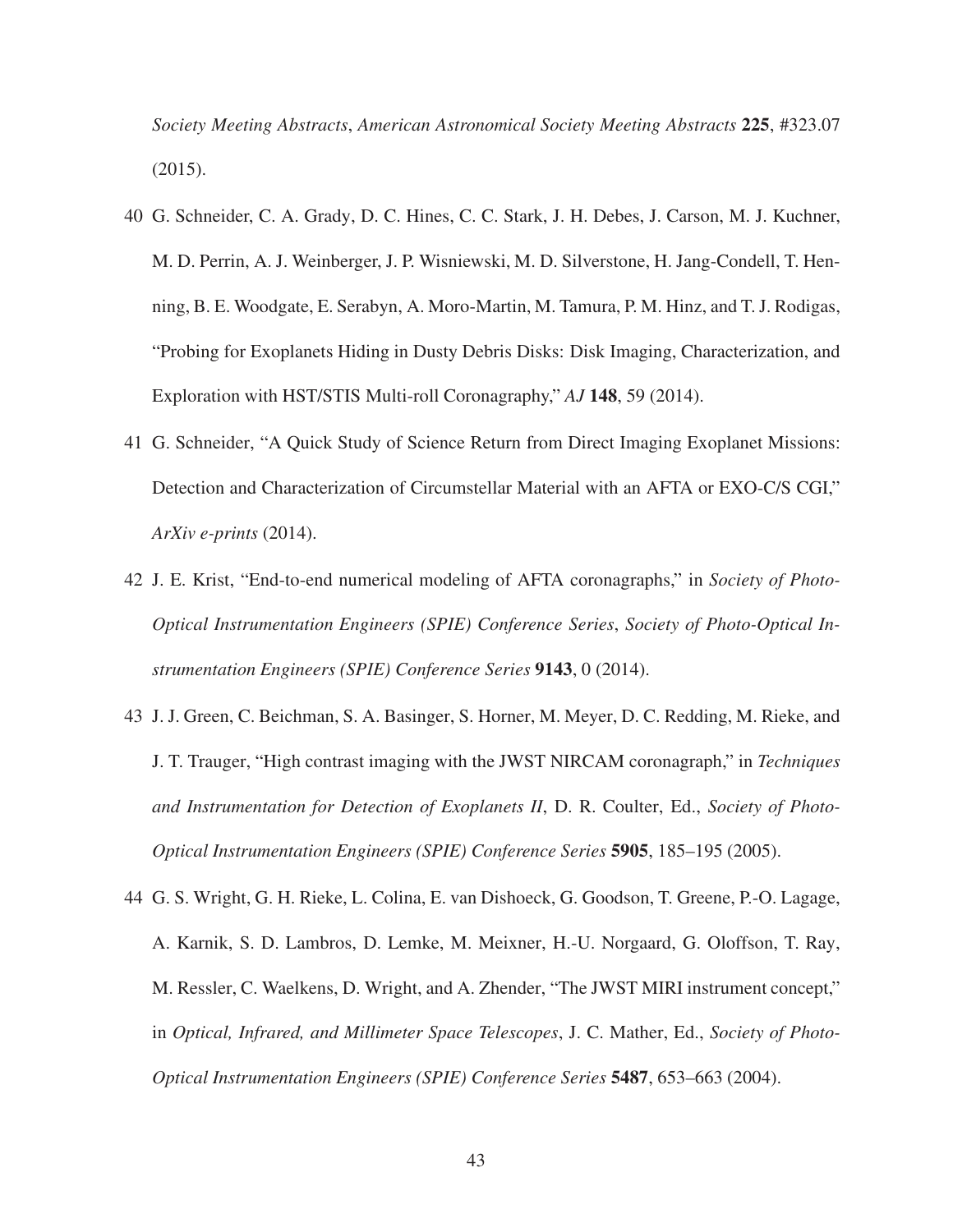- 45 D. S. Acton, J. S. Knight, A. Contos, S. Grimaldi, J. Terry, P. Lightsey, A. Barto, B. League, B. Dean, J. S. Smith, C. Bowers, D. Aronstein, L. Feinberg, W. Hayden, T. Comeau, R. Soummer, E. Elliott, M. Perrin, and C. W. Starr, "Wavefront sensing and controls for the James Webb Space Telescope," in *Society of Photo-Optical Instrumentation Engineers (SPIE) Conference Series*, *Society of Photo-Optical Instrumentation Engineers (SPIE) Conference Series* 8442, 2 (2012).
- 46 D. S. Acton, T. Towell, J. Schwenker, J. Swensen, D. Shields, E. Sabatke, L. Klingemann, A. R. Contos, B. Bauer, K. Hansen, P. D. Atcheson, D. Redding, F. Shi, S. Basinger, B. Dean, and L. Burns, "Demonstration of the James Webb Space Telescope commissioning on the JWST testbed telescope," in *Society of Photo-Optical Instrumentation Engineers (SPIE) Conference Series*, *Society of Photo-Optical Instrumentation Engineers (SPIE) Conference Series* 6265, 0 (2006).
- 47 J. S. Knight, D. S. Acton, P. Lightsey, and A. Barto, "Integrated telescope model for the James Webb Space Telescope," in *Society of Photo-Optical Instrumentation Engineers (SPIE) Conference Series*, *Society of Photo-Optical Instrumentation Engineers (SPIE) Conference Series* 8449, 0 (2012).
- 48 C. Cavarroc, A. Boccaletti, P. Baudoz, J. Amiaux, and M. Regan, "Target Acquisition for MIRI Coronagraphs," *PASP* 120, 1016–1027 (2008).
- 49 C.-P. Lajoie, R. Soummer, D. C. Hines, and G. H. Rieke, "Simulations of JWST MIRI 4QPM coronagraphs operations and performances," in *Society of Photo-Optical Instrumentation Engineers (SPIE) Conference Series*, *Society of Photo-Optical Instrumentation Engineers (SPIE) Conference Series* 9143, 3 (2014).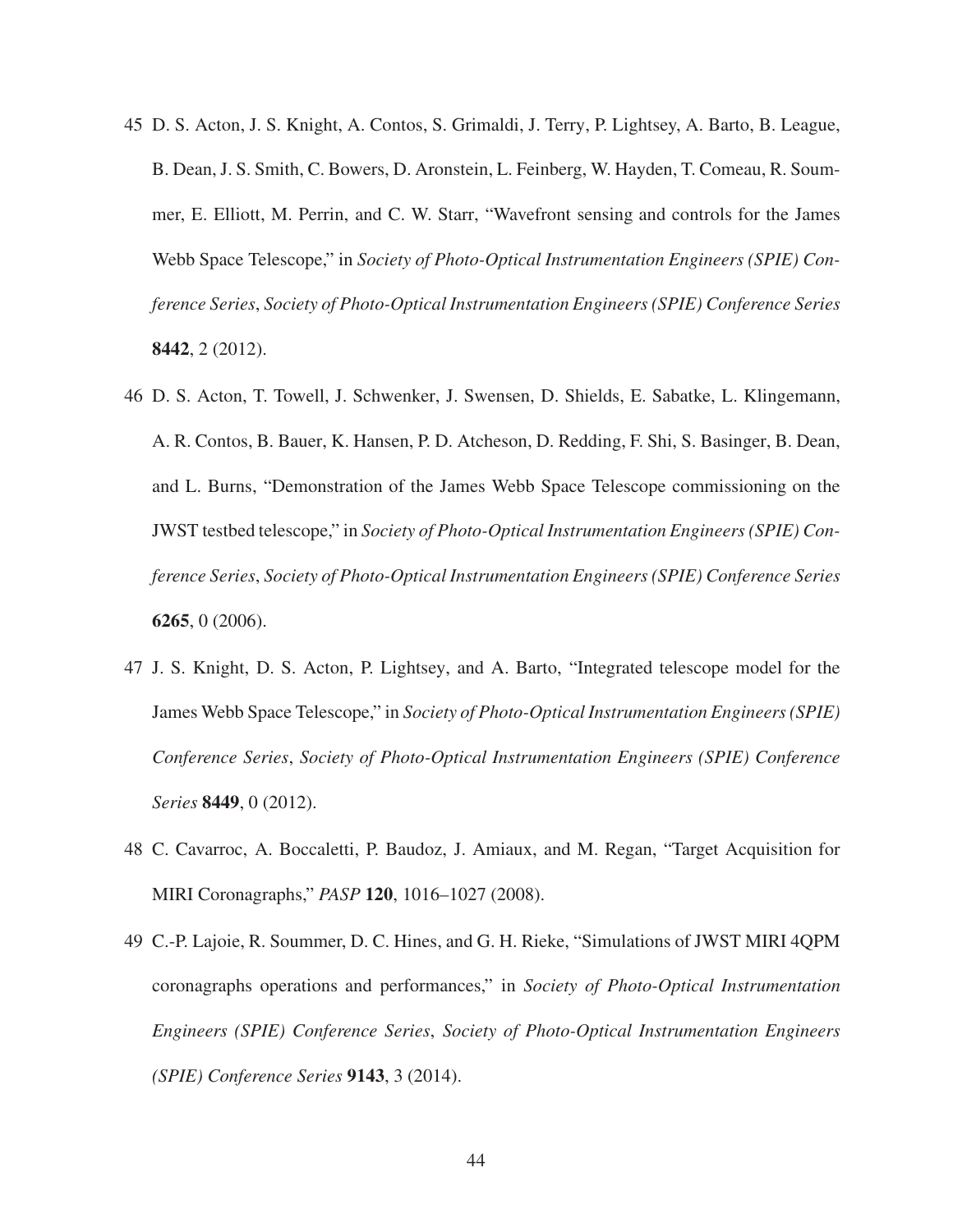- 50 R. Soummer, C.-P. Lajoie, L. Pueyo, D. C. Hines, J. C. Isaacs, E. P. Nelan, M. Clampin, and M. Perrin, "Small-grid dithering strategy for improved coronagraphic performance with JWST," in *Society of Photo-Optical Instrumentation Engineers (SPIE) Conference Series*, *Society of Photo-Optical Instrumentation Engineers (SPIE) Conference Series* 9143, 3 (2014).
- 51 L. Pueyo, R. Soummer, and JWST Coronagraphs Working Group, "Coronagraphic Astrometric and Photometric Calibrations," tech. rep. (2014).
- 52 R. Soummer, W. Blair, D. A. Golimowski, D. C. Hines, C. Lajoie, M. Perrin, L. Pueyo, J. Stansberry, G. Rieke, M. Rieke, C. Beichmann, J. Krist, and JWST Coronagraphs Working Group, "Coronagraphic Astrometric and Photometric Calibrations," tech. rep. (2015).
- 53 R. Soummer, W. Blair, D. A. Golimowski, D. C. Hines, C. Lajoie, M. Perrin, L. Pueyo, J. Stansberry, G. Rieke, M. Rieke, C. Beichmann, J. Krist, and JWST Coronagraphs Working Group, "Science Use-Cases for the Preparation of Coronagraphic Operations Concepts and Policies," tech. rep.  $(2015)$ .
- 54 L. Pueyo, R. Soummer, and JWST Coronagraphs Working Group, "Comparative study ofthe efficiency of various JWST coronagraphic observations strategies," tech. rep. (2014).
- 55 É. Choquet, L. Pueyo, J. B. Hagan, E. Gofas-Salas, A. Rajan, C. Chen, M. D. Perrin, J. Debes, D. Golimowski, D. C. Hines, M. N'Diaye, G. Schneider, D. Mawet, C. Marois, and R. Soummer, "Archival legacy investigations of circumstellar environments: overview and first results," in *Society of Photo-Optical Instrumentation Engineers (SPIE) Conference Series*, *Society of Photo-Optical Instrumentation Engineers (SPIE) Conference Series* 9143, 57 (2014).
- 56 A. B. Schultz, K. Noll, A. Storrs, J. Bacinski, W. Baggett, and D. Fraquelli, "NICMOS Camera 2 Coronagraphic ACQs," tech. rep. (1998).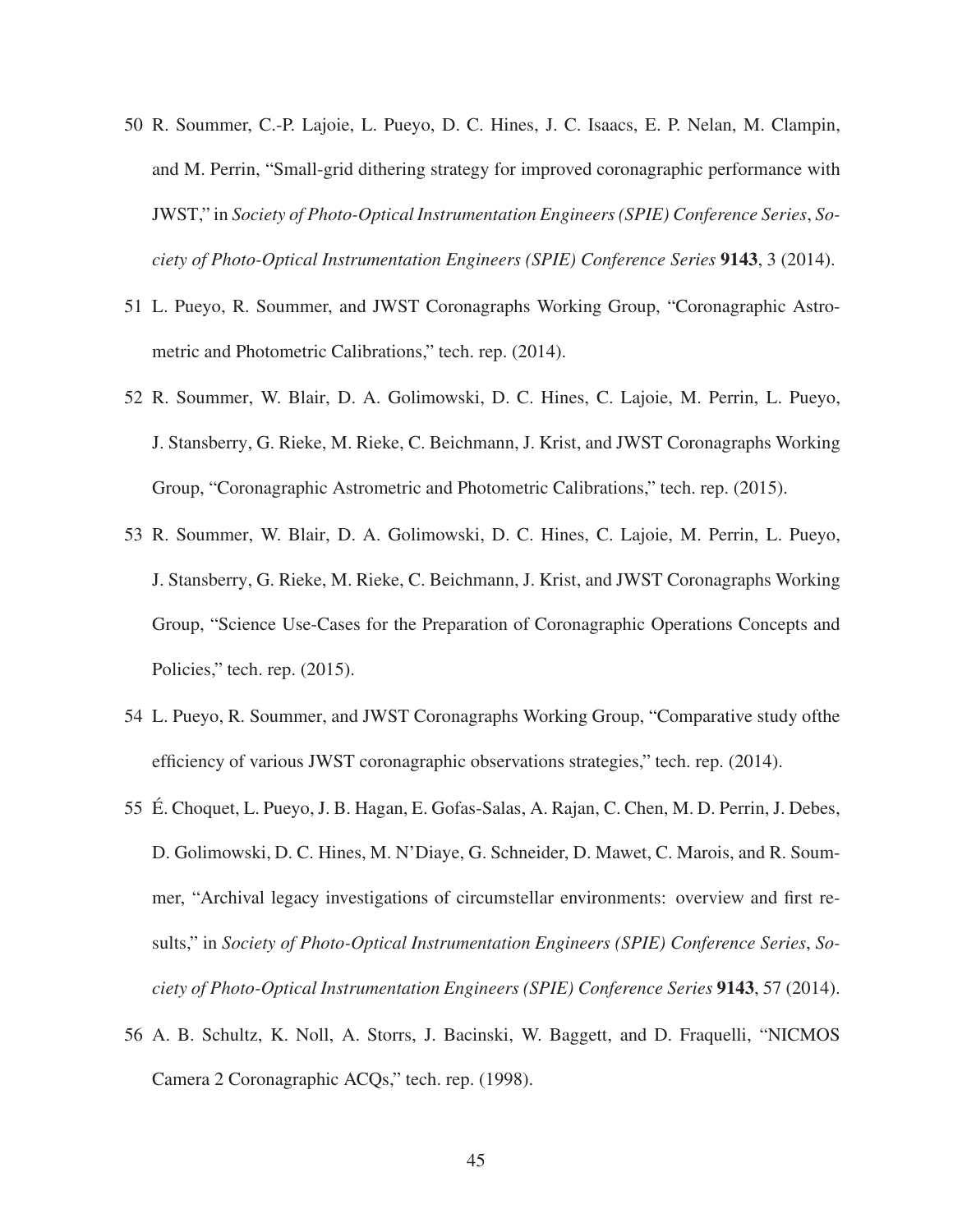- 57 A. B. Schultz, K. Noll, A. Storrs, D. Fraquelli, T. Ellis, and G. Schneider, "NICMOS Mode-1 Coronagraphic Acquisition," tech. rep. (1999).
- 58 L. Pueyo, R. Soummer, and JWST Coronagraphs Working Group, "Coronagraphic Astrometric and Photometric Calibrations," tech. rep. (2015).
- 59 A. Sivaramakrishnan and B. R. Oppenheimer, "Astrometry and Photometry with Coronagraphs," *ApJ* 647, 620–629 (2006).
- 60 C. Marois, D. Lafrenière, B. Macintosh, and R. Doyon, "Accurate Astrometry and Photometry of Saturated and Coronagraphic Point Spread Functions," *ApJ* 647, 612–619 (2006).
- 61 M. C. Turnbull and J. C. Tarter, "Target Selection for SETI. I. A Catalog of Nearby Habitable Stellar Systems," *ApJS* 145, 181–198 (2003).
- 62 J. Rameau, G. Chauvin, A.-M. Lagrange, T. Meshkat, A. Boccaletti, S. P. Quanz, T. Currie, D. Mawet, J. H. Girard, M. Bonnefoy, and M. Kenworthy, "Confirmation of the Planet around HD 95086 by Direct Imaging," *ApJL* 779, L26 (2013).
- 63 R. A. Brown, "True Masses of Radial-Velocity Exoplanets," *ArXiv e-prints* (2015).
- 64 W. A. Traub, R. Belikov, O. Guyon, N. J. Kasdin, J. Krist, B. Macintosh, B. Mennesson, D. Savransky, M. Shao, E. Serabyn, and J. Trauger, "Science yield estimation for AFTA coronagraphs," in *Society of Photo-Optical Instrumentation Engineers (SPIE) Conference Series*, *Society of Photo-Optical Instrumentation Engineers (SPIE) Conference Series* 9143, 0 (2014).
- 65 C. C. Stark, M. J. Kuchner, and A. Lincowski, "The Pseudo-Zodi Problem for Edge-On Planetary Systems," *ApJ* 801, 128 (2015).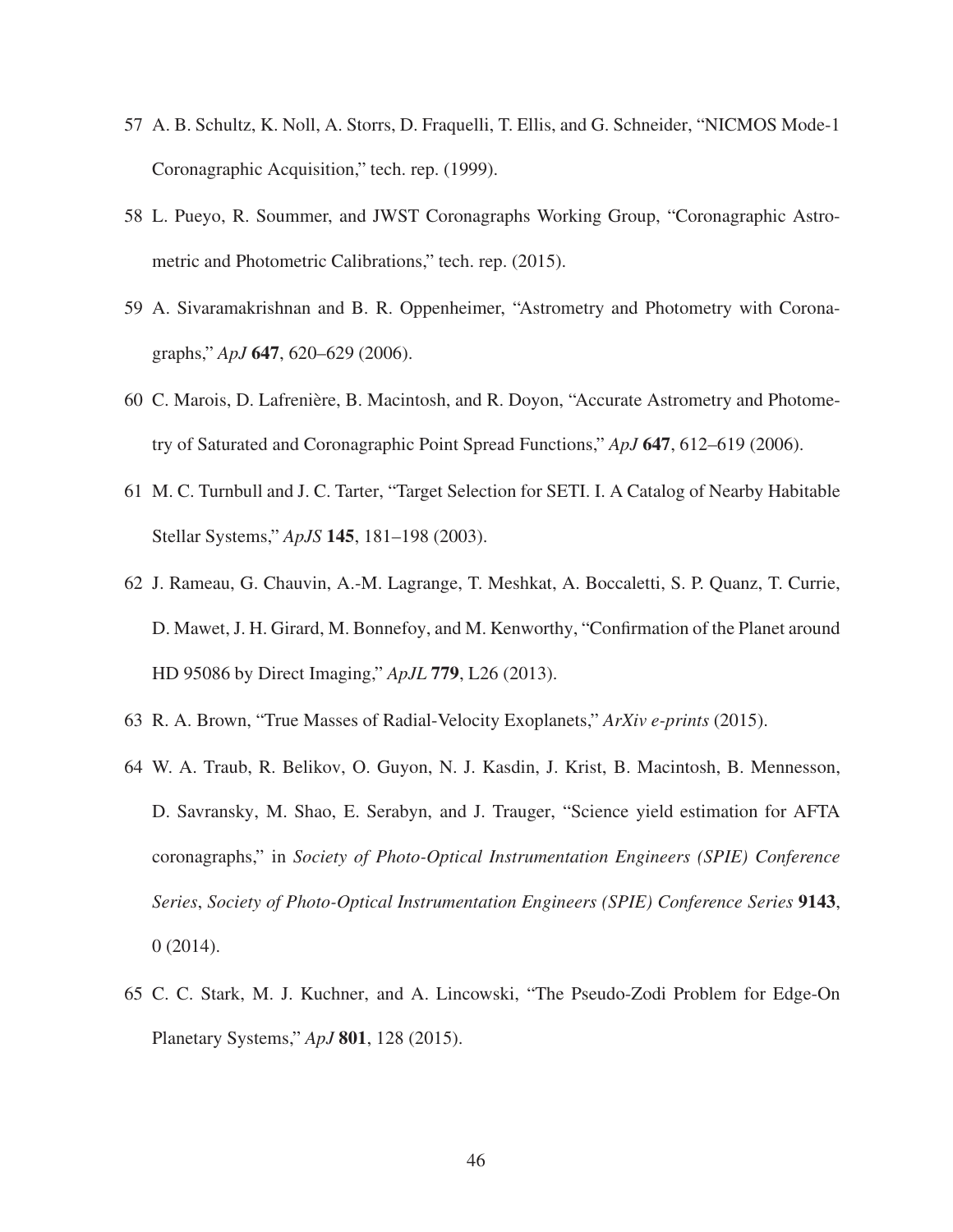- 66 D. Defrère, C. Stark, K. Cahoy, and I. Beerer, "Direct imaging of exoEarths embedded in clumpy debris disks," in *Society of Photo-Optical Instrumentation Engineers (SPIE) Conference Series*, *Society of Photo-Optical Instrumentation Engineers (SPIE) Conference Series* 8442, 0 (2012).
- 67 C. C. Stark, A. Roberge, A. Mandell, and T. D. Robinson, "Maximizing the ExoEarth Candidate Yield from a Future Direct Imaging Mission," *ApJ* 795, 122 (2014).
- 68 M. D. Perrin, G. Schneider, G. Duchene, C. Pinte, C. A. Grady, J. P. Wisniewski, and D. C. Hines, "The Case of AB Aurigae's Disk in Polarized Light: Is there Truly a Gap?," *ApJL* 707, L132–L136 (2009).
- 69 C. Thalmann, M. Janson, E. Buenzli, T. D. Brandt, J. P. Wisniewski, C. Dominik, J. Carson, M. W. McElwain, T. Currie, G. R. Knapp, A. Moro-Martín, T. Usuda, L. Abe, W. Brandner, S. Egner, M. Feldt, T. Golota, M. Goto, O. Guyon, J. Hashimoto, Y. Hayano, M. Hayashi, S. Hayashi, T. Henning, K. W. Hodapp, M. Ishii, M. Iye, R. Kandori, T. Kudo, N. Kusakabe, M. Kuzuhara, J. Kwon, T. Matsuo, S. Mayama, S. Miyama, J.-I. Morino, T. Nishimura, T.-S. Pyo, E. Serabyn, H. Suto, R. Suzuki, M. Takami, N. Takato, H. Terada, D. Tomono, E. L. Turner, M. Watanabe, T. Yamada, H. Takami, and M. Tamura, "Imaging Discovery of the Debris Disk around HIP 79977," *ApJL* 763, L29 (2013).
- 70 M. Perrin, D. C. Hines, J. P. Wisniewski, and G. Schneider *Polarization of Stars and Planetary Systems, in press* (2014).
- 71 M. D. Perrin, G. Duchene, M. Millar-Blanchaer, M. P. Fitzgerald, J. R. Graham, S. J. Wiktorowicz, P. G. Kalas, B. Macintosh, B. Bauman, A. Cardwell, J. Chilcote, R. J. De Rosa, D. Dillon, R. Doyon, J. Dunn, D. Erikson, D. Gavel, S. Goodsell, M. Hartung, P. Hibon,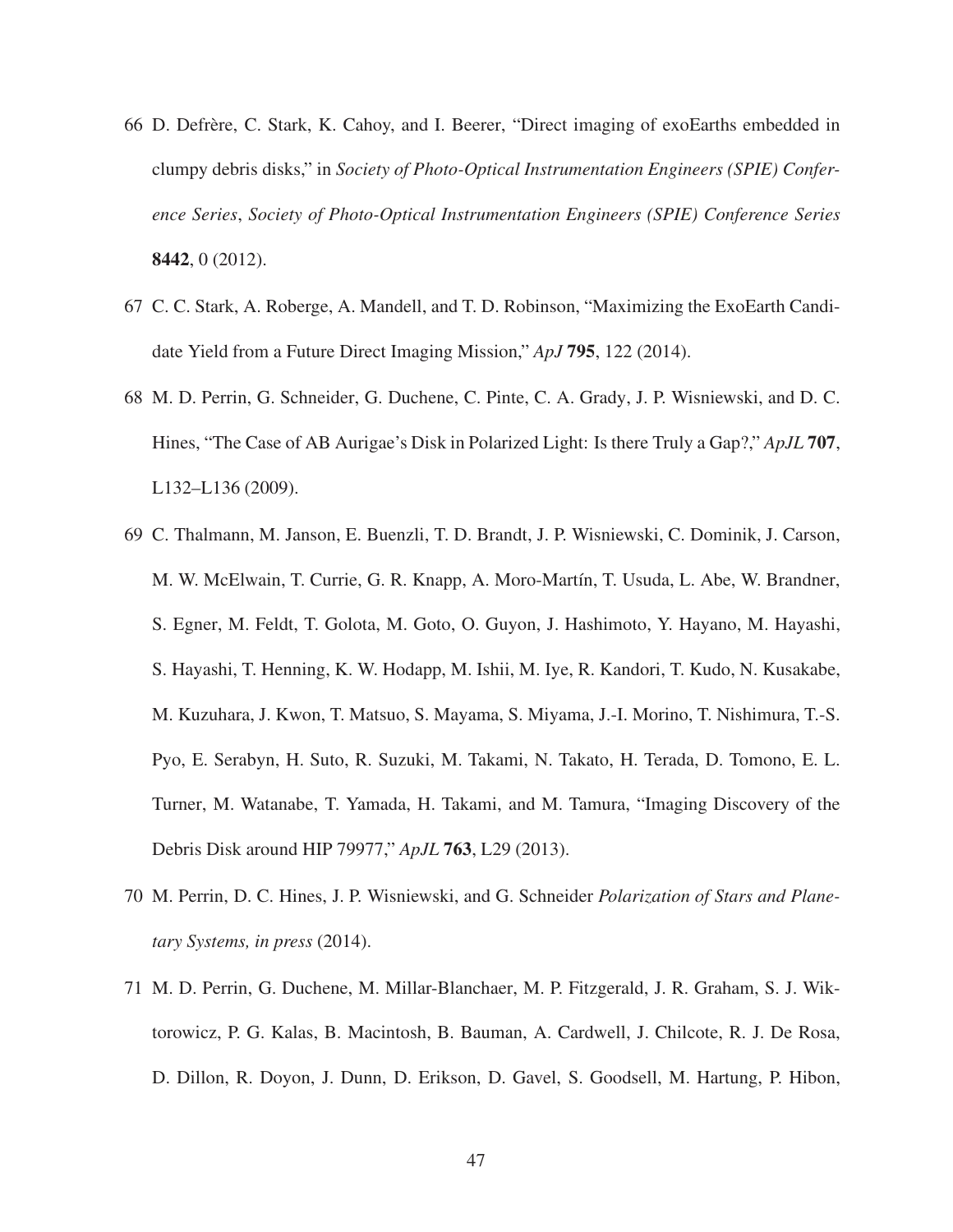P. Ingraham, D. Kerley, Q. Konapacky, J. E. Larkin, J. Maire, F. Marchis, C. Marois, T. Mittal, K. M. Morzinski, B. R. Oppenheimer, D. W. Palmer, J. Patience, L. Poyneer, L. Pueyo, F. T. Rantakyrö, N. Sadakuni, L. Saddlemyer, D. Savransky, R. Soummer, A. Sivaramakrishnan, I. Song, S. Thomas, J. K. Wallace, J. J. Wang, and S. G. Wolff, "Polarimetry with the Gemini Planet Imager: Methods, Performance at First Light, and the Circumstellar Ring around HR 4796A," *ApJ* 799, 182 (2015).

- 72 G. Schneider and D. C. Hines *Polarization of Stars and Planetary Systems, in press* (2014).
- 73 D. C. Hines, G. D. Schmidt, and G. Schneider, "Analysis of Polarized Light with NICMOS," *PASP* 112, 983–995 (2000).
- 74 D. C. . S. I. Hines and G. . O. A. Schneider, "High Contrast Imaging with NICMOS II: Coronagraphic Polarimetry," in *In the Spirit of Bernard Lyot: The Direct Detection of Planets and Circumstellar Disks in the 21st Century*, 39 (2007).
- 75 J. R. Graham, P. G. Kalas, and B. C. Matthews, "The Signature of Primordial Grain Growth in the Polarized Light of the AU Microscopii Debris Disk," *ApJ* 654, 595–605 (2007).
- 76 H. L. Maness, P. Kalas, K. M. G. Peek, E. I. Chiang, K. Scherer, M. P. Fitzgerald, J. R. Graham, D. C. Hines, G. Schneider, and S. A. Metchev, "Hubble Space Telescope Optical Imaging of the Eroding Debris Disk HD 61005," *ApJ* 707, 1098–1114 (2009).
- 77 D. Batcheldor, A. Robinson, D. Axon, D. C. Hines, W. Sparks, and C. Tadhunter, "The NICMOS Polarimetric Calibration," *PASP* 118, 642–650 (2006).
- 78 D. Batcheldor, G. Schneider, D. C. Hines, G. D. Schmidt, D. J. Axon, A. Robinson, W. Sparks, and C. Tadhunter, "High-Accuracy Near-infrared Imaging Polarimetry with NIC-MOS," *PASP* 121, 153–166 (2009).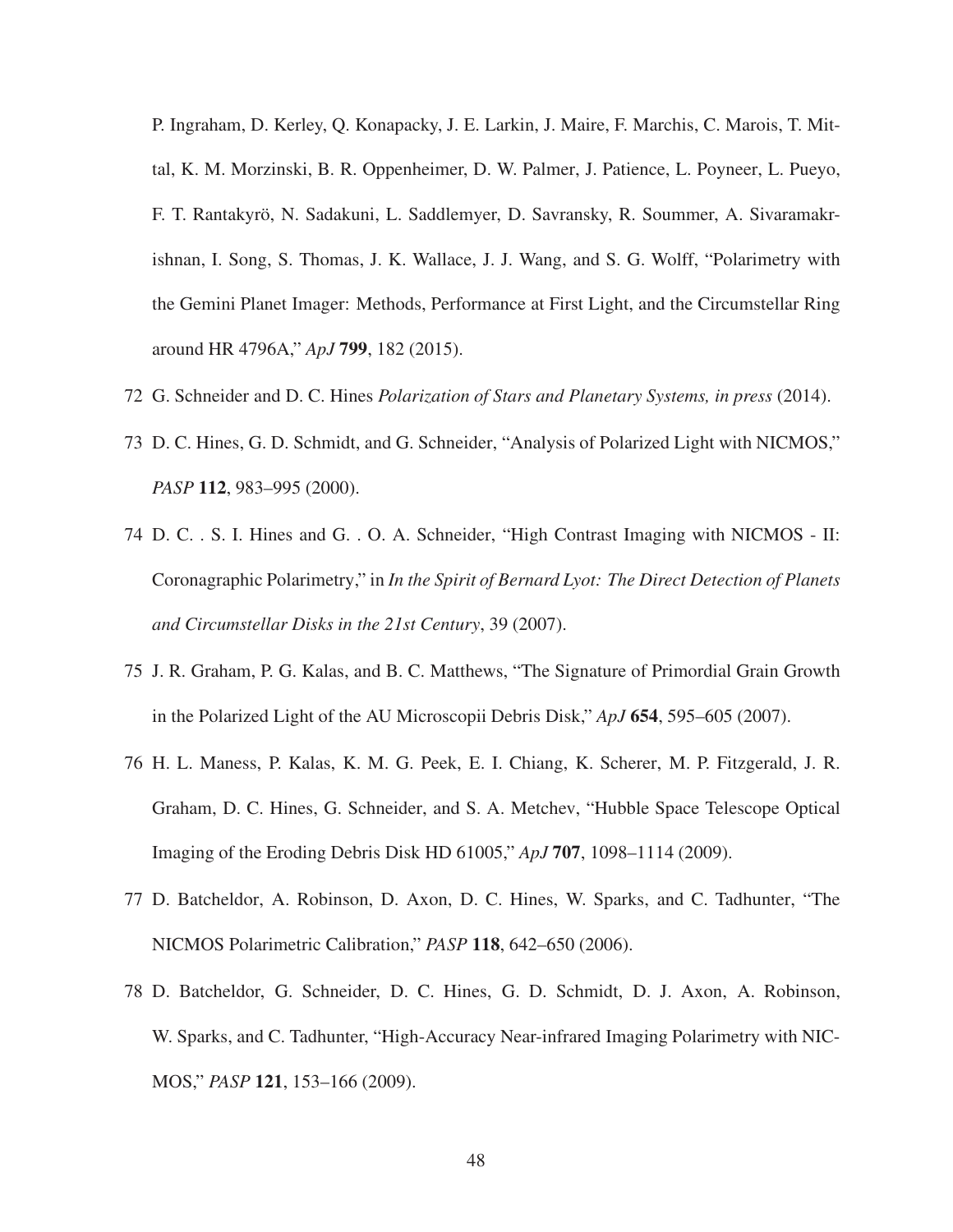John Debes is an ESA/AURA astronomer at the Space Telescope Science Institute. He received a BA in Physics in 1999 at the Johns Hopkins University and a PhD in Astronomy and Astrophysics from the Pennsylvania State University in 2005. He has authored or co-authored 40 published papers and one book chapter. His interests include high contrast imaging of exoplanets and debris disks, as well as the study of planetary systems that survive post-main sequence evolution.

Marie Ygouf is a Postdoctoral Researcher at STScI. She received her B.S. in Fundamental Physics from the Université Pierre et Marie Curie in 2006, a M.S. degrees in Optics and Photonics from the Institut d'Optique Graduate School in 2009 and her Ph.D. in Astrophysics from the Universit´e de Grenoble in 2012. Her research focuses on improving the performance of high contrast imaging instruments, particularly by developing innovative image post-processing techniques.

Elodie Choquet is a postdoctoral fellow working on postprocessing techniques for high-contrast imaging. She is part of the ALICE project, which aims at re-analysing the NICMOS coronagraphic archive. She is also interested in wavefront control techniques and contributed to the design of the HICAT experiment which aims at studying wavefront control strategies for high-contrast imaging instruments on future complex-aperture telescopes. She defended her PhD in 2012 working on the fringe tracking algorithms for VLTI-GRAVITY instrument.

Dean C. Hines is a Scientist at the Space Telescope Science Institute (STScI). He uses visible and infrared (high-contrast) imaging, spectro- and imaging polarimetry, spectroscopy, and radio imaging to investigate active galaxies, quasars, stellar evolution, and the formation and evolution of planetary systems. He is the JWST/MIRI Team Lead at STScI, and Deputy PI for the proposed Exoplanetary Circumstellar Environments and Disk Explorer (EXCEDE).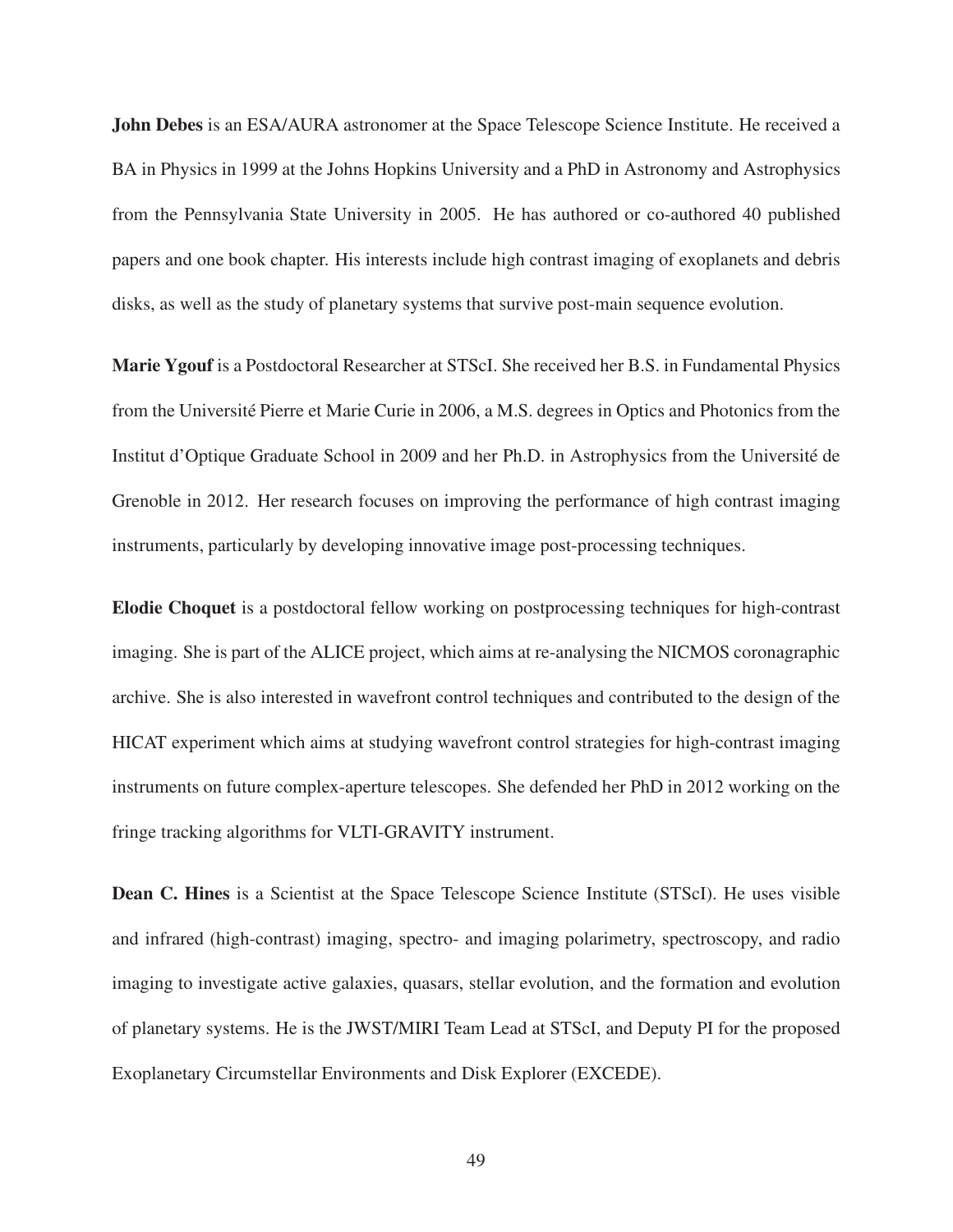Johan Mazoyer is currently a postdoc at the Space Telescope Science Institute. He graduated from the École polytechnique (Paris, France) in 2011 and received a PhD in Astronomy and Astrophysics *cum laudae* from Paris Diderot University/Paris Observatory (France) in 2014. He has authored or co-authored more than 15 publications. His research interests lie both in the development of innovative instruments for imaging close circumstellar environments (planets or dust) and in the analysis of high contrast images.

Marshall D. Perrin is an associate astronomer at the Space Telescope Science Institute, and a member of the telescope optics team there. His research interests focus on the development of advanced instrumentation and data processing methods for the characterization of extrasolar planetary systems, including adaptive optics, coronagraphy, integral field spectroscopy, and differential polarimetry. He received his PhD from the University of California, Berkeley, and was a postdoc in the UCLA Infrared Lab before joining STScI.

Roeland van der Marel is an astronomer at the Space Telescope Science Institute (STScI) and an adjunct professor at nearby Johns Hopkins University. At STScI he is the Mission Lead for WFIRST-AFTA. He is a frequent user of the Hubble Space Telescope, and an expert on black holes and the structure of galaxies.

Biographies and photographs of the other authors are not available.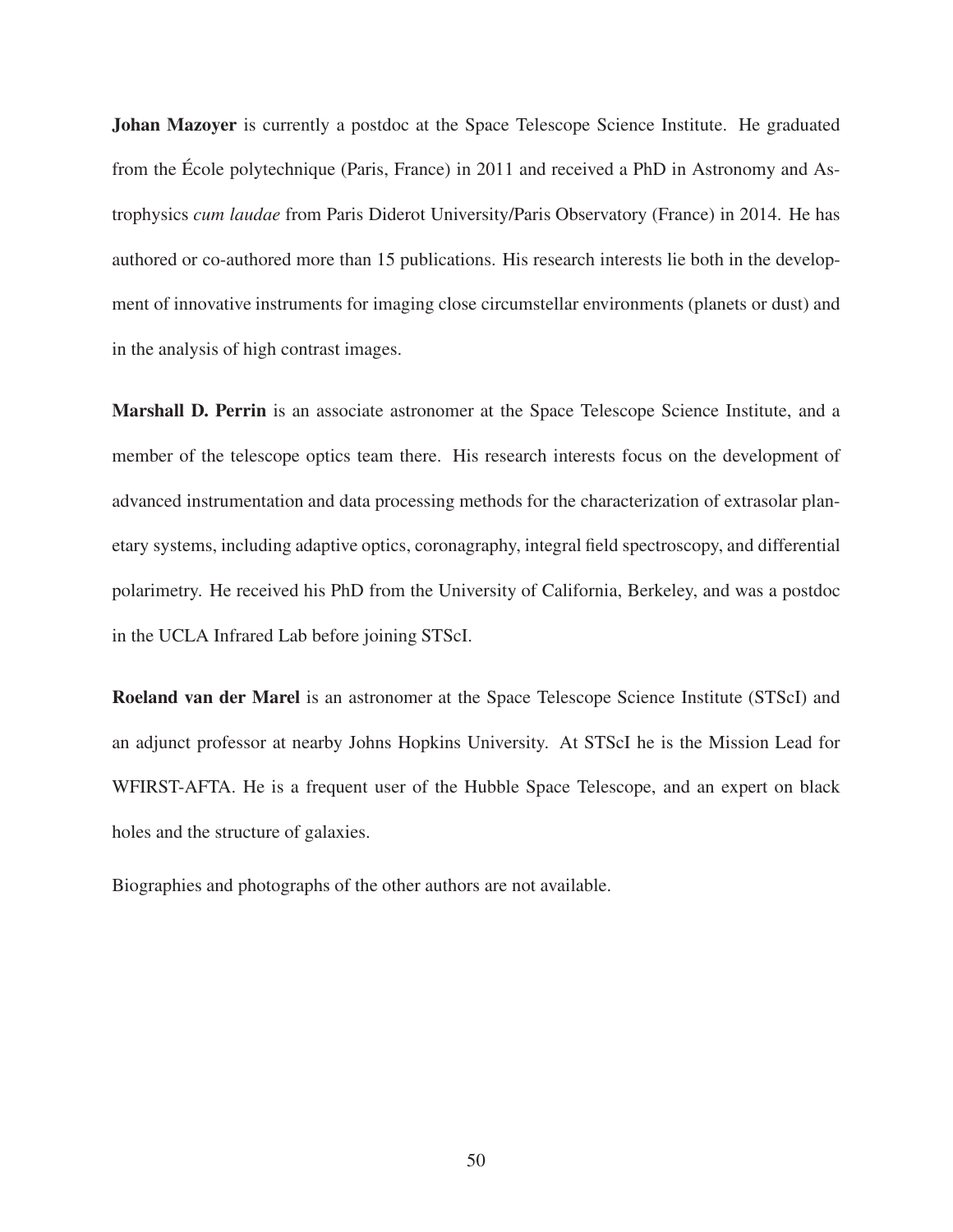### List of Figures

- 1 STIS coronagraphic performance using the bent finger occulter. a) Raw log-scale image of β Pictoris (image size is  $2.5'' \times 2.5''$ ). b) Final, log-scale image of the debris disk oriented so that North is up and East to the left. The overlapping masked regions combine to create an effective inner working angle of 0.25′′, or 4.75 AU at the distance of  $\beta$  Pictoris. The image was created from the subtraction of a nearcontemporaneous reference PSF, and the finger and diffraction spikes were masked c) single spacecraft orientation image of the debris disk in orbit around  $\beta$  Pictoris. d) second single spacecraft orientation image of the  $\beta$ -Pictoris debris disk. The two orientations are combined and mask regions are treated as missing data to create a final image of the disk.
- 2 Plot of STIS dark rate vs. time. The CCD dark rate and CTE are monitored monthly and semi-annually on STIS respectively.
- 3 Comparison of charge transfer efficiency (CTE) per pixel transfer as a function of time of operation for STIS, ACS, and WFC3. The relations are derived from empirical fits to CTE monitoring.<sup>17, 18, 31</sup> Differences in CTE evolution are partly anticorrelated to solar activity.<sup>18</sup> During solar minima, charged particle impacts from the South Atlantic Anomaly are more frequent. For STIS and ACS these relations held for early operations before their shutdowns in 2004 and 2007 respectively. Post-SM4 CTE evolution of ACS in particular has changed since Servicing Mission 4. Since WFIRST-AFTA will be in a higher orbit, it may see a more steady flux of radiation than HST.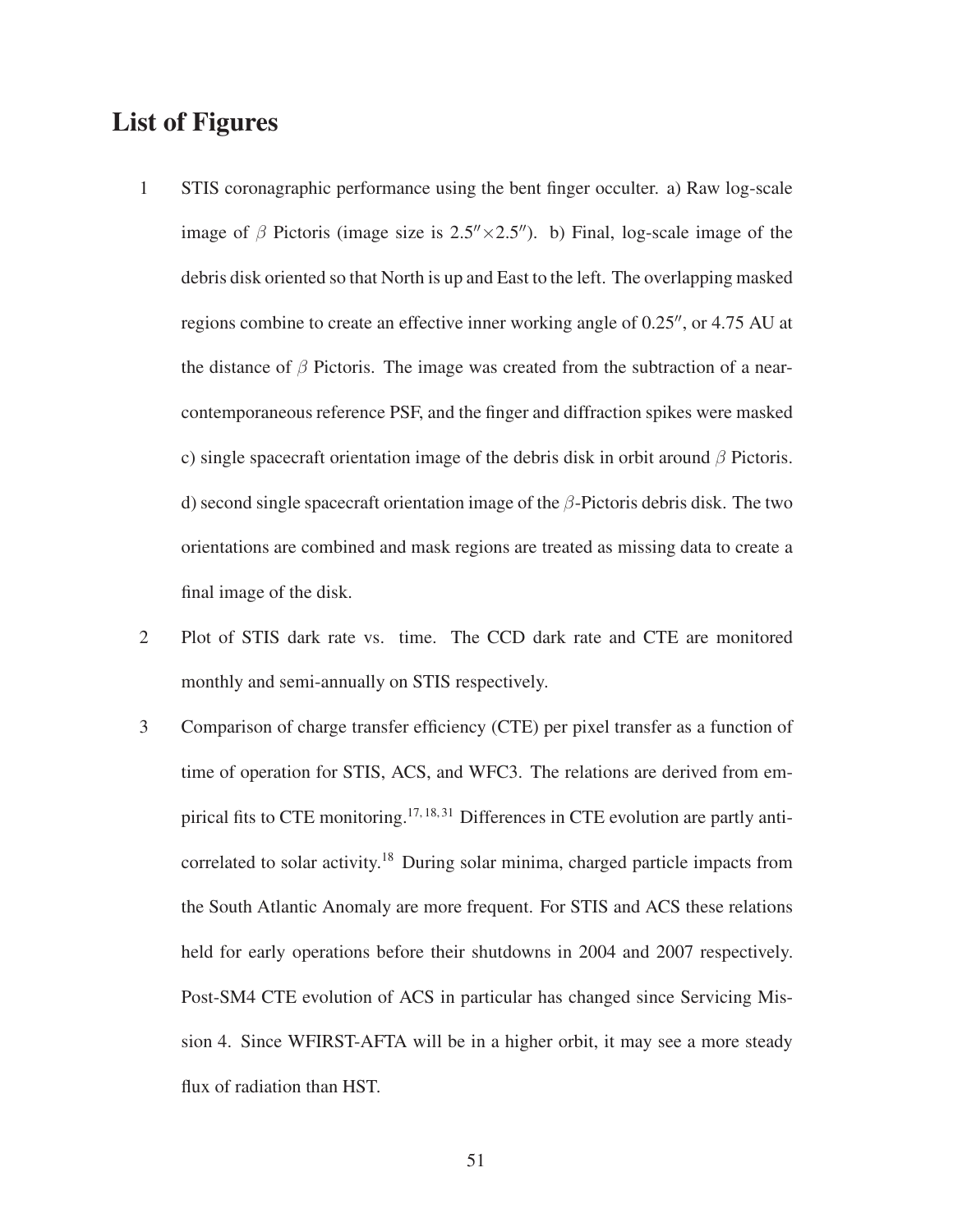- 4 Figure showing the unmasked residual light levels from the HLC, reprinted from Figure 3-26 of the WFIRST-AFTA 2015 SDT Report. Bright regions on the detector, such as from the brighter central spot in the HLC, can create trailing due to CTE degradation.
- 5 Example of contrast gain curves relative to the raw coronagraphic contrast limit as a function of separation obtained with a classical PSF subtraction (blue) and a KLIP (red) reduction. The red curve does not take into account the KLIP throughput.
- 6 HLC OS1 simulated data sets Impact of the amount of aberrations on postprocessing. Comparison of the noiseless raw data and three different reductions for increasing amounts of coma. Top: coma x1 (reference amount). Middle: coma x2. Bottom: coma x4. From left to right with same dynamic range: raw image (long exposure); image processed with classical PSF subtraction; image processed with KLIP 4 modes; and image processed with KLIP 88 modes. Whereas the two techniques show a relatively good and similar PSF subtraction compared to the raw image for the reference amount of coma (coma x1), the contrast improvement with 88 KLIP modes is better than with the classical PSF subtraction when the amount of coma increases.